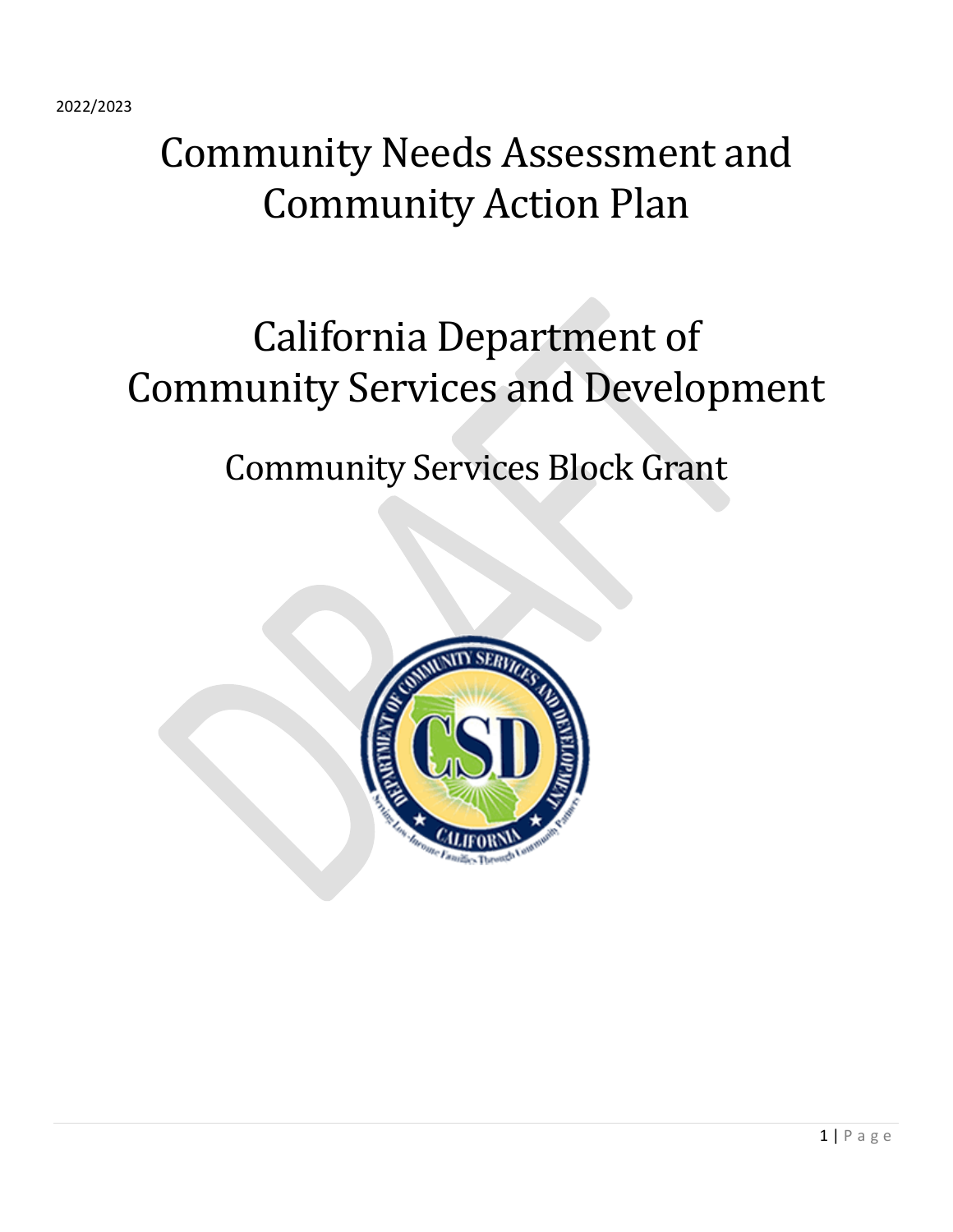# **Contents**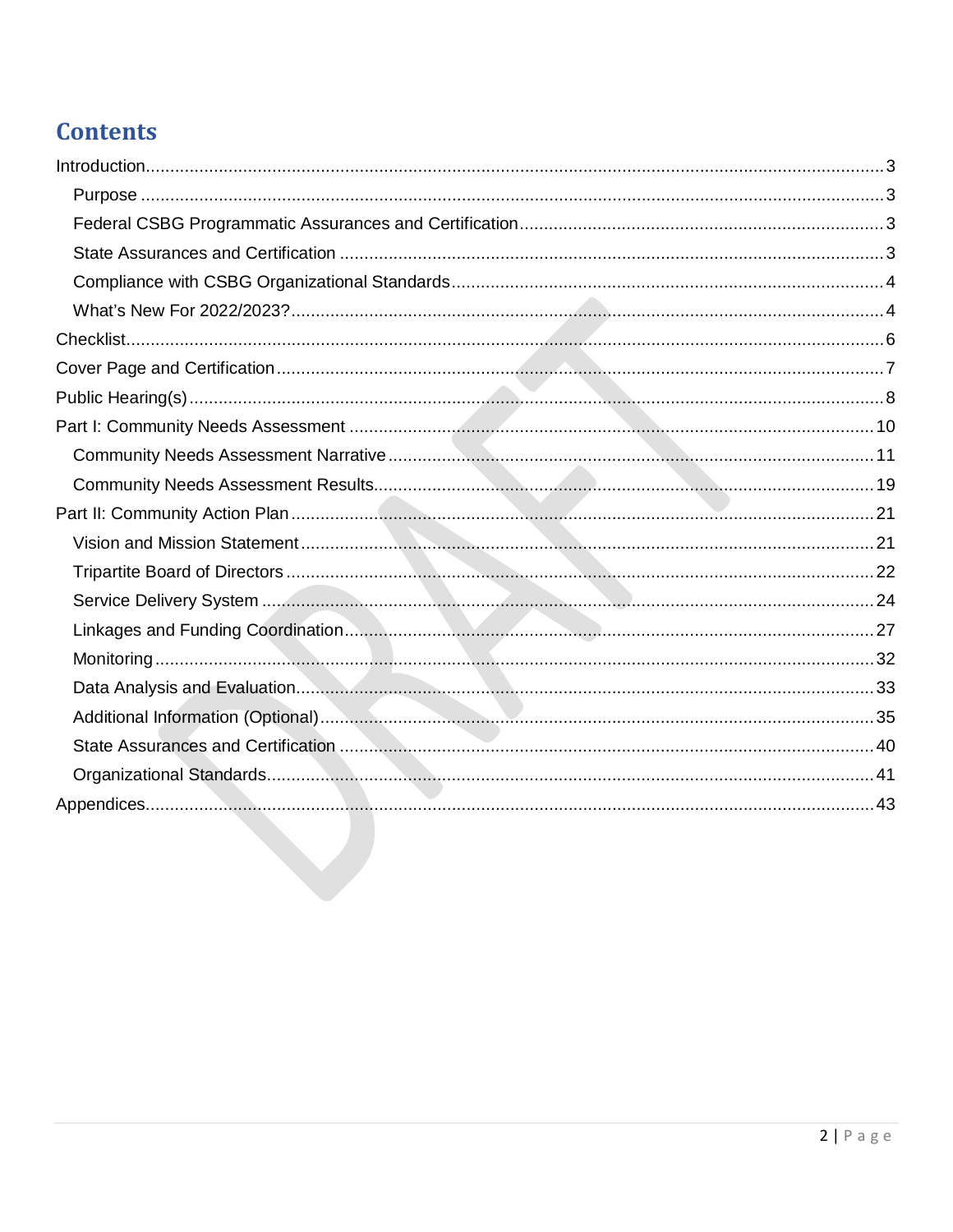# <span id="page-2-0"></span>**Introduction**

The Department of Community Services and Development (CSD) has developed the 2022/2023 Community Needs Assessment (CNA) and Community Action Plan (CAP) template for the Community Services Block Grant (CSBG) network. Each agency must submit a completed CAP, including a CNA to CSD on or before **June 30, 2021**. In an effort to reduce administrative burden during the Novel Coronavirus (COVID-19) pandemic, CSD has made changes to the CAP template. The changes are detailed below in the "What's New for 2022/2023?" section. Provide all narrative responses in 12-point Arial font with 1.5 spacing. When the CNA and CAP are complete, they should not exceed 52 pages, excluding the appendices.

# <span id="page-2-1"></span>Purpose

Public Law 105-285 (the CSBG Act) and the California Government Code require that CSD secure a CAP, including a CNA from each agency. Section 676(b)(11) of the CSBG Act directs that receipt of a CAP is a condition to receive funding. Section 12747(a) of the California Government Code requires the CAP to assess poverty-related needs, available resources, feasible goals and strategies that yield program priorities consistent with standards of effectiveness established for the program. Although CSD may prescribe statewide priorities or strategies that shall be considered and addressed at the local level, each agency is authorized to set its own program priorities in conformance to its determination of local needs. The CAP supported by the CNA is a two-year plan that shows how agencies will deliver CSBG services. CSBG funds are by their nature designed to be flexible. They shall be used to support activities that increase the capacity of low-income families and individuals to become self-sufficient.

# <span id="page-2-2"></span>Federal CSBG Programmatic Assurances and Certification

The Federal CSBG Programmatic Assurances are found in section 676(b) of the CSBG Act. These assurances are an integral part of the information included in the CSBG State Plan. A list of the assurances that are applicable to CSBG agencies has been provided in the Federal Programmatic Assurances section of this template. CSBG agencies should review these assurances and certify that they are in compliance.

# <span id="page-2-3"></span>State Assurances and Certification

As required by the CSBG Act, states are required to submit a State Plan as a condition to receive funding. Information provided in agencies' CAPs will be included in the CSBG State Plan. Alongside Organizational Standards, the state will be reporting on [State Accountability Measures](https://www.acf.hhs.gov/sites/default/files/ocs/appx_2_csbg_state_accountability_measures_10022015.pdf) in order to ensure accountability and program performance improvement. A list of the applicable State Assurances and the agency certification for them are found in the State Assurances section of this template.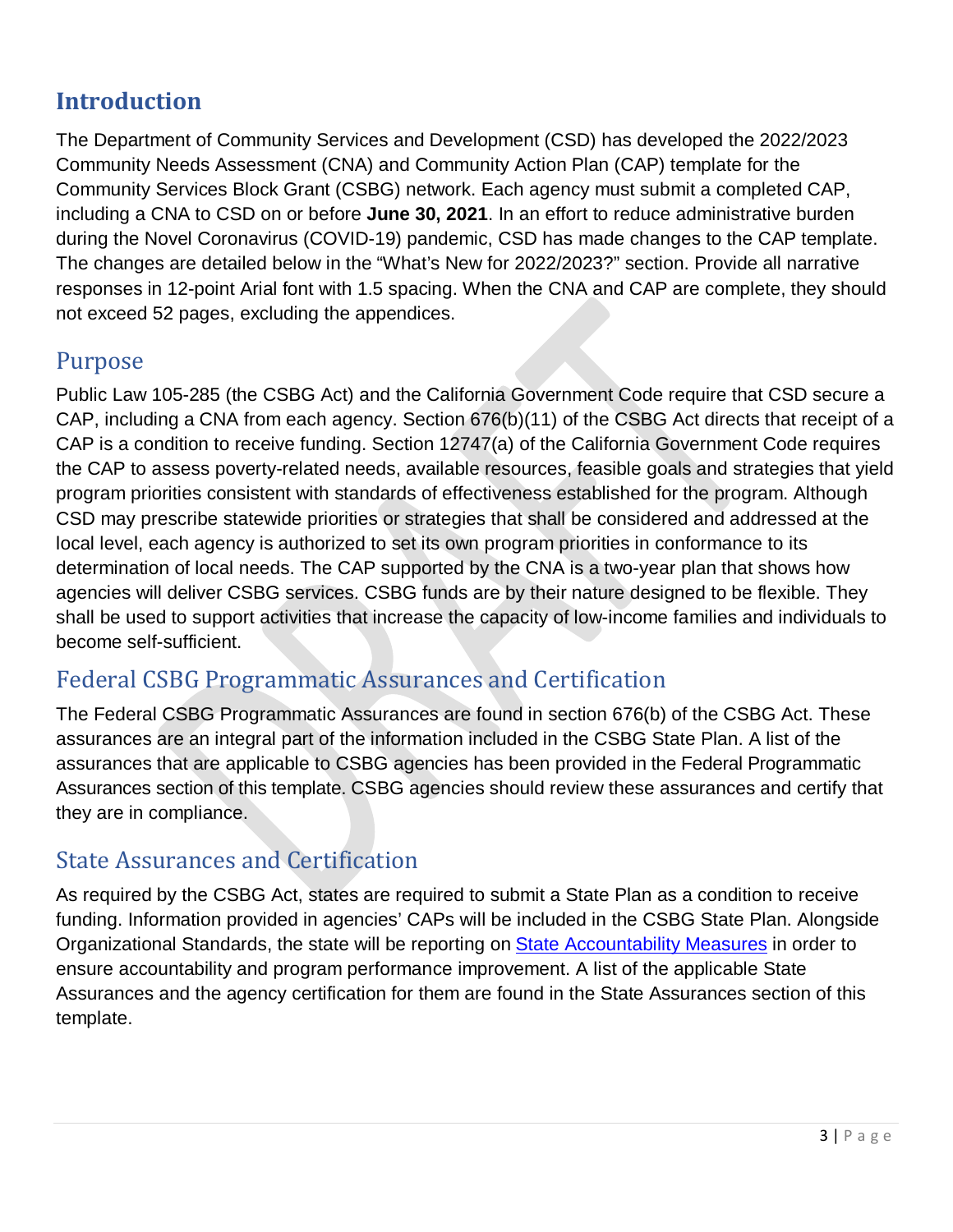# <span id="page-3-0"></span>Compliance with CSBG Organizational Standards

As described in the Office of Community Services (OCS) Information Memorandum (IM) #138 dated [January 26, 2015,](http://www.acf.hhs.gov/ocs/resource/csbg-im-138-state-establishment-of-organizational-standards-for-csbg-eligible-entities) CSBG agencies will comply with implementation of the Organizational Standards. CSD has identified the Organizational Standards that are met through the completion of the CAP and the CNA. A list of Organizational Standards that will be met upon completion of the CAP can be found in the Organizational Standards section of this template. Agencies are encouraged to utilize this list as a resource when reporting on the Organizational Standards annually.

# <span id="page-3-1"></span>What's New For 2022/2023?

**Two-Part Layout.** The 2022/2023 template has been divided into two parts:

Part I: Community Needs Assessment (CNA); and

Part II: Community Action Plan (CAP).

The CNA portion has sections for the needs assessment narrative and the results. Surveys and analysis documents may be attached as appendices. The CAP portion encompasses all the usual topics such as Vision and Mission Statement, Tripartite Board of Directors, Service Delivery System, Linkages, Monitoring, etc.

**Revised Public Hearing Section.** In addition to including the statue for the public hearing requirement, CSD has incorporated new guidelines for issuing the Notice of Public Hearing and the draft CAP, and documenting low-income testimony delivered at the public hearing. The Low-Income Testimony and Agency Response document will be required as an appendix. See the section on Public Hearing(s) for more details.

**CNA Helpful Resources.** Part I: Community Needs Assessment contains resources on conducting a needs assessment, influence of COVID-19 on the process, and updated links to state and national quantitative data sets.

**Revised and Reduced Narrative Sections.** Every effort has been made to reduce the administrative burden of conducting a CNA and preparing a CAP during an active pandemic. Although these tasks are fundamental to CSBG and should not be overlooked, CSD is aware of the reduced capacity and other circumstances under which many of the agencies are functioning. CSD has removed questions, utilized check boxes when possible, and made some questions optional. Many questions about the federal and state assurances have been removed. However, agencies are still required to certify that they are in compliance with the assurances. In the sections pertaining to the Tripartite Board of Directors and Linkages, for instance, agencies may indicate whether there are changes to the response in the 2020-2021 CAP or whether they would like CSD to accept the 2020-2021 CAP response without adaptations. Please keep in mind that these flexibilities are made because of the COVID-19 pandemic and may not be utilized in future years.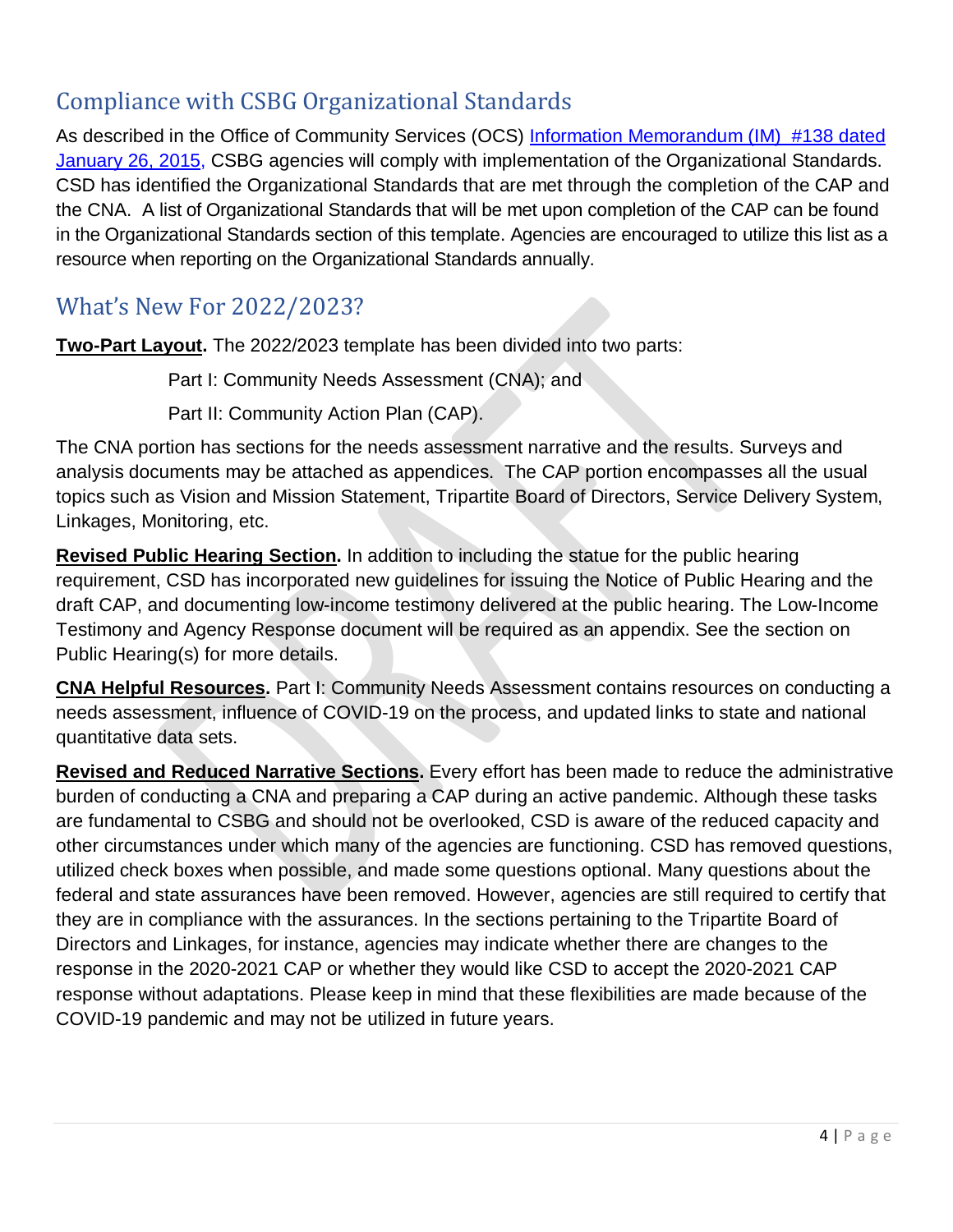**Additional Information.** CSD has added a section to address disaster preparedness and agency capacity building. While this information is not directly mandated by statue, it is important to know agencies have disaster response plans in place and are making efforts to increase their own capacities. Responses to these questions are optional.

**Federal and State Assurances Certification.** Pertaining to the federal and state assurances, CSD removed questions where possible. If compliance to an assurance could be demonstrated without a narrative, the question was removed. However, agencies will still be required to certify that the Federal CSBG Programmatic Assurances and the State Assurances are being met. Agency certifications are found in those sections.

**CSBG State Plan References.** Information for the CSBG State Plan comes largely from CAPs submitted by agencies. To help agencies understand their roll in preparing the CSBG State Plan, CSD has indicated which questions contribute to the development of the annual CSBG State Plan.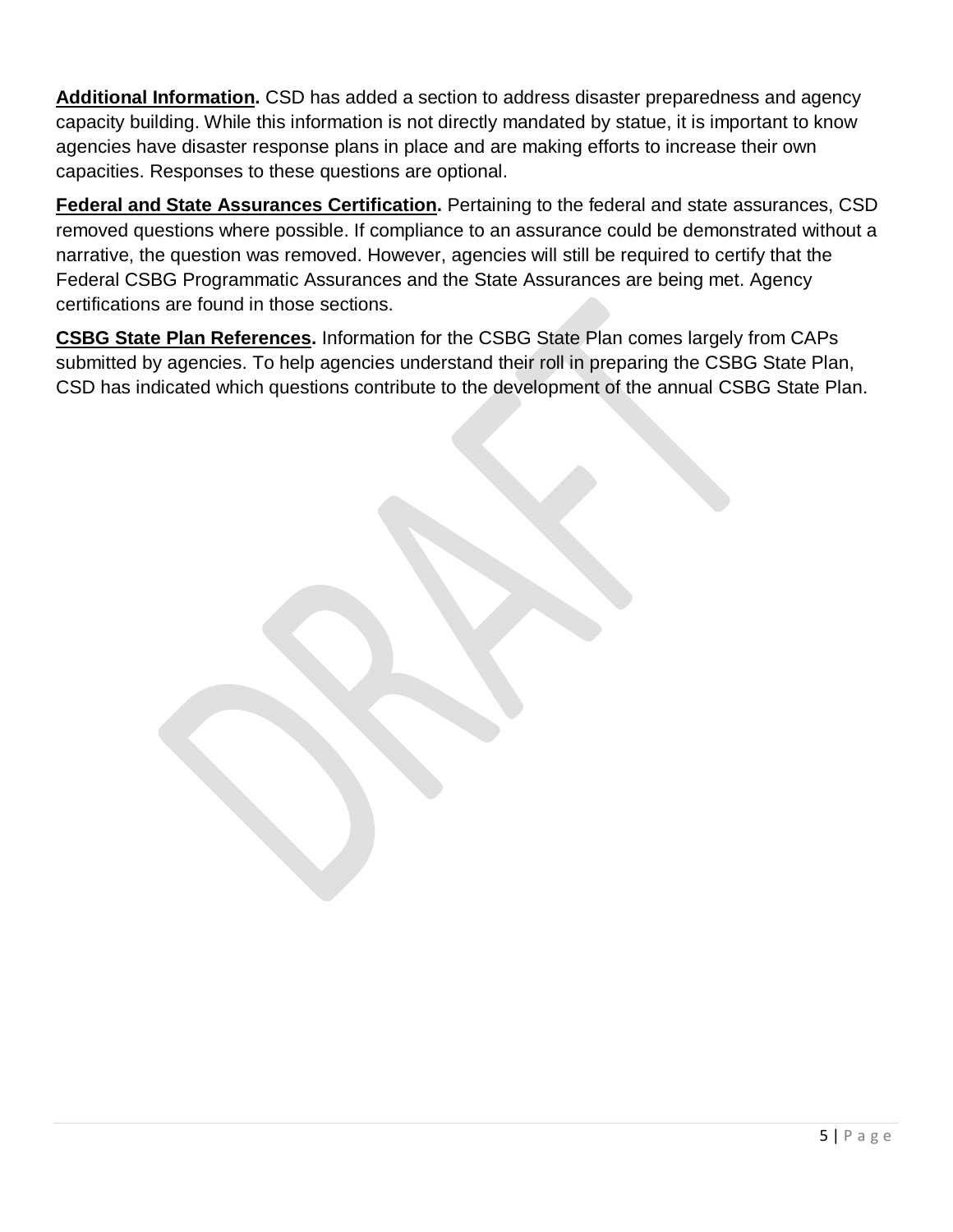# <span id="page-5-0"></span>**Checklist**

- ☐ **Cover Page and Certification**
- ☐ **Public Hearing(s)**

### **Part I: Community Needs Assessment**

- ☒ **Narrative**
- ☒ **Results**

**Part II: Community Action Plan**

- ☒ **Vision Statement**
- ☒ **Mission Statement**
- ☒ **Tripartite Board of Directors**
- ☒ **Service Delivery System**
- ☒ **Linkages and Funding Coordination**
- ☒ **Monitoring**
- ☒ **Data Analysis and Evaluation**
- ☒ **Additional Information (Optional)**
- ☒ **Federal CSBG Programmatic Assurances and Certification**
- ☒ **State Assurances and Certification**
- ☒ **Organizational Standards**
- ☒ **Appendices**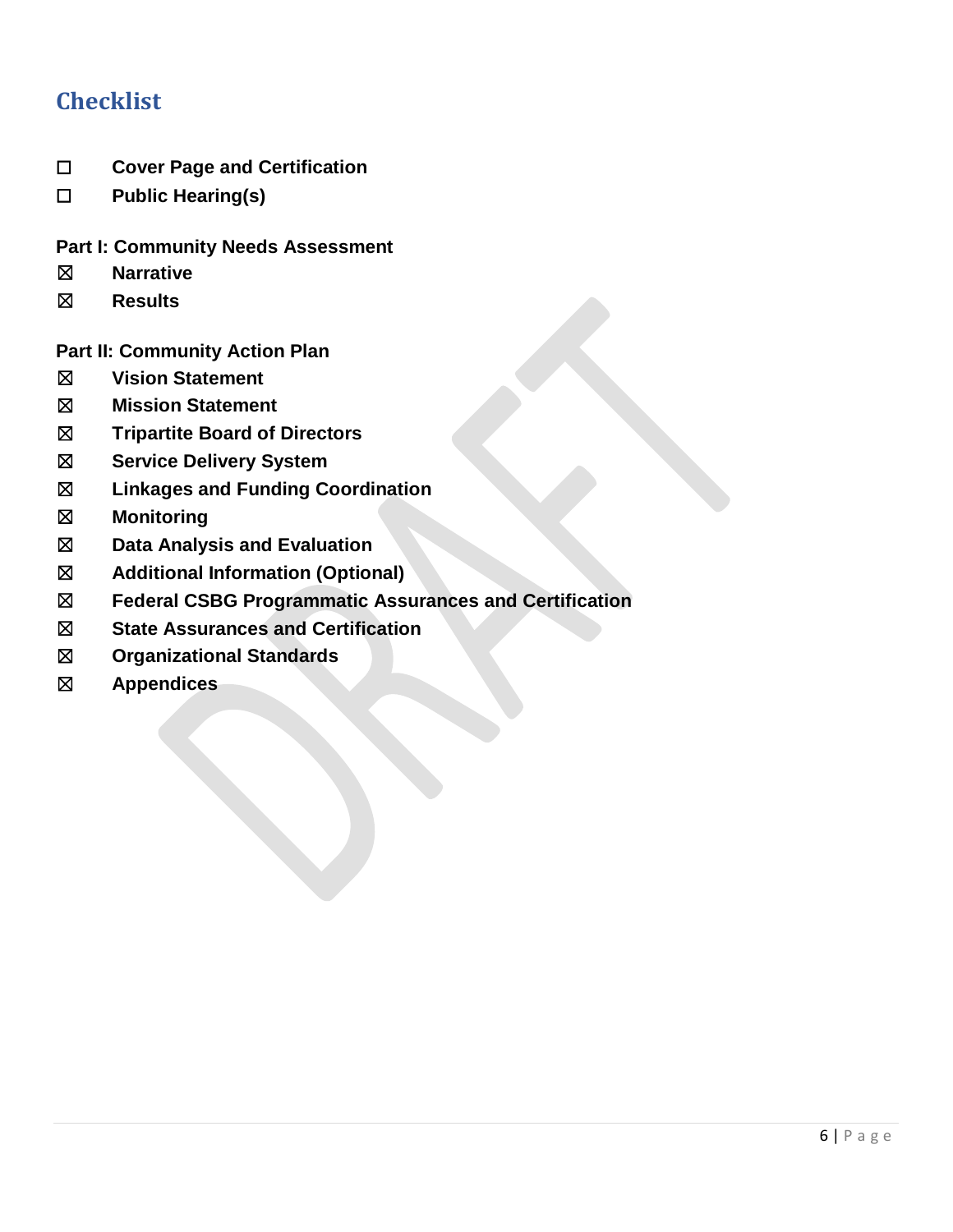# COMMUNITY SERVICES BLOCK GRANT (CSBG) 2022/2023 Community Needs Assessment and Community Action Plan Cover Page and Certification

<span id="page-6-0"></span>

| <b>Agency Name</b>         | San Mateo County Human Services Agency |
|----------------------------|----------------------------------------|
| <b>Name of CAP Contact</b> | Jessica Silverberg                     |
| <b>Title</b>               | Human Services Manager                 |
| <b>Phone</b>               | (650) 802-3378                         |
| <b>Email</b>               | jsilverberg@smcgov.org                 |

#### **CNA Completed MM/DD/YYYY:**

(Organizational Standard 3.1)

**April 9, 2021**

#### **Board and Agency Certification**

The undersigned hereby certifies that this agency complies with the Federal CSBG Programmatic and State Assurances as outlined in the CSBG Act and California Government Code, respectively for services provided under the Federal Fiscal Year 2022/2023 Community Action Plan. The undersigned further certifies the information in this Community Needs Assessment and the Community Action Plan is correct and has been authorized by the governing body of this organization. (Organizational Standard 3.5)

| <b>Supervisor Don Horsley</b>            |                                       |             |
|------------------------------------------|---------------------------------------|-------------|
| <b>Board Chair (printed name)</b>        | <b>Board Chair (signature)</b>        | <b>Date</b> |
| Ken Cole                                 |                                       |             |
| <b>Executive Director (printed name)</b> | <b>Executive Director (signature)</b> | <b>Date</b> |

#### **Certification of ROMA Trainer/Implementer** *(If applicable)*

The undersigned hereby certifies that this agency's Community Action Plan and strategic plan documents the continuous use of the Results Oriented Management and Accountability (ROMA) system (assessment, planning, implementation, achievement of results, and evaluation).

| <b>NCRT/NCRI</b> (printed name) | NCRT/NCRI (signature) | <b>Date</b> |
|---------------------------------|-----------------------|-------------|

#### **CSD Use Only**

|          | Accepted By              |  |
|----------|--------------------------|--|
| Accepted |                          |  |
|          |                          |  |
|          | Dates CAP (Parts I & II) |  |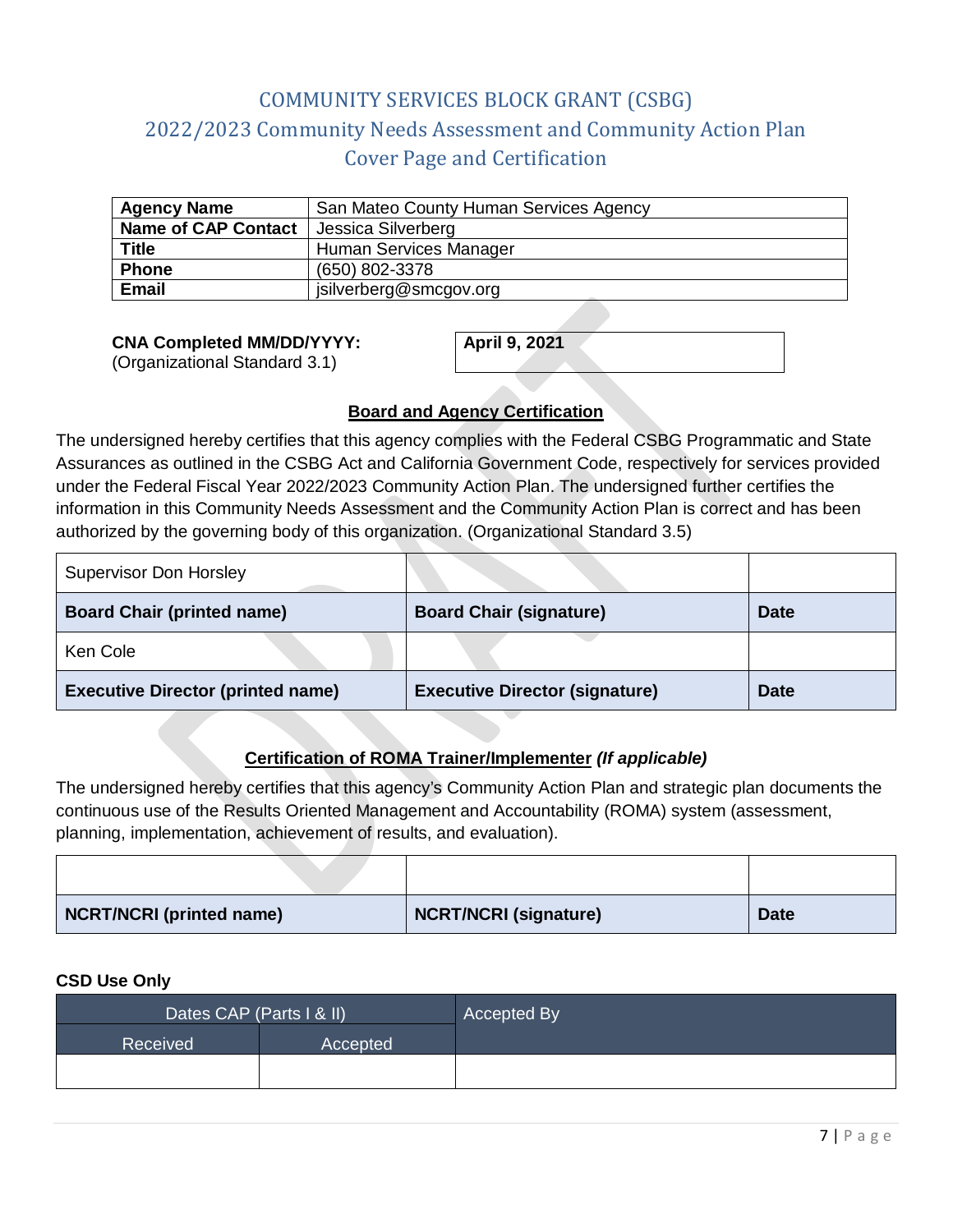# <span id="page-7-0"></span>**Public Hearing(s)**

California Government Code Section 12747(b)-(d)

### **State Statute Requirements**

As required by California Government Code Section 12747(b)-(d), agencies are required to conduct a public hearing for the purpose of reviewing the draft CAP. All testimony presented by low-income individuals and families during the public hearing shall be identified in the final CAP. Agencies shall indicate whether or not the concerns expressed by low-income individuals and families have been addressed. If an agency determines that any of the concerns have not been addressed in the CAP, the agency shall include in its response document, information about the concerns and comment as to their validity.

### **Public Hearing Guidelines**

#### Notice of Public Hearing

- 1. Notice of the hearing and comment period must be published at least 15 calendar days prior to the public hearing.
- 2. The notice may be published on the agency's website, Facebook page, social media channels, and/or in newspaper(s) of local distribution.
- 3. The notice must include information about the draft CAP; where members of the community may review, or how they may receive a copy of, the draft CAP; the dates of the comment period; where written comments may be sent; date, time, and location of the public hearing; and the agency contact information.
- 4. The comment period should be open for at least 15 calendar days prior to the hearing. Agencies may opt to extend the comment period for a selected number of days after the hearing.
- 5. The draft CAP must be made available for public review and inspection at least 30 days prior to the hearing. The draft CAP can be posted on the agency's website, Facebook page, social media channels, and distributed electronically or in paper format.
- 6. Attach a copy of the Notice(s) of Public Hearing as Appendix A to the final CAP.

### Public Hearing

- 1. Agencies must conduct at least one public hearing on the draft CAP.
- 2. Public hearing(s) shall not be held outside of the service area(s).
- 3. Low-income testimony presented at the hearing or received during the comment period must be memorialized verbatim in the Low-Income Testimony and Agency's Response document and appended to the final CAP as Appendix B.
- 4. The Low-Income Testimony and Agency's Response document should include the name of low-income individual, his/her verbatim testimony, an indication of whether or not the need was addressed in the draft CAP, and the agency's response to the testimony if the concern was not addressed in the draft CAP.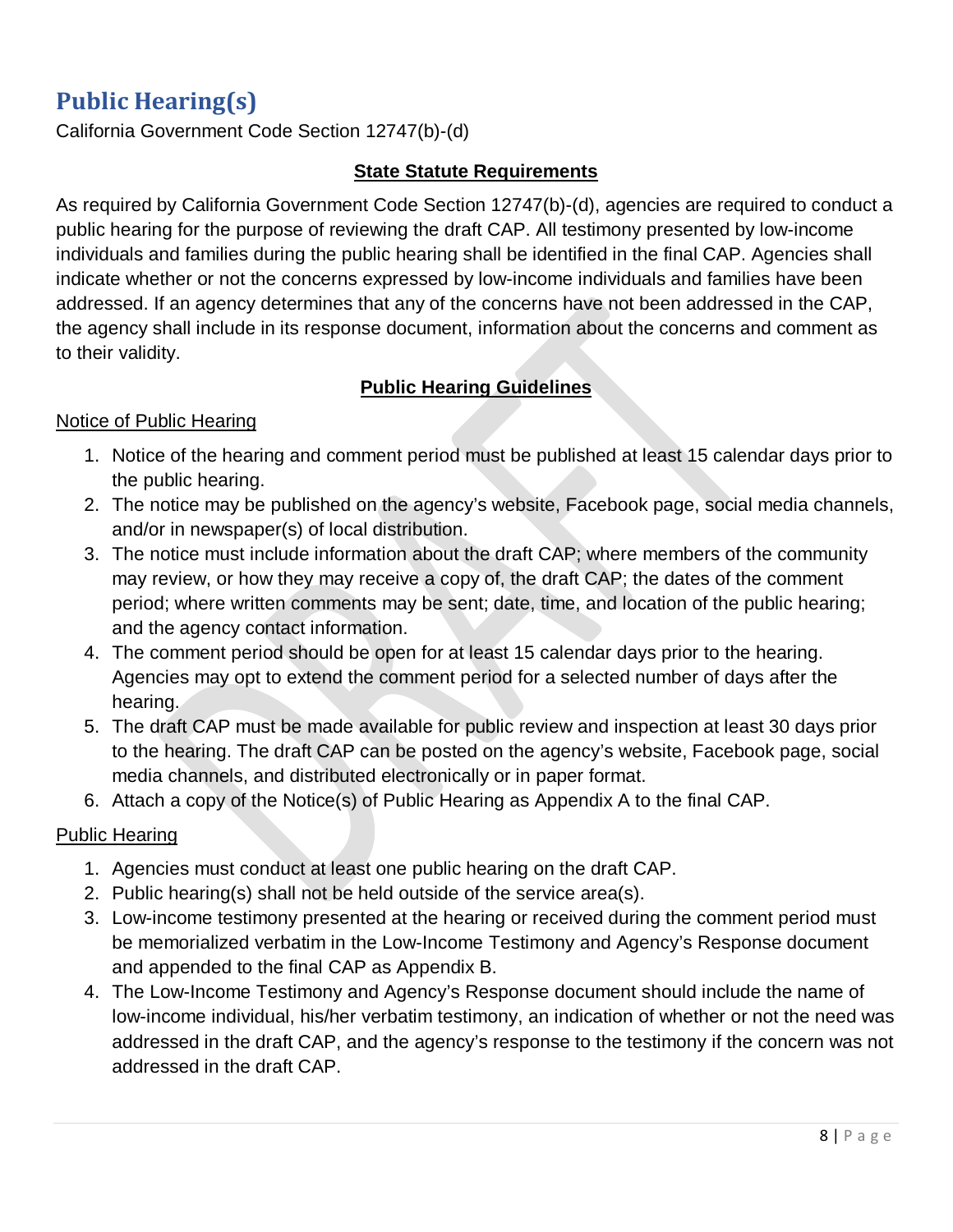# **Guidance for Public Hearings During COVID-19**

The COVID-19 pandemic poses unique challenges to fulfilling the public hearing requirement. CSD asks that agencies adhere to state and county public health guidance to slow the spread of the virus and ensure public safety. The health and safety of agency staff and the communities you serve is paramount. If a public hearing cannot be conducted in person, CSD encourages agencies to utilize other formats or methods that will still adhere to the state and county public health guidance. If conducing a public hearing through other formats or methods is still not possible, agencies must contact their Field Representative at CSD at least 30 days prior to the submission of the CAP for additional guidance. Agencies will be required to provide documentation to support their constraints to meet the public hearing requirement.

| <b>Public Hearing Report</b> |  |
|------------------------------|--|
|                              |  |

| Date(s) of Public Hearing(s)                                                                               | May 11, 2021                                                        |
|------------------------------------------------------------------------------------------------------------|---------------------------------------------------------------------|
| Location(s) of Public Hearing(s)                                                                           | Zoom Meeting                                                        |
| Dates of the Comment Period(s)                                                                             | April 9 to May 10, 2021                                             |
| Where was the Notice of Public<br>Hearing published? (agency website,<br>newspaper, social media channels) | Human Services Agency (HSA) website;<br>emails to HSA mailing lists |
| Date the Notice(s) of Public Hearing(s)<br>was published                                                   | <b>[TBD</b>                                                         |
| Number of Attendees at the Public<br>Hearing(s) (Approximately)                                            | <u>TBDJ</u>                                                         |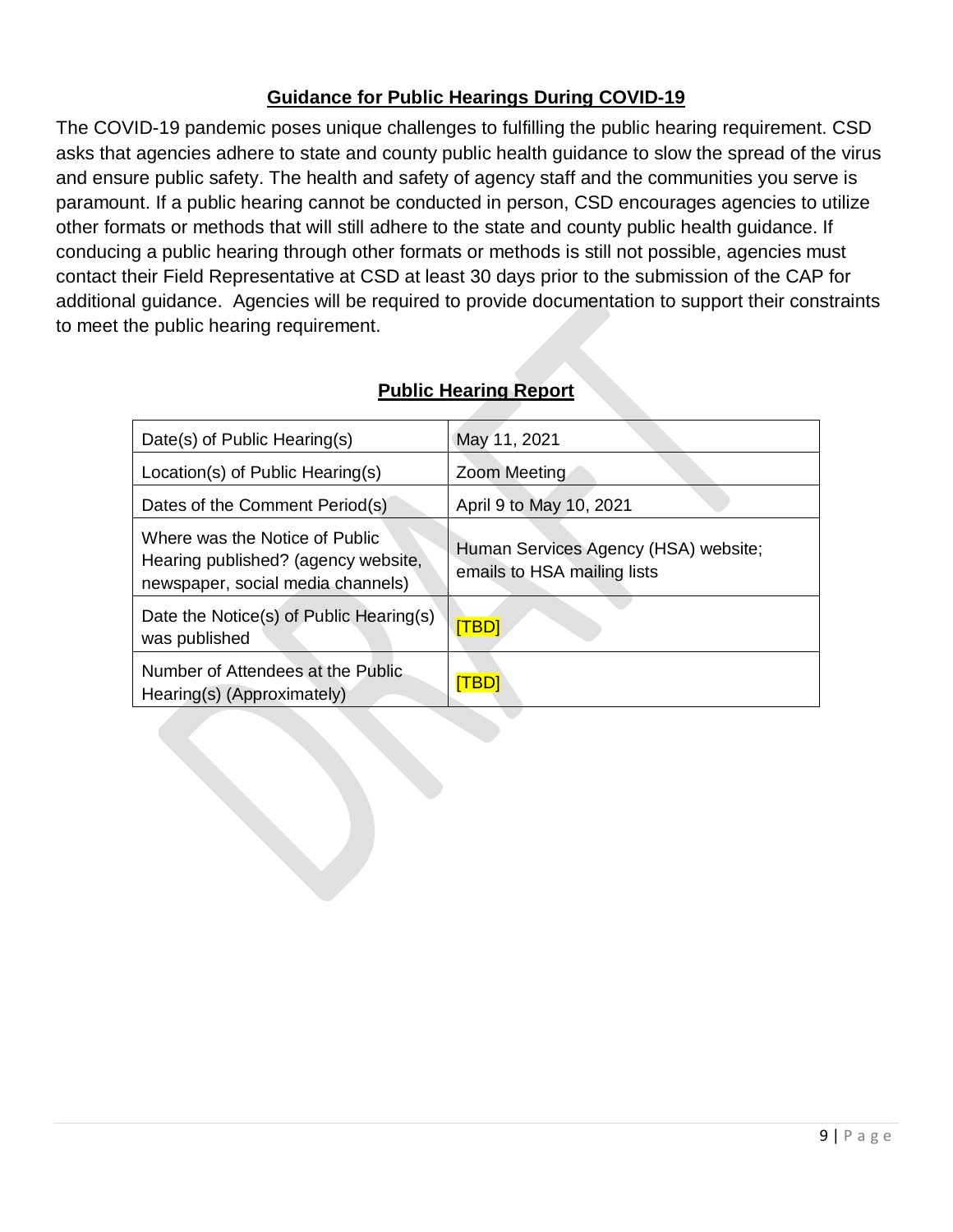# <span id="page-9-0"></span>**Part I: Community Needs Assessment**

CSBG Act Section 676(b)(11) California Government Code Section 12747(a)

### **Helpful Resources**

In 2011, NASCSP published a [Community Action to Comprehensive Community Needs Assessment](https://www.communitycommons.org/entities/d0c6dfbc-db34-48dc-a32b-ff45da48ccb3)  [Tool](https://www.communitycommons.org/entities/d0c6dfbc-db34-48dc-a32b-ff45da48ccb3) that supports planning and implementing a comprehensive CNA. The tool lays out design choices, planning steps, implementation practices, analysis, and presentation options.

The National Community Action Partnership has [resources](https://communityactionpartnership.com/?s=Community+Needs+Assessment+Tool) such as an online Community Needs Assessment Tool and information about conducing a needs assessment during the COVID-19 pandemic. The Partnership also has a **Data Hub designed specifically for the community needs** assessment process.

To provide a comprehensive "picture" of the community needs in your service area(s), agencies will collect and analyze both quantitative and qualitative data. Links to several national and state quantitative data sets are given below. Local and agency data also provide information about the needs of the community.

|                                                            |                                                                               | <b>National and State Data Sets</b>                                                                                                        |  |                                                                                 |
|------------------------------------------------------------|-------------------------------------------------------------------------------|--------------------------------------------------------------------------------------------------------------------------------------------|--|---------------------------------------------------------------------------------|
| U.S. Census Bureau<br><b>Poverty Data</b>                  | <b>U.S. Bureau of Labor</b><br><b>Statistics</b><br><b>Economic Data</b>      | U.S. Department of<br><b>Housing and Urban</b><br><b>Development</b><br><b>Services</b><br><b>Housing Data &amp; Report</b><br>Data Portal |  | U.S. Department of<br><b>Health and Human</b>                                   |
| <b>Baseline Census</b><br>Data by County                   |                                                                               | <b>National Low-Income Housing</b><br><b>Coalition</b><br><b>Statistics</b><br><b>Housing Needs by State</b><br><b>IPEDS</b>               |  | <b>National Center for Education</b>                                            |
| <b>California Department</b><br>of Finance<br>Demographics | <b>California Attorney</b><br>General<br><b>Access RSS Data</b>               | <b>California Department</b><br>of Public Health<br><b>Office</b><br><b>Various Data Sets</b>                                              |  | <b>California Governor's</b><br>Covid-19 Data                                   |
|                                                            | <b>California Department of Education</b><br><b>School Data via DataQuest</b> |                                                                                                                                            |  | <b>California Employment Development Department</b><br><b>UI Data by County</b> |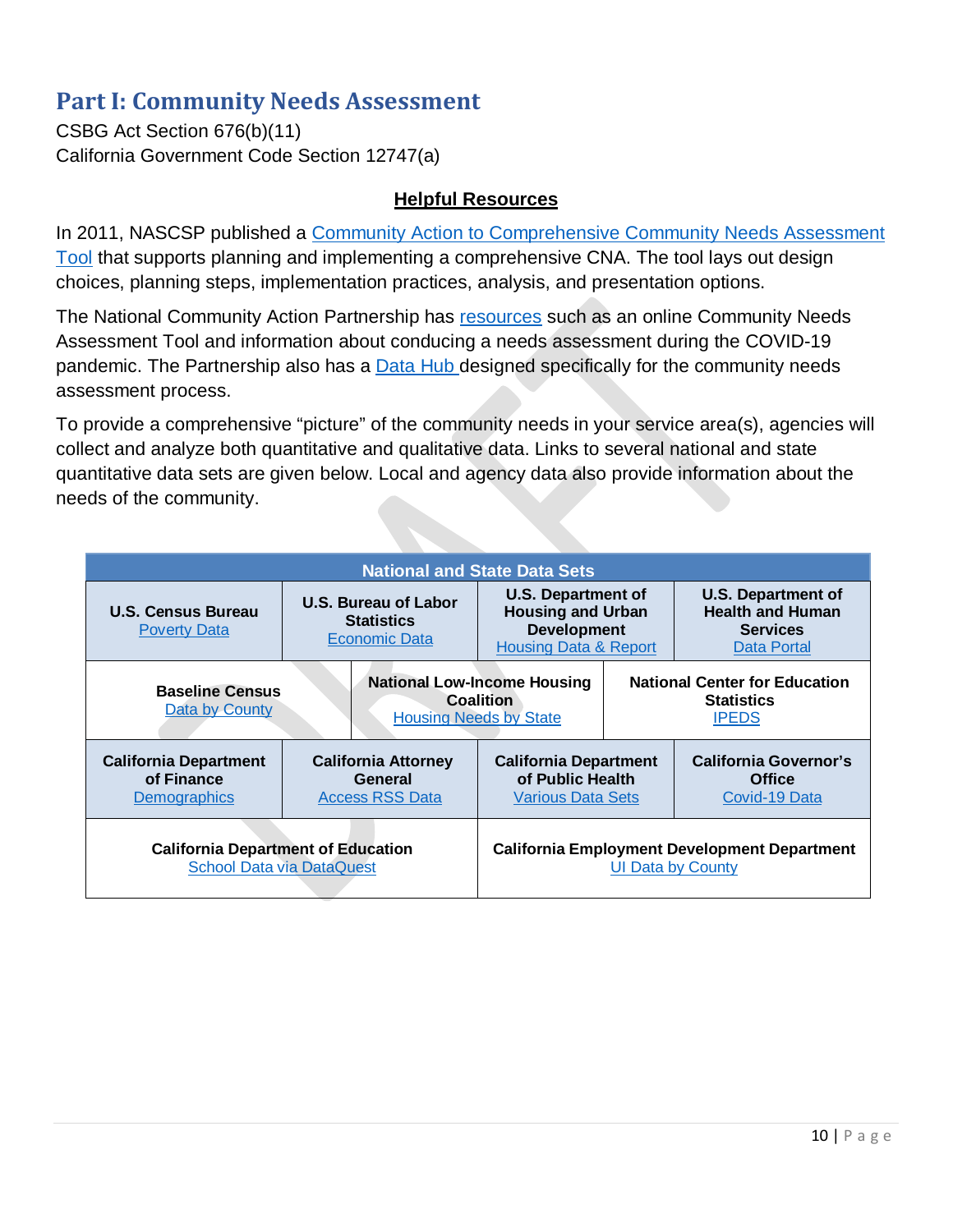# <span id="page-10-0"></span>Community Needs Assessment Narrative

CSBG Act Sections 676(b)(3)(C), 676(b)(9) Organizational Standards 1.1, 1.2, 2.2, 3.2, 3.3, 3.4 State Plan

| 1. How did the agency share the CAP, including the CNA, with the community, stakeholders,<br>partner organizations? (Check all that apply.)                                                                                                                                                                                   |                                                                                                                                                                                                   |  |
|-------------------------------------------------------------------------------------------------------------------------------------------------------------------------------------------------------------------------------------------------------------------------------------------------------------------------------|---------------------------------------------------------------------------------------------------------------------------------------------------------------------------------------------------|--|
| $\boxtimes$ The agency's website<br>$\Box$ Posted on the agency's Facebook page<br>$\boxtimes$ Electronic reports were sent<br>$\Box$ Printed copies were distributed<br>$\Box$ Social media channels<br>$\Box$ Other                                                                                                         |                                                                                                                                                                                                   |  |
| 2. Describe how your agency collected and included current data specific to poverty and its<br>prevalence related to gender, age, and race/ethnicity for your service area. (Organizational<br>Standard 3.2, State Plan)                                                                                                      |                                                                                                                                                                                                   |  |
| The CAA utilized American Community Survey Census data from 2019 related to poverty indicators<br>like household income, those living below the poverty line, poverty rate, education level, national<br>origins, and disabilities; and maps how it affects gender, age, and race/ethnicity in our service area.              |                                                                                                                                                                                                   |  |
| 3. Describe the geographic location(s) that your agency is funded to serve. If applicable, include a<br>description of the various pockets, high-need areas, or neighborhoods of poverty that are being<br>served by your agency.                                                                                             |                                                                                                                                                                                                   |  |
| The San Mateo County CAA is funded to serve the entire geography of San Mateo County. Given<br>the high cost of housing throughout San Mateo County, many people with low and moderate<br>incomes struggle to meet basic needs. There are areas throughout the county that have<br>neighborhoods with high levels of poverty. |                                                                                                                                                                                                   |  |
| 4. Indicate from which sources your agency collected and analyzed quantitative data for the<br>CNA. (Check all that apply.) (Organizational Standard 3.3)                                                                                                                                                                     |                                                                                                                                                                                                   |  |
| <b>Federal Government/National Data Sets</b><br>⊠ Census Bureau<br><b>Bureau of Labor Statistics</b><br>$\boxtimes$ Department of Housing & Urban<br>Development<br>Department of Health & Human<br><b>Services</b>                                                                                                           | <b>Local Data Sets</b><br>Local crime statistics<br>High school graduation rate<br>School district school readiness<br>$\Box$ Local employers<br>Local labor market<br>$\Box$ Childcare providers |  |
| $\Box$ National Low-Income Housing Coalition                                                                                                                                                                                                                                                                                  | $\Box$ Public benefits usage                                                                                                                                                                      |  |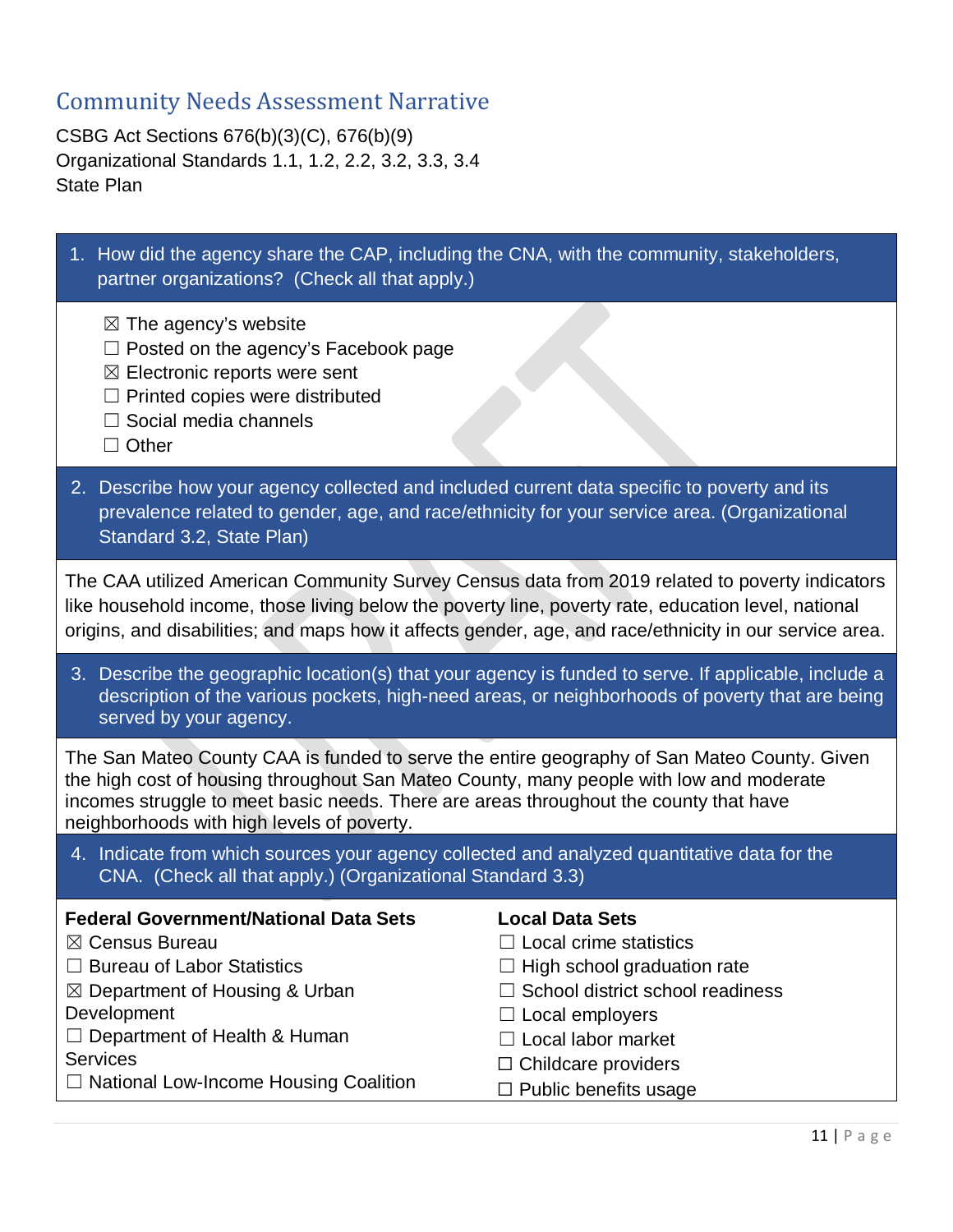- □ National Center for Education Statistics
- □ Other online data resources
- ☐ Other

### **California State Data Sets**

- ☐ Employment Development Department
- $\Box$  Department of Education
- □ Department of Public Health
- □ Attorney General
- $\Box$  Department of Finance
- □ State Covid-19 Data
- ☐ Other

### **Surveys**

- $\boxtimes$  Clients
- $\boxtimes$  Partners and other service providers
- ☒ General public
- **⊠** Staff
- $<sup>8</sup>$  Board members</sup>
- ☒ Private sector
- ☒ Public sector
- $<sup>2</sup>$  Educational institutions</sup>

### 5. If you selected "Other" in any of the data sets in Question 4, list the additional sources.

Homeless Point in Count (PIT) data, Homeless Management Information System (HMIS) data, CHP's San Mateo County Affordable Housing Needs Report, Get Health San Mateo data, 2019 San Mateo County Community Health Needs Assessment.

#### 6. Indicate the approaches your agency took to gather qualitative data for the CNA. (Check all that apply.) (Organizational Standard 3.3)

### **Surveys**

☒ Clients

#### $\boxtimes$  Partners and other service providers

- $\boxtimes$  General public
- ☒ Staff
- $<sup>8</sup>$  Board members</sup>
- ☒ Private sector
- ☒ Public sector
- $<sup>8</sup>$  Educational institutions</sup>

#### **Interviews**

- □ Local leaders
- ☐ Elected officials

#### **Focus Groups**

- ☐ Local leaders
- $\Box$  Elected officials
- $\Box$  Partner organizations' leadership
- ☐ Board members
- $\Box$  New and potential partners
- ☐ Clients
- ☐ Staff

### ☐ **Community Forums**

☐ **Asset Mapping**

☒ County Public Health Department ☒ Other

### **Agency Data Sets**

- $\boxtimes$  Client demographics
- □ Service data
- ☐ CSBG Annual Report
- $\Box$  Client satisfaction data
- ☐ Other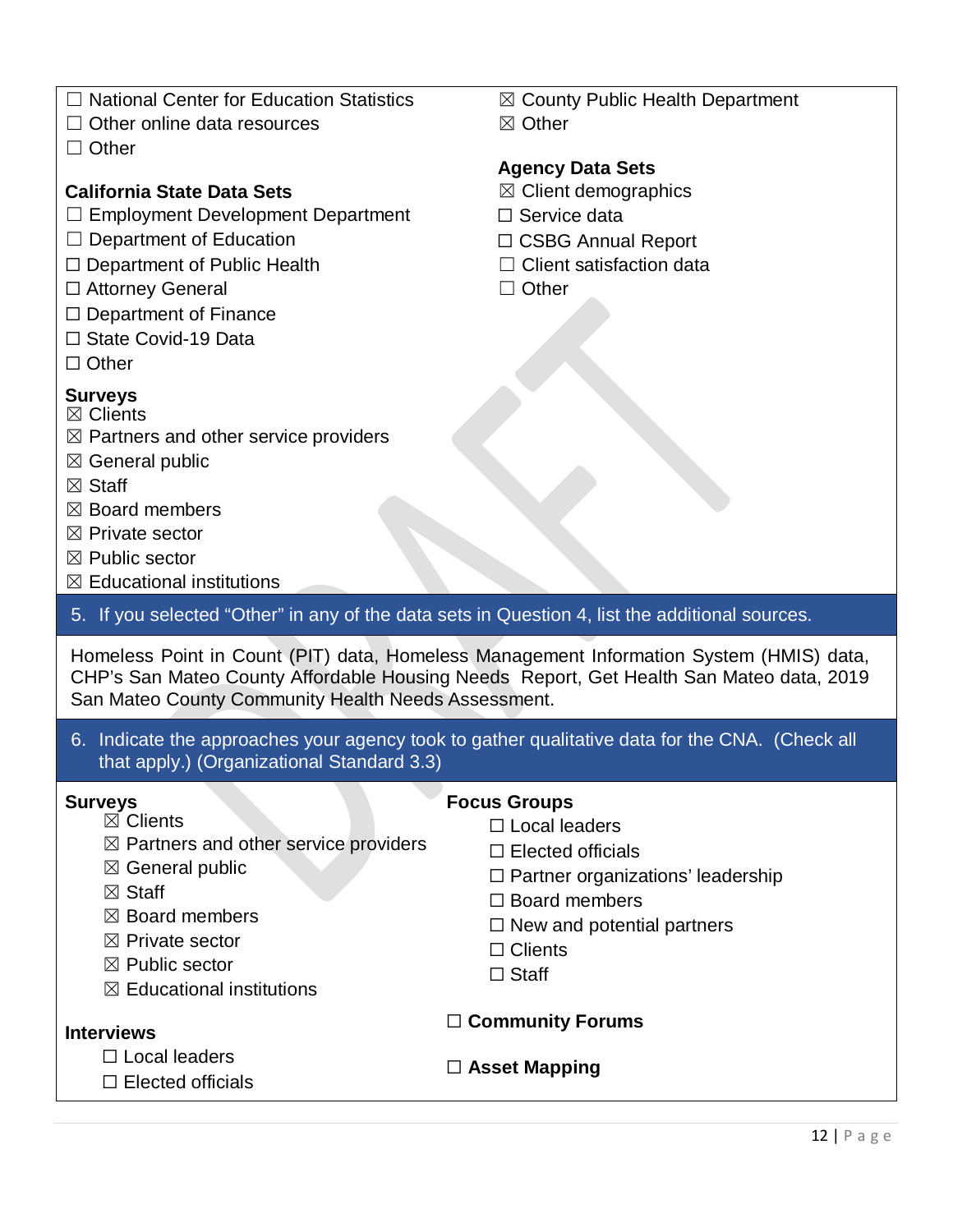#### ☐ **Other**

☐ Board members

 $\Box$  New and potential partners

□ Partner organizations' leadership

□ Clients

7. If you selected "Other" in Question 6, please list the additional approaches your agency took to gather qualitative data.

8. Describe your agency's analysis of the quantitative and qualitative data collected from lowincome individuals and families. Include a description of the data collected. (Organizational Standards 1.1, 1.2, 3.3; State Plan)

To develop the Community Needs Assessment, the Human Services Agency relies on quantitative data provided by reports drafted by public agencies, councils and research entities to inform about specific areas such as extent of homelessness, rental market conditions, food security, transportation needs, health outcomes, and childcare and education needs. The Human Services Agency also conducts a needs survey via the Core Service Agencies, the results of which are compiled and used to inform service planning. Qualitative information is gathered through focus groups with low-income individuals, key informant interviews, and regular consultations between the Human Services Agency and its community partners. In 2021, HSA also introduced a Provider Survey that gathered needs data from 12 community based organizations, 3 private sector organizations and 5 public sector organizations.

The Human Services Agency also uses information gathered as part of contract monitoring to help understand community needs. HSA is responsible for ensuring that the contract agency, Samaritan House, is collecting and tracking the data needed to measure program goals. Samaritan House produces quarterly reports to the CAA on progress in meeting program goals. Samaritan House collects, compiles and analyzes data on all services provided. The Human Services Agency is responsible for ensuring that all required reports are prepared and submitted to CSD in accordance with contract requirements. Samaritan House, the Core Service Agencies, and the Human Services Agency use data collected through program reports, clients served, follow up surveys, and customer satisfaction indicators. The Human Services Agency, Samaritan House, and other community partners use this data to plan programming and address community trends and ensure that all parts of the community are accessing services and that households are maintaining housing after receiving assistance.

9. Summarize the data gathered from each sector of the community listed below and detail how your agency used the information to assess needs and resources in your agency's service area(s). Your agency must demonstrate that each sector was included in the needs assessment; A response for each sector is required. (CSBG Act Sections 676(b)(3)(C), 676(b)(9); Organizational Standard 2.2; State Plan)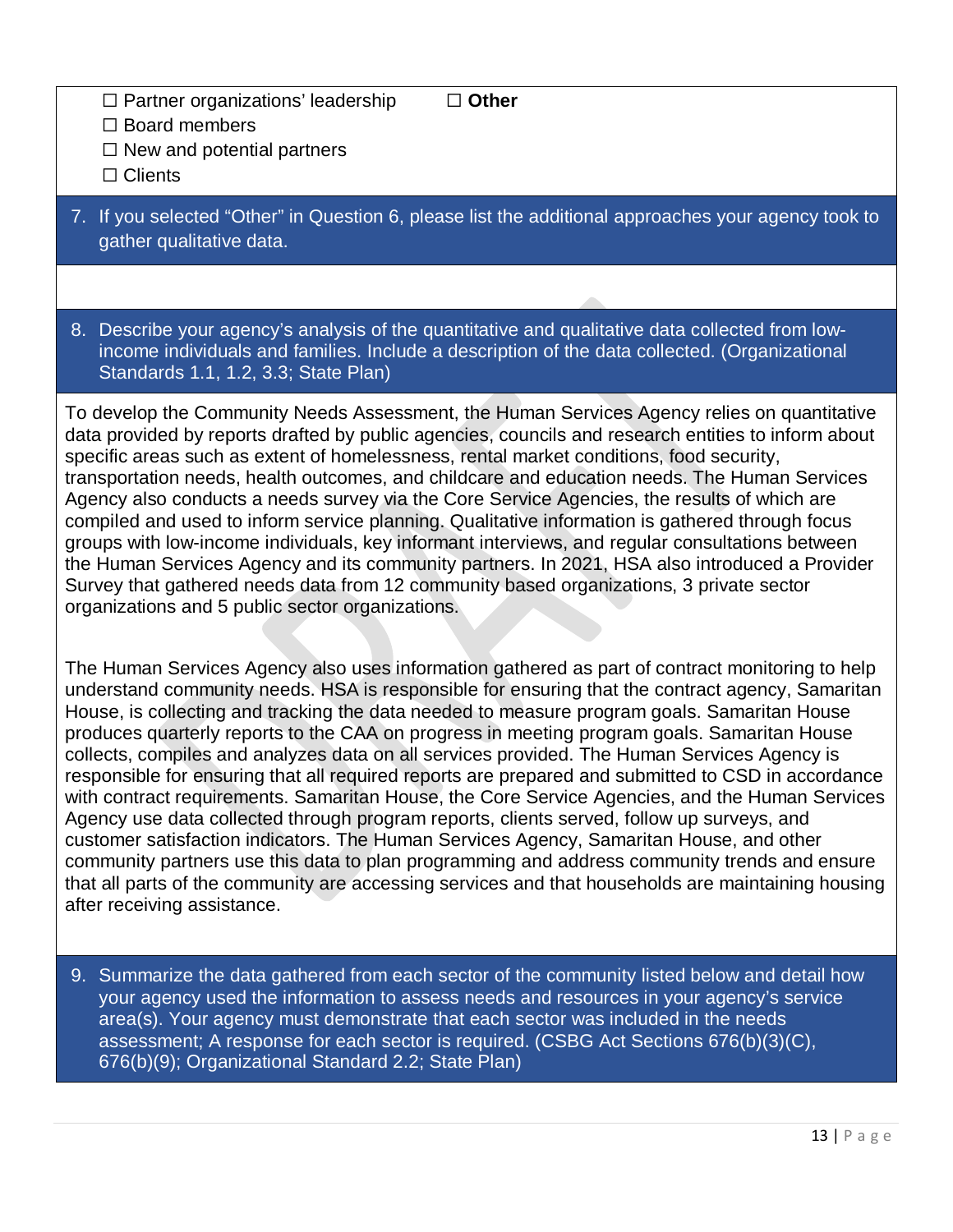- A. Community-based organizations: Community-based organizations gather information on housing status and client satisfaction with services offered by community nonprofits. The information gathered by community-based partners helps inform the investment of resources to best address community needs. The 2021 Provider Survey included data collected from 12 community-based organizations. These surveys showed that the areas of greatest concern were affordable housing, homelessness and job/employment services.
- B. Faith-based organizations: HSA collaborates with faith-based community organizations that provide safety net and homeless services. For example, HSA staff attend regular meetings of the Safe Parking Working group which is mostly comprised of faith-based organizations that are advocating for housing and services for people who are experiencing homelessness and housing insecurity.
- C. Private sector (local utility companies, charitable organizations, local food banks): HSA receives input from various representatives of the private sector at various community meetings. The 2021 Provider Survey included data collected from 3 private sector organizations.
- D. Public sector (social services departments, state agencies): the Human Services Agency regularly consults with partner departments in San Mateo County to understand needs and gaps among the clients they serve – including San Mateo County Health Agency, Behavioral Health and Recovery Services, Department of Housing, Sherriff's Department, cities, and other local jurisdictions. The 2021 Provider Survey included data collected from 5 public sector organizations.
- E. Educational institutions (local school districts, colleges): HSA partners with the County Office of Education and local school districts on various initiatives related to the needs of school-aged children, such as the Big Lift initiative (supporting high-quality early learning).
- 10."Causes of poverty" are the negative factors that create or foster barriers to self-sufficiency and/or reduce access to resources in communities in which low-income individuals live. After review and analysis of the data, describe the causes of poverty in your agency's service area(s). (Organizational Standard 3.4, State Plan)

According to the 2019 American Community Survey (ACS) Estimates, median household income in San Mateo County is \$138,500, significantly higher than the state-wide median of \$80,440. However, while overall county income averages are relatively high, many people fall below the poverty level:

- 21, 995 (8.3%) of San Mateo County households earn less than \$25,000 per year. Of these, 7,054 are families with children.
- 6.0% of all San Mateo County residents are living below the federal poverty line (\$25,100 for a family of four).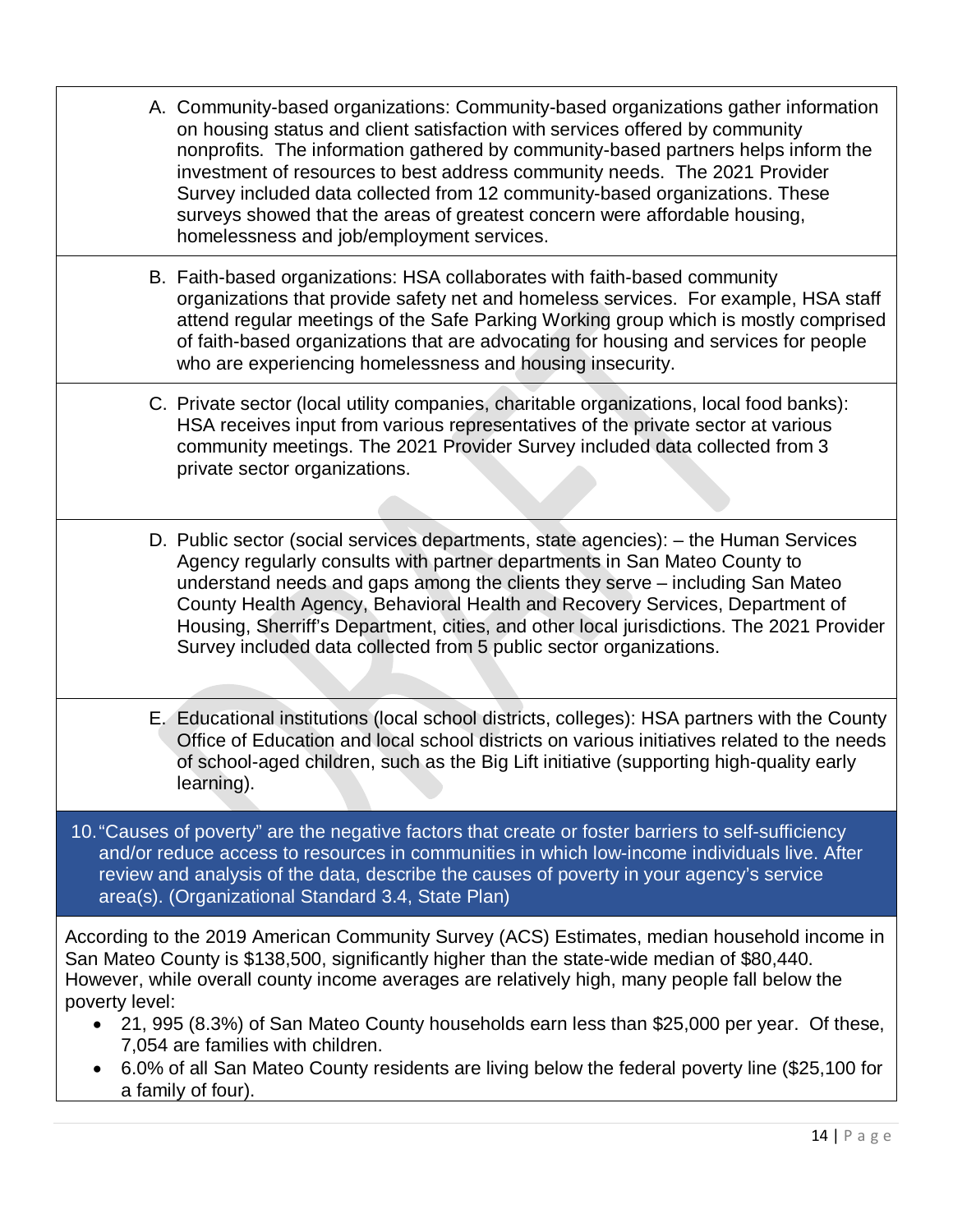While the overall poverty rate in the county is 6.0%, poverty is much higher among particular groups:

- 9.7% for people of Hispanic or Latino origin
- 7.5% for African Americans
- 15.1% for people with less than a high school degree

Other groups with very high poverty rates include undocumented immigrants, formerly incarcerated people, and seniors living on fixed incomes. Given the high cost of housing throughout San Mateo County, many people with low and moderate incomes struggle to meet basic needs. There are areas throughout the county that have neighborhoods with high levels of poverty.

The COVID-19 pandemic is a significant new cause of poverty in San Mateo County. The shelter in place orders that have closed significant sectors of the economy (retail, restaurants, etc.) have led to widespread unemployment and hardship, including food insecurity, rental arrears, delays in seeking medical care, and other traumas. The advent of vaccinations and projected re-opening later in 2021 is expected to improve economic conditions, but recovery is likely to be slow, particularly for the most vulnerable people in the community.

Another significant cause of poverty in the community is the cost of housing. According to the California Housing Partnership's recent report, *San Mateo County's Affordable Housing Needs Report* (May 2020), renters in San Mateo County need to earn \$62.17 per hour to afford the average asking rent of \$3,233 in the County. San Mateo County needs up to 21,098 additional affordable housing units to meet demand for low-income rents. Eighty percent of extremely low income renters are paying more than 50% of their income on rent, leaving little for other expenses, including food and clothing.

According to research, by 2040 the City of San Mateo alone will add 19,400 new jobs to the local economy and an additional 13,900 housing units will be needed to accommodate this job growth. Countywide, a total of 25,300 housing units will be needed by 2040 to address housing concerns throughout the region. (Housing Leadership Council, *San Mateo Needs Housing*, August 2019).

The 2019 *San Mateo County Community Health Needs Assessment* found that overall, San Mateo County is doing well on a broad range of community health measures. However, a number of areas of concern were identified, many of which can be categorized as causes of poverty:

- Mental or emotional problems worsening
	- o The percentage of people with a mental or emotional problem has doubled in the last twenty years and is highest amongst adults under 40 years old
- Adults and youth report stress and depression
	- o Well-being is compromised by stress, anxiety, and depression. Residents both young and old report being impacted by stress and depression at high rates (39%).
- Depression has increased amongst select groups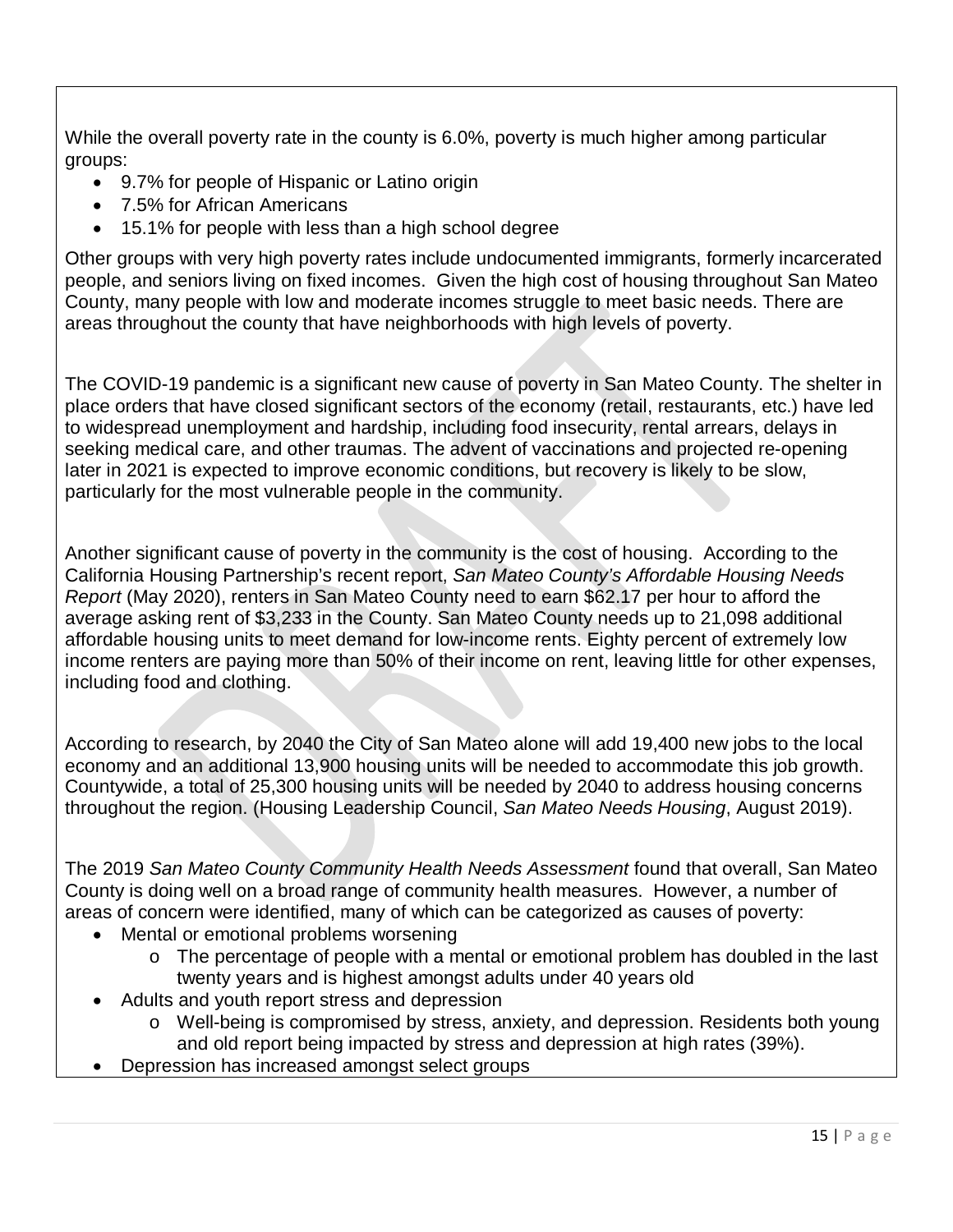- o Community members living on the coastline, people who are black, and people who are Hispanic all report increases in cases of depression
- Drug-related problems have been increasing
	- o Four in ten adults in the County report they do not know where to access treatment for a drug-related problem, which has been increasing in the community
- Adult asthma on the rise
	- o Among surveyed adults in San Mateo County, 19% reported having an asthma diagnosis in 2019, double of that in 1998 and higher than state levels (13%)
- Arthritis and rheumatism have been on the rise
	- o 22% of all San Mateo residents report having arthritis or rheumatism
- Diabetes has been steadily increasing
	- o 12% of adults in the county report having diabetes, which is higher than the state level (10%)
- The number of overweight adults has been increasing
	- o A quarter of all adults in the county report being obese
	- Cases of tuberculosis in the community has been on the rise
		- o Cases of tuberculosis has been on the rise between 2017 and 2019, with increases cases reported in older adults
- The number of cases of sexually transmitted diseases has gone up
	- o Cases of gonorrhea, chlamydia, and syphilis have all increased between 2017 and 2019
- More people lack dental insurance than before
	- o The amount of people reporting they are dental uninsured has increased, with onethird of adults lacking insurance to pay for routine dental care
- Cases of unresolved dental issues
	- o 29% of respondents without dental insurance report they are unable to address their dental issues
- More households are utilizing community food resources
	- o The number of households that have utilized a food bank, church, or other organization to receive food in a given year has increased
- Lack of access to health insurance
	- o 9% of all adults do not have any type of health insurance and more than a quarter (26%) report that their employers do not offer health benefits
- Housing is a chief concern in the community
	- o 80% of respondent report the available of affordable housing is "fair" or "poor" and two in five report having seriously considered leaving the county due to high cost of living
- More older adults are unable to afford living alone
	- o There is an increase in the number of older adults dependents living with a younger family member
- Issues with transportation
	- o Two in five people feel they cannot rely on public transportation to get them where they need while 7% of adults report a lack of transportation which inhibits their ability to get needed medical care
- Wage disparities continue to grow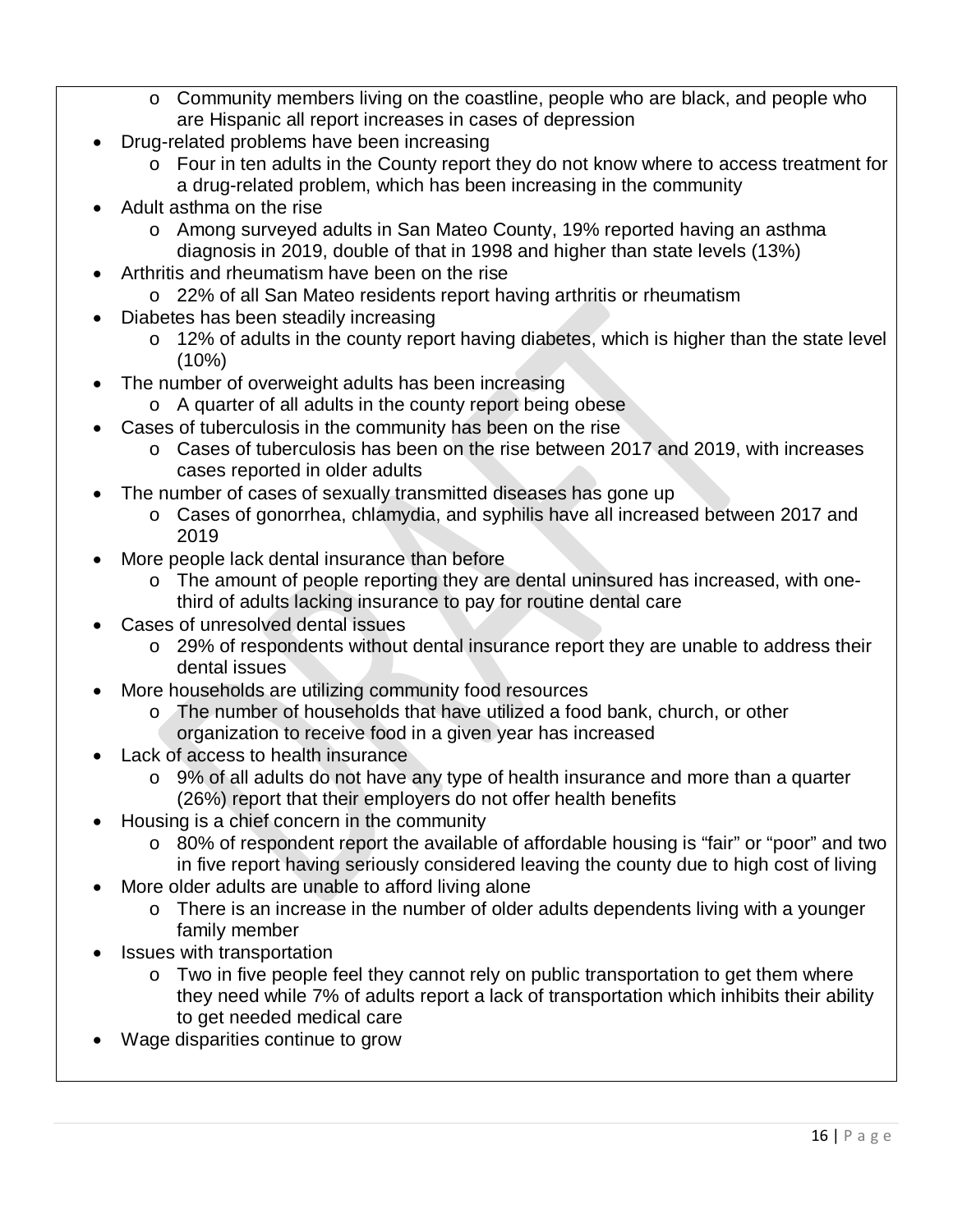11."Conditions of poverty" are the negative environmental, safety, health and/or economic conditions that may reduce investment or growth in communities where low-income individuals live. After review and analysis of the data, describe the conditions of poverty in your agency's service area(s). (Organizational Standard 3.4, State Plan)

The very high cost of living in San Mateo County creates additional challenges for people experiencing homelessness to return to housing. The 2019 San Mateo County One Day Homeless Count and Survey found a total of 1,512 homeless people in San Mateo County on the night of the count.[1](#page-16-0) This included:

- 901 unsheltered homeless people (living on streets, in vehicles and RVs, in homeless encampments) and,
- 611 sheltered homeless people (in emergency shelters and transitional housing).

Get Healthy San Mateo County estimated that there are 74,910 adults and 25,960 children that were food insecure in 2014. 9,125 households (4% of the total population) in the County receive CalFresh benefits between 2013-2017. There were 28,829 children in the County eligible for free or reduced price school lunch in 2014-2015. Get Healthy San Mateo County estimates that the food insecurity will likely increase in the County, rather than decrease as low income households continue to spend more of their income on housing and transportation costs, leaving less of their household budget for necessities such as food.

Data estimates suggest that 29,104 households were participating in the CalFresh program in 2015-16, which is about half of the eligible food insecure households that could possibly partake. (California Department of Social Services, CalFresh Data Files, September 2015). In a community survey of Redwood City and North Fair Oaks neighborhoods, 40% of households report they "sometimes or often worry that food will run out," this is an increase from before COVID where 25% of households reported the same worry. (Redwood City and North Fair Oaks Community Needs Assessment – Preliminary Findings, December 2020).

Many San Mateo County residents utilize public transit to travel from home to school, work, shopping, and community amenities. However, costs of transportation can be a challenge for lowincome community members. The Core Service Agencies and other community programs provide assistance with transportation, including a taxi program for emergency situations, connections to programs like Redi-Wheels, and other assistance with accessing transportation.

12.Describe your agency's approach or system for collecting, analyzing, and reporting customer satisfaction data to the governing board. (Organizational Standard 6.4, State Plan)

 $\boxtimes$  No change to the response in your agency's 2020-2021 CAP.

l

 $\Box$  Adaptations to the response in your agency's 2020-2021 CAP are described below.

<span id="page-16-0"></span> $1$  The 2019 is the most recent count of unsheltered people. The 2021 count was postponed due to the COVID-19 pandemic, in accordance with regulatory flexibility offered by HUD.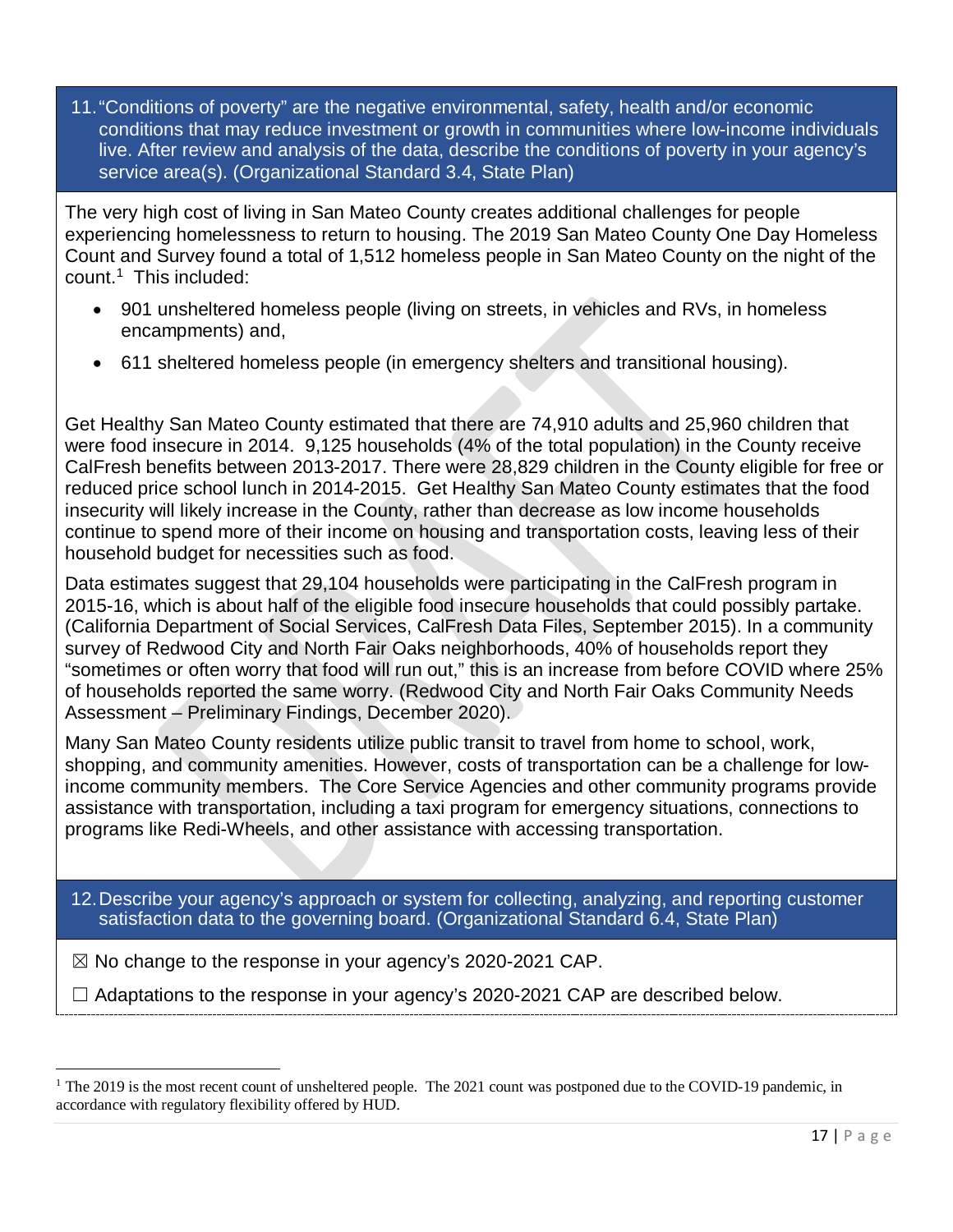To gauge the effectiveness of services provided, Samaritan House conducts calls to clients six months after services are provided to survey client satisfaction and follow up on housing status. These calls include requesting feedback on the information and referrals process, customer's satisfaction with the services received, as well as an update on their housing status 6 months post contact with the Core Service Agency partner. All information is gathered and reported by Samaritan House to the Human Service Agency and the CAA Board.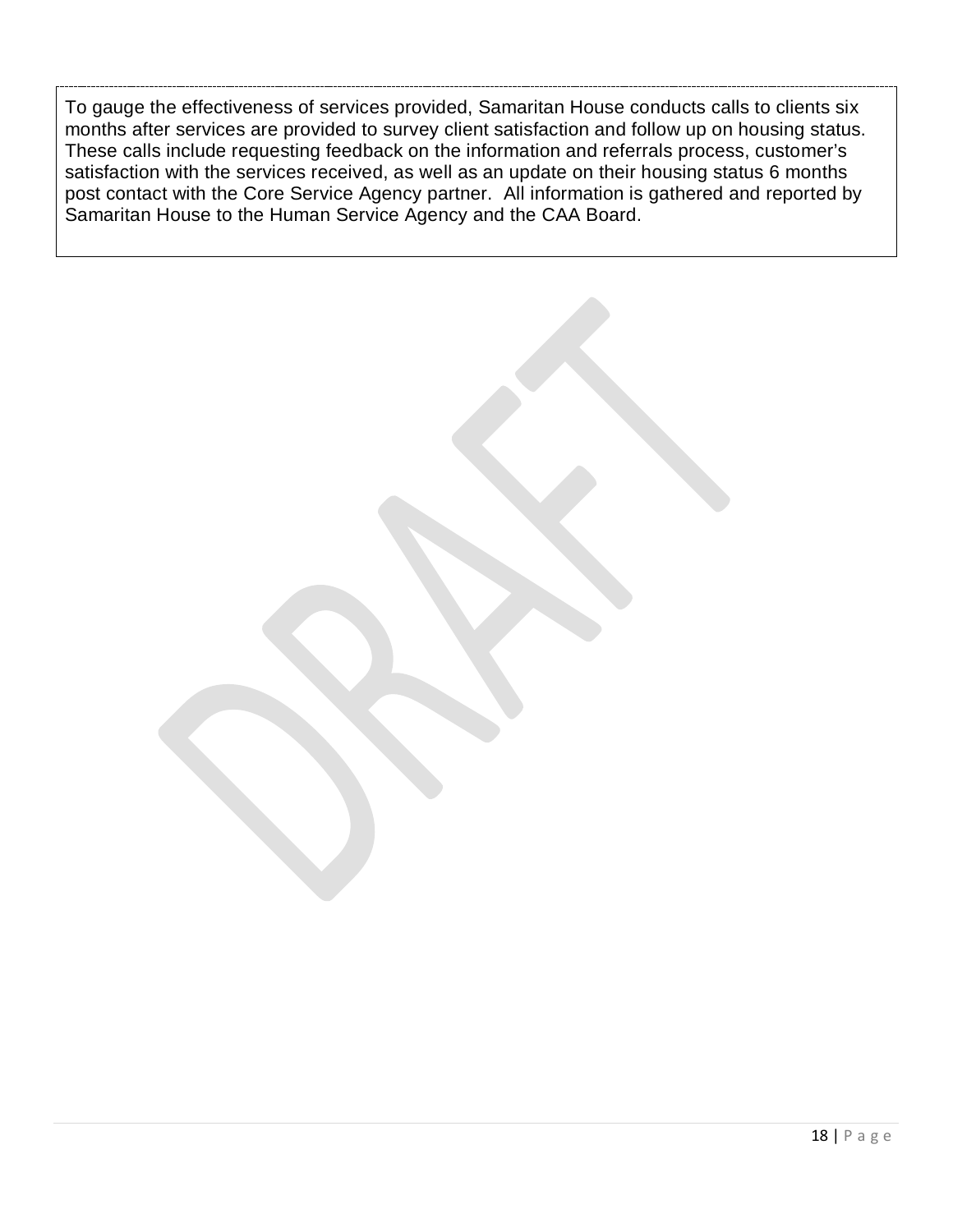# <span id="page-18-0"></span>Community Needs Assessment Results

CSBG Act Section 676(b)(11) California Government Code Section 12747(a)

### **Table 1: Needs Table**

Complete the table below. Insert a row if additional space is needed.

| Needs Identified                                                                                                              | Level  | Integral<br>to<br>Agency<br><b>Mission</b><br>(Y/N) | Currently<br>Addressing<br>(Y/N) | Agency<br><b>Priority</b><br>(Y/N) |
|-------------------------------------------------------------------------------------------------------------------------------|--------|-----------------------------------------------------|----------------------------------|------------------------------------|
| Housing – obtaining and maintaining housing in the<br>very expensive housing market                                           | Family | Y                                                   | Υ                                | Υ                                  |
| Homelessness – helping to prevent homelessness<br>and help people who are experiencing homelessness<br>as quickly as possible | Family | Y                                                   |                                  | Υ                                  |
| Transportation – assistance with affording and<br>accessing transportation services                                           | Family | Y                                                   | Υ                                | Υ                                  |
| Healthy Food – access to food                                                                                                 | Family |                                                     | Y                                | Y                                  |
| Jobs/Employment Services - services to assist<br>people with connecting to employment                                         | Family | Y                                                   | Υ                                | Y                                  |

**Needs Identified:** List the needs identified in your most recent CNA.

**Level:** List the need level, i.e. community or family. Community Level: Does the issue impact the community, not just clients or potential clients of the agency? For example, a community level employment need is: There is a lack of good paying jobs in our community. Family Level: Does the need concern individuals/families who have identified things in their own life that are lacking? An example of a family level employment need would be: Individuals do not have good paying jobs.

**Integral to Agency Mission:** Indicate if the identified need aligns with your agency's mission.

**Currently Addressing**: Indicate if your agency is already addressing the identified need.

**Agency Priority:** Indicate if the identified need will be addressed either directly or indirectly.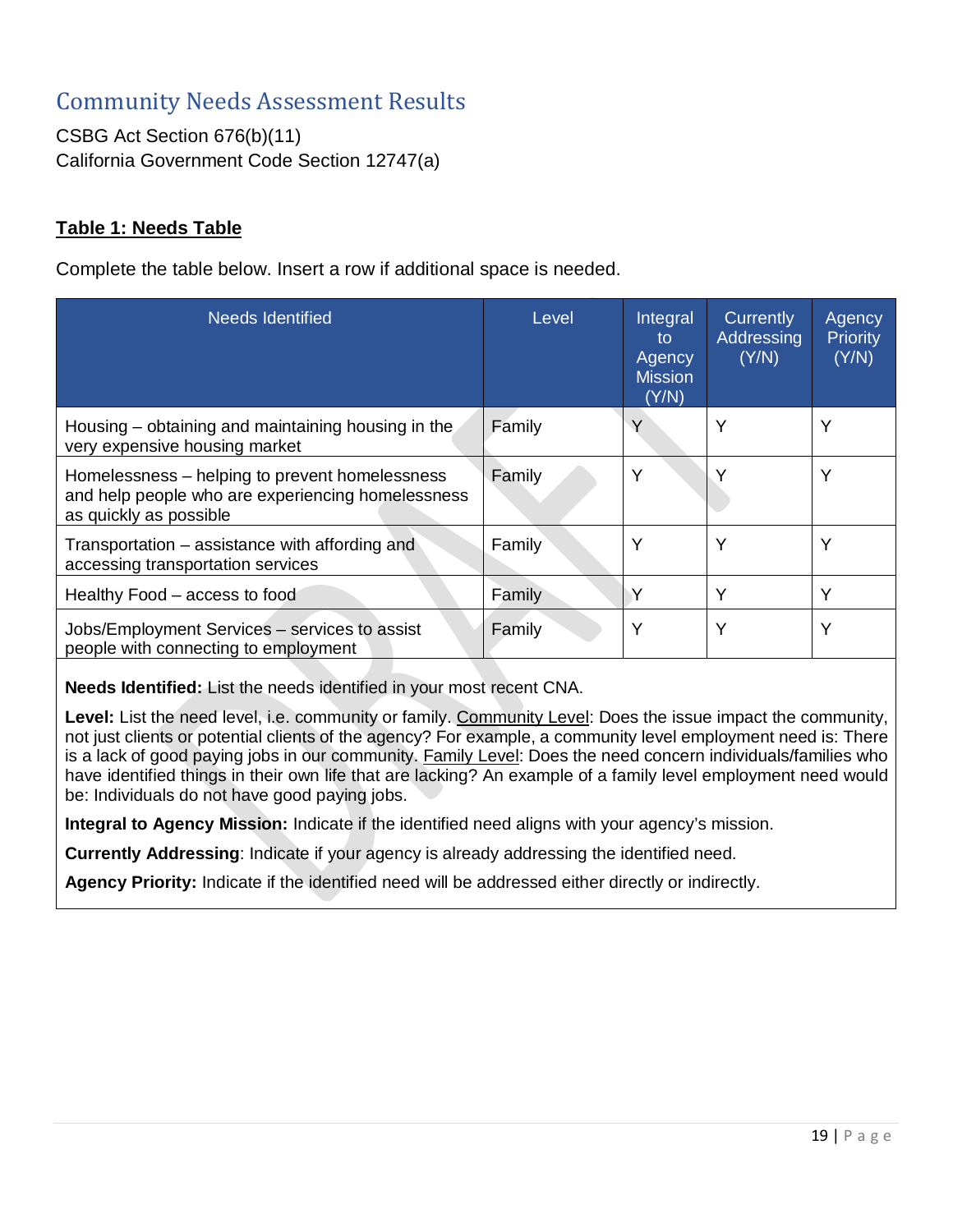# **Table 2: Priority Ranking Table**

Prioritize all needs identified as an agency priority in Table 1. Insert a row if additional space is needed.

| <b>Agency Priorities</b>                                                                                                                                                 | Description of<br>programs, services,<br>activities                                                                                                                                                              | Indicator(s)/Service(s)<br>Category<br>(CNPI, FNPI, SRV)                                  |
|--------------------------------------------------------------------------------------------------------------------------------------------------------------------------|------------------------------------------------------------------------------------------------------------------------------------------------------------------------------------------------------------------|-------------------------------------------------------------------------------------------|
| 1. Housing – obtaining and maintaining<br>housing in the very expensive housing<br>market                                                                                | <b>Emergency financial assistance</b><br>to support maintaining or<br>obtaining affordable housing<br>(i.e. rental assistance, utility<br>assistance, other one-time<br>costs that support housing<br>stability) | FNPI <sub>4b</sub>                                                                        |
| 2. Homelessness -preventing<br>homelessness whenever possible, and<br>helping people who are experiencing<br>homelessness to return to housing as<br>quickly as possible | Emergency financial assistance<br>to support obtaining affordable<br>housing (i.e. deposit<br>assistance), referrals to<br>homeless services such as<br>rapid rehousing, shelters, and<br>other resources        | FNPI <sub>4b</sub>                                                                        |
| 3. Transportation - assistance with<br>affording and accessing transportation<br>services                                                                                | Car repair services (when<br>related to housing stability),<br>and referrals to community<br>programs such as Redi-<br>Wheels, taxi voucher services,<br>and bus tickets                                         | SRV7d<br>(Primarily supported<br>with other funding<br>sources)                           |
| 4. Healthy Food – access to food                                                                                                                                         | Food pantries/grocery<br>programs and hot meal<br>programs, referrals to CalFresh<br>and Second Harvest-supported<br>programs                                                                                    | (Supported with other<br>funding sources, not<br>directly supported with<br>CSBG funding) |
| 5. Jobs/Employment Services -<br>services to assist people with<br>connecting to employment                                                                              | Referrals to community job<br>information centers and<br>employment programs                                                                                                                                     | (Supported with other<br>funding sources, not<br>directly supported with<br>CSBG funding) |

**Agency Priorities:** Rank your agency priorities.

**Description of programs, services, activities:** Briefly describe the program, services or activities that your agency will provide to address the need. Identify the number of clients to be served or the number of units offered, including timeframes for each.

**Indicator/Service Category (CNPI, FNPI, SRV):** List the indicator(s) or service(s) that will be reported in annual report.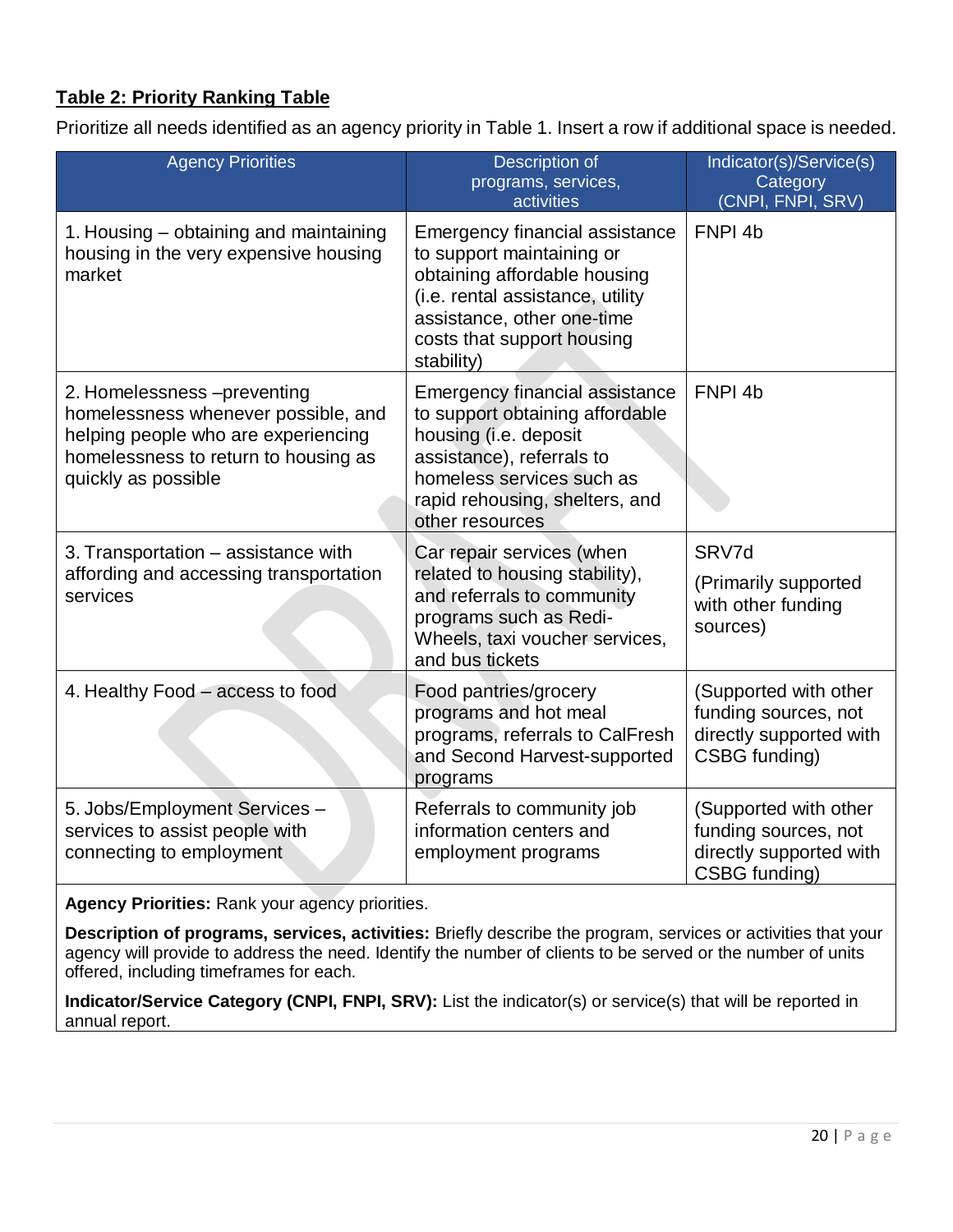# <span id="page-20-0"></span>**Part II: Community Action Plan**

CSBG Act Section 676(b)(11) California Government Code Sections 12745(e), 12747(a) California Code of Regulations, Title 22, Division 11, Chapter 1, Sections 100651 and 100655

# <span id="page-20-1"></span>Vision and Mission Statement

1. Provide your agency's Vision Statement.

The vision of San Mateo County Community Action Agency (SMC CAA) is that all families and individual in San Mateo County have equal access to community resources that lead to and support self-sufficiency.

### 2. Provide your agency's Mission Statement.

The mission of the SMC CAA is to eliminate the causes and ameliorate the conditions of poverty, by advancing the self-sufficiency of low-income families and individuals in San Mateo County.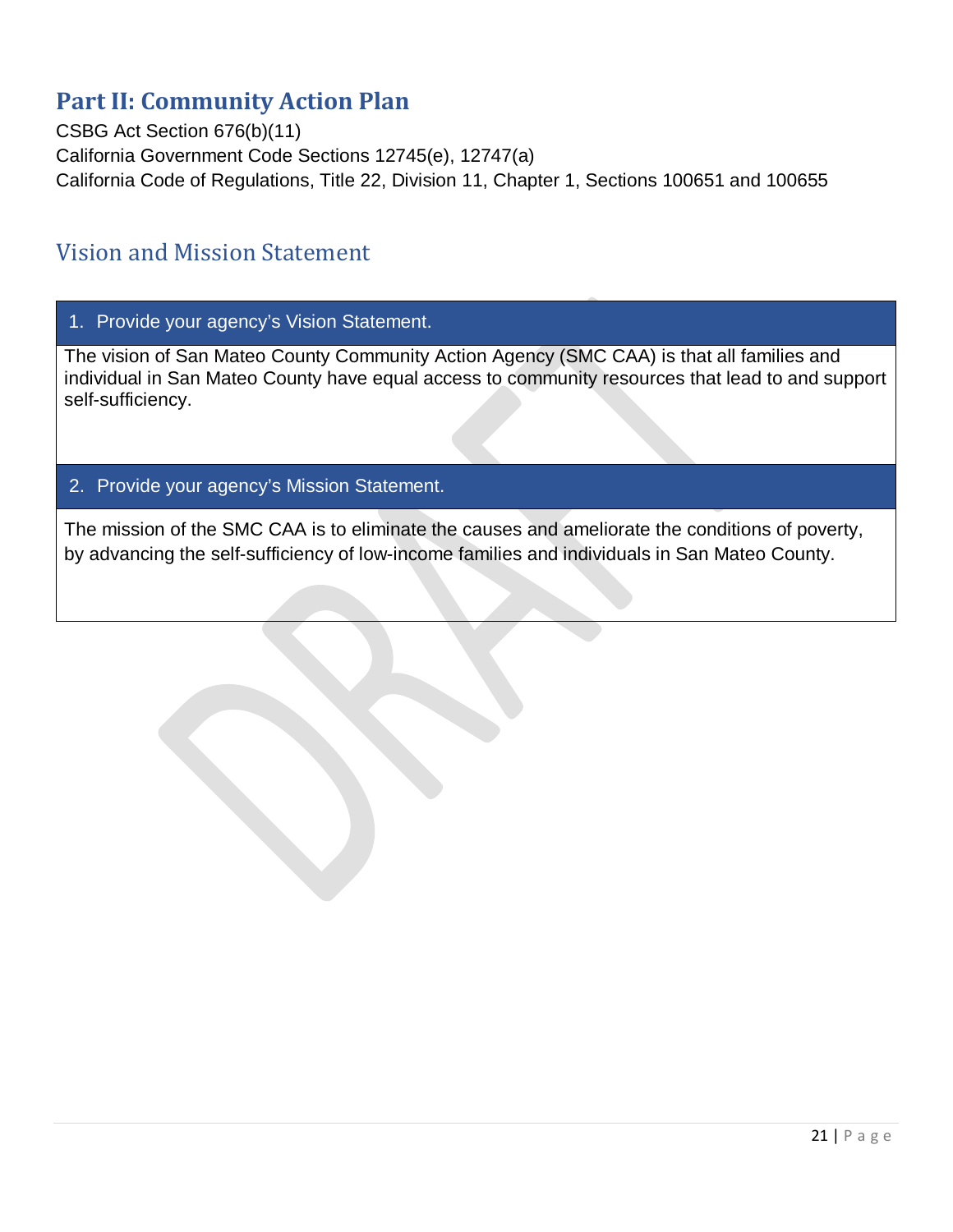# <span id="page-21-0"></span>Tripartite Board of Directors

CSBG Act Sections 676B(a); 676(b)(10) California Code of Regulations, Title 22, Division 11, Chapter 1, Section 100605 State Plan

1. Describe how your Advisory or Governing Board is involved in the decision-making process and participates in the development, planning, implementation and evaluation of programs to serve low-income communities. (CSBG Act Section 676B(a))

 $\Box$  No change to the response in your agency's 2020-2021 CAP.

 $\boxtimes$  Adaptations to the response in your agency's 2020-2021 CAP are described below.

All Board members, including the low-income individuals, regularly attend Board meetings and review reports regarding the services provided, funding, and outcomes of services. The CAA Board also had a planning discussion at their August 2020 meeting, including a presentation on an overview of safety net services and the new federal Emergency Financial Assistance Programs providing funding to address the impacts of COVID-19. The CAP Plan is developed by HSA staff and then reviewed and refined by the Board, including its low-income members. The Board votes to approve the final CAP.

2. Describe your agency's procedures under which a low-income individual, community organization, religious organization, or representative of low-income individuals that considers its organization or low-income individuals to be inadequately represented on your agency's board to petition for adequate representation. (CSBG Act Section 676(b)(10), State Plan)

☒ No change to the response in your agency's 2020-2021 CAP.

 $\Box$  Adaptations to the response in your agency's 2020-2021 CAP are described below.

The San Mateo County Community Action Agency (SMC-CAA) is represented by a tripartite Board consisting of twelve members. One third of the Board is composed of elected public officials or their representatives representing the public sector. One third of the Board members are selected to represent the perspectives, needs and interests of low-income residents of San Mateo County. Representatives of the low-income sector must represent and be familiar with the interests and needs of low-income people as pre-requisite of being a member. The last third of the Board is comprised of private sector perspective in the community (such as social services, business, education or philanthropy).

3. Describe your Advisory or Governing Board's policy for filling board vacancies in accordance with established bylaws. Include the recruiting process, democratic selections process for lowincome board members, and the timeframe established by your agency to fill vacancies. (State Plan)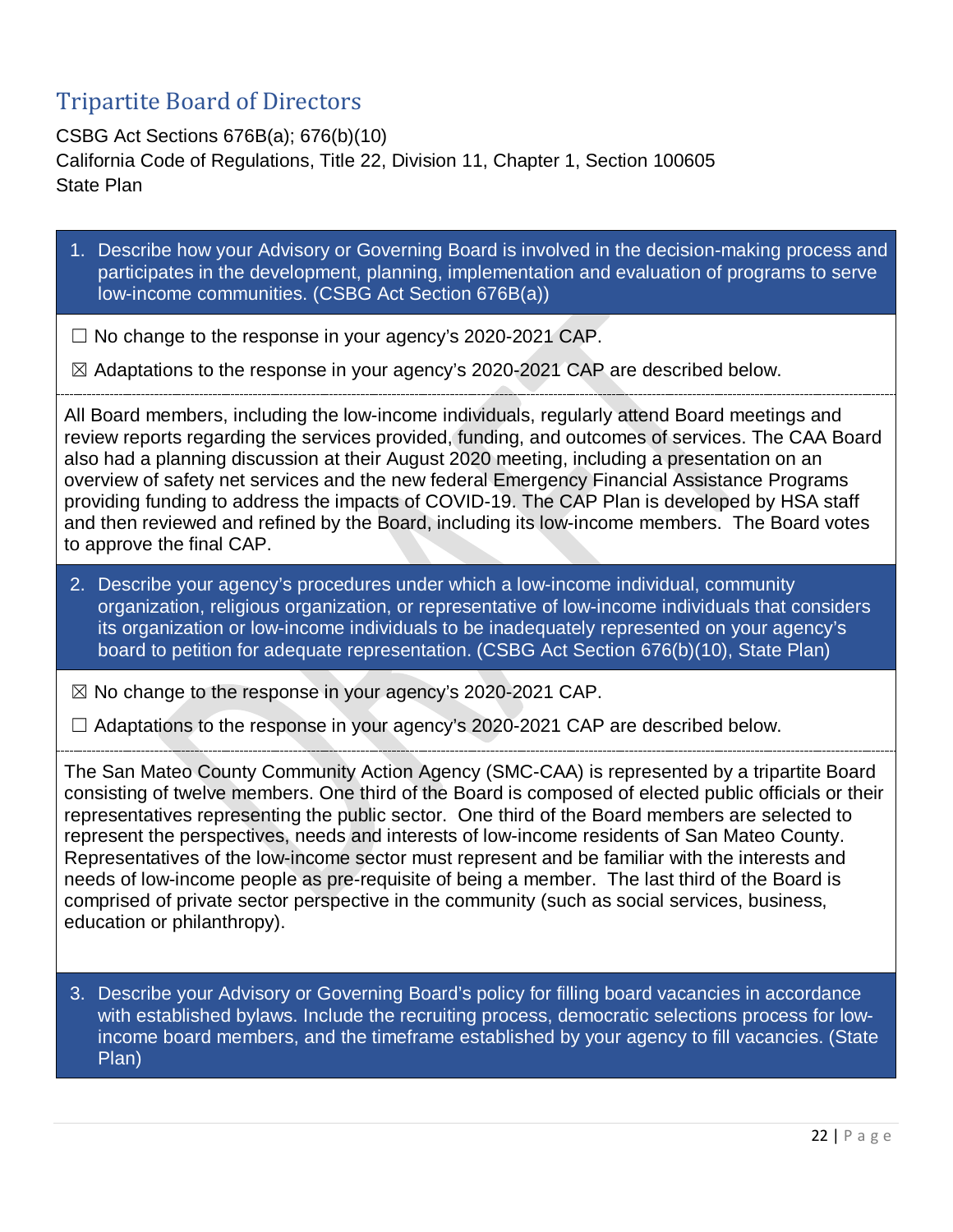☐ No change to the response in your agency's 2020-2021 CAP.

 $\boxtimes$  Adaptations to the response in your agency's 2020-2021 CAP are described below.

Membership to the board is open to San Mateo County residents with knowledge of or interest in the community and its low-income population. When a slot opens on the Board, the CAA will conduct outreach to applicable stakeholder groups to fill the vacancy. Meeting agendas are posted, and meetings are open to the public.

The low-income members are recruited through CAA reaching out to safety net and shelter providers to help identify interested candidates. The selected individuals complete an application for the Board membership which is reviewed by CAA staff and presented to the CAA Board for approval.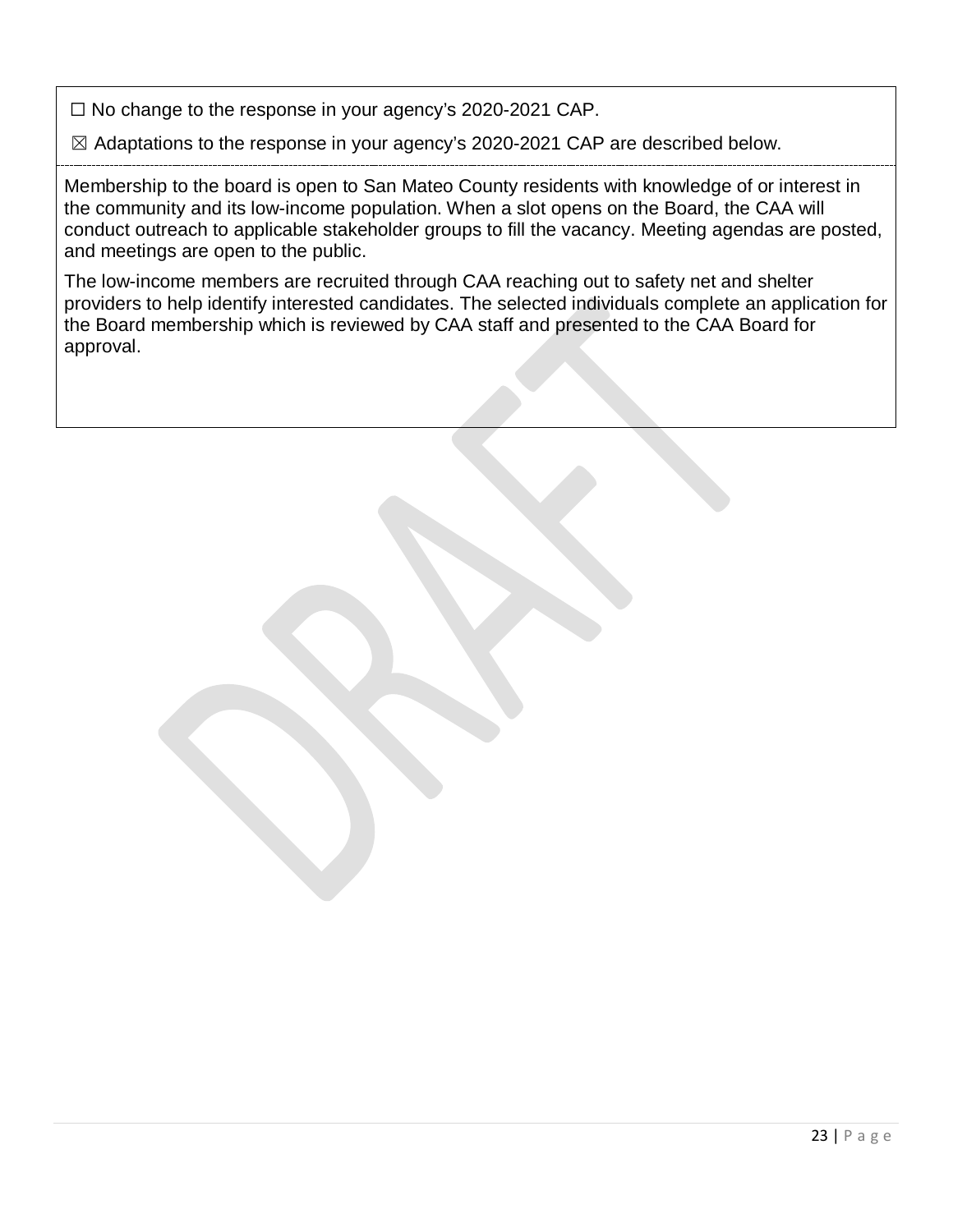# <span id="page-23-0"></span>Service Delivery System

CSBG Act Section 676(b)(3)(A) State Plan

1. Describe your agency's service delivery system. Include a description of your client intake process or system and specify whether services are delivered via direct services or subcontractors, or a combination of both. (CSBG Act Section 676(b)(3)(A), State Plan)

The Human Services Agency, other public agencies, and community-based organizations provide a wide array of safety net services. The Human Services Agency contracts with the Core Service Agencies to provide safety net services such as food, housing resources, emergency housing assistance, homeless prevention services, utility bill financial assistance, and referrals to homeless services.

The Human Services Agency ensures effective use of CSBG resources by utilizing CSBG funding to meet specific needs related to housing of low-income members of the community (emergency financial assistance to help clients obtain or maintain their housing), as there are many other resources and programs that provide additional services (homeless services, health care, employment services, and others). This structure of safety net services enhances services by having a network of community services that collaborate together to provide a wide array of programs and systems.

The CSBG-funded services are operated by Samaritan House and can be accessed via all of the eight Core Service Agencies, which serve as the point of entry into safety net and homeless services throughout the County. The Core Service Agencies staff provide assistance in English and Spanish, and the Core Service Agencies strive to provide welcoming environments with staff who are culturally competent and are knowledgeable about community resources in order to best serve their clients. The Core Service Agencies conduct ongoing outreach throughout the community by maintaining collaborative relationships with partners like schools, mental health service providers, cities, other community-based organizations, and by attending community outreach events.

2. List your agency's proposed programs/services/activities that will be funded by CSBG. Include a brief explanation as to why these were chosen and how they relate to the CNA. (CSBG Act Section 676(b)(3)(A), State Plan)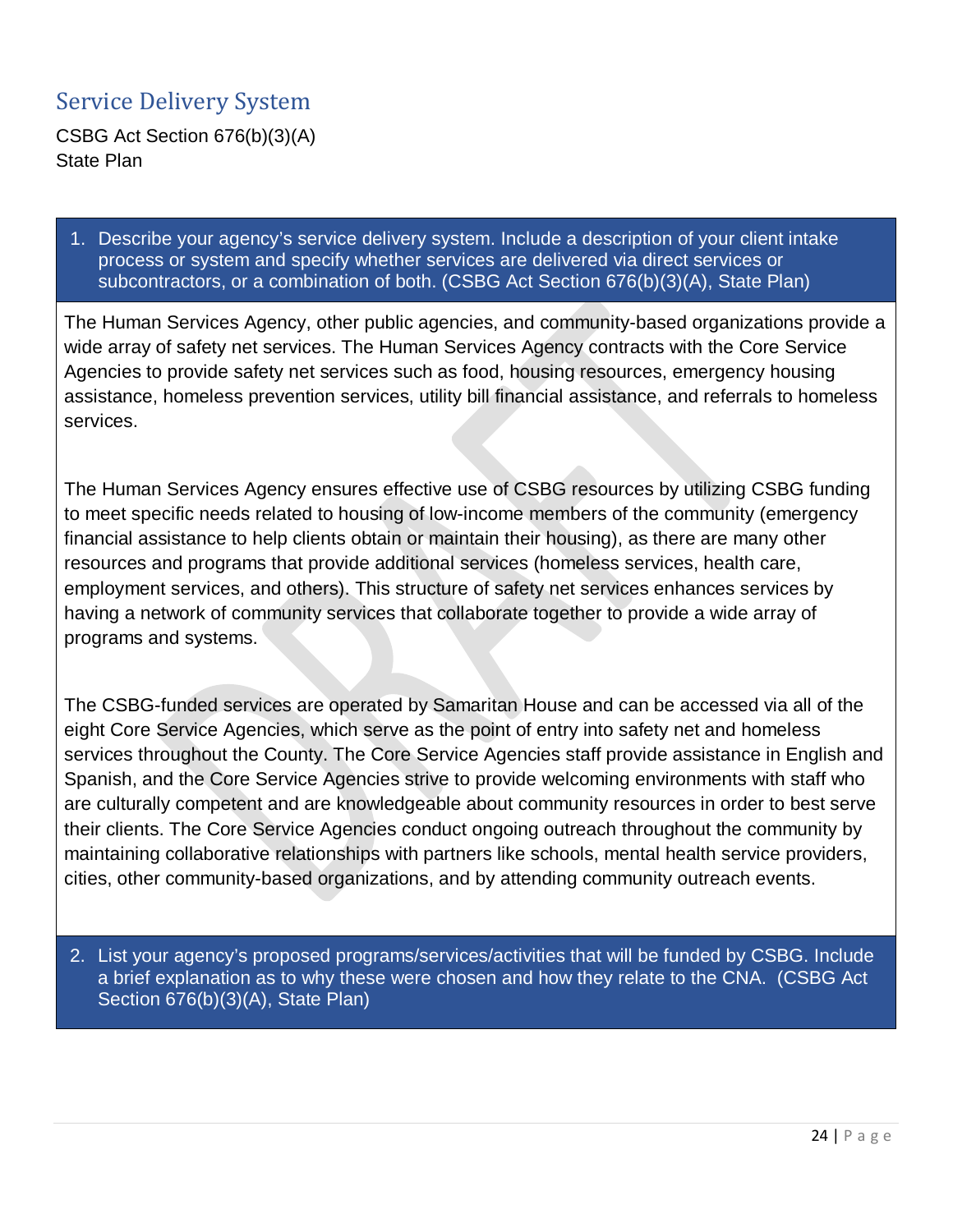CSBG funding is utilized to provide urgently needed emergency financial assistance and homelessness prevention assistance to low-income individuals and families. This activity directly assists with housing stability and homeless prevention, and removes obstacles to self-sufficiency, by ensuring that low-income households have a safe and stable place to live. The emergency financial assistance includes rental assistance, security deposits, utility assistance, mortgage assistance, and car repair/transportation assistance that supports housing stability. Samaritan House administers the CSBG-funded program (via a contract with the Human Services Agency) and works closely with the Core Service Agencies so that community members throughout the County can access CSBG-funded services at their local Core Service Agency.

CSBG funding provides the client financial assistance, and the administration of the program (program support, financial tracking, reporting, etc.).

While the CSBG funds will not be used directly to provide food or employment-related services, Samaritan House and all of the Core Service Agencies provide food resources on site, referrals to community-based ongoing food programs, and information about and referrals to a wide range of employment and training programs, including those offered by NOVA, the WIB serving San Mateo County and Northern Santa Clara County. The Core Service Agencies also connect individuals to the employment services offered by the Human Services Agency, including an employment program for CalWORKs clients and Vocational Rehabilitation Services for individuals with disabilities and other employment barriers.

By providing CSBG assistance to help families and individuals stabilize their housing situation, the CAA will help low-income community members to maintain their housing, which allows them to be stably housed while addressing their other self-sufficiency needs. In addition, the Core Service Agencies will refer clients to needed financial education, budgeting, money management and other relevant types of training services where they can gain skills to make the best use of their resources.

Below is a list of services that can be accessed through the Core Service Agencies:

- Food
- Housing assistance, including emergency housing assistance
- Homeless services, including prevention services, and referrals into shelters (including shelters with pet kennels)
- Utility assistance
- Tax Preparation /Tax Credit Information
- Financial education and budgeting
- Case management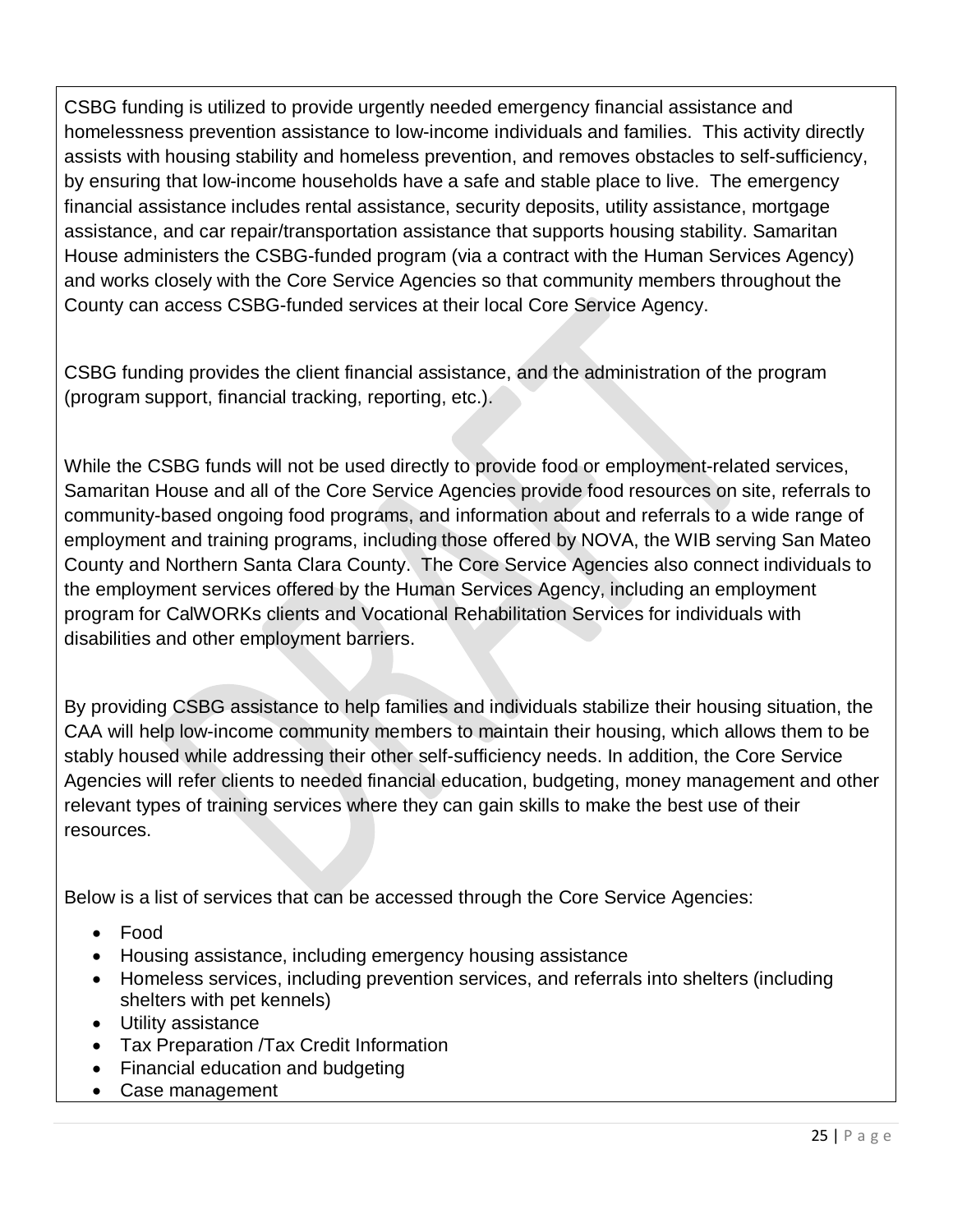- Job Training
- Educational Support
- Food Resources
- Clothing resources
- Referrals to health services (including general health care, dental care, and mental health care), and assistance with applying for health coverage programs
- Job training and employment assistance
- Referrals for community hygiene resources
- Childcare Services/Head Start
- Transportation assistance
- Mediation Programs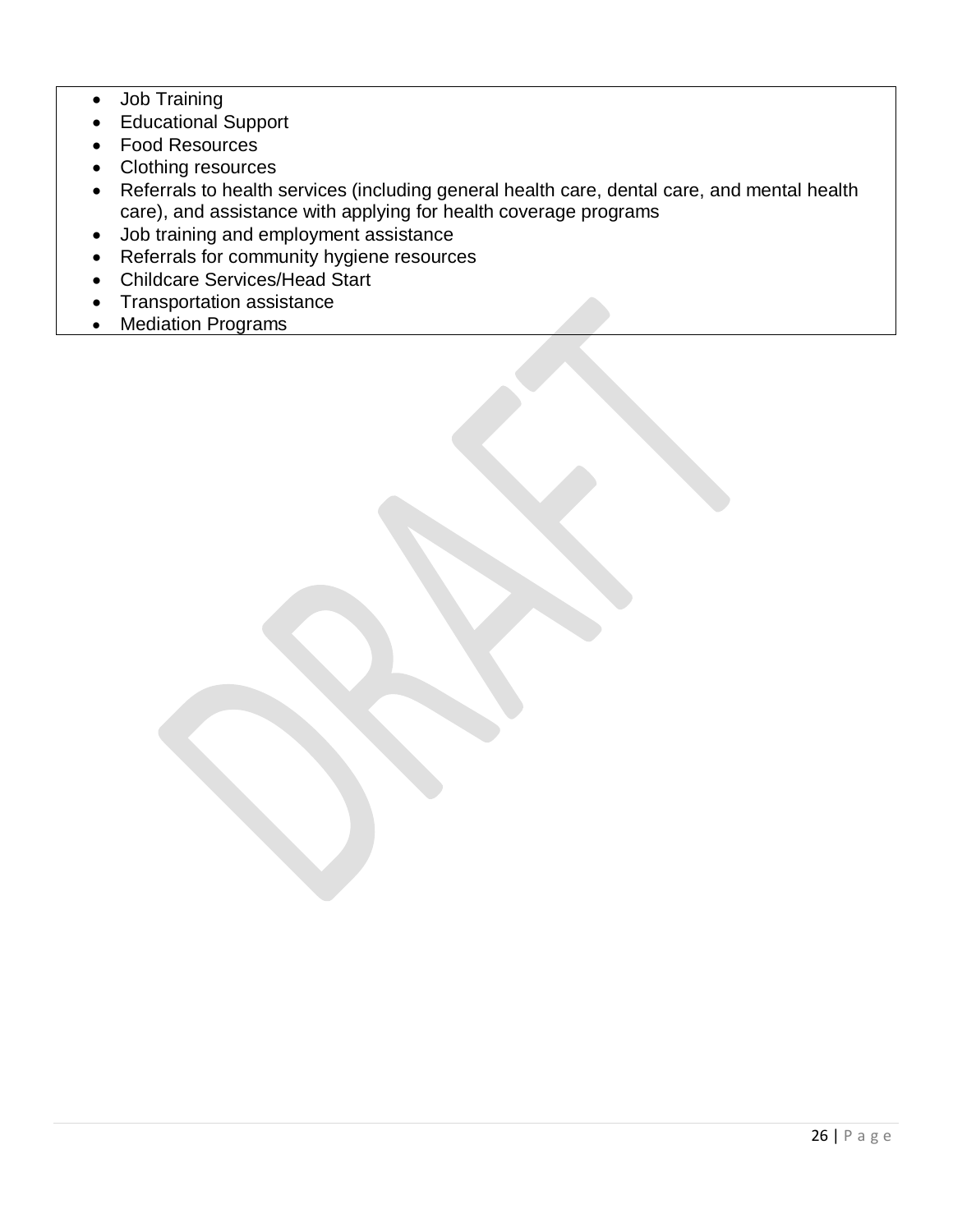# <span id="page-26-0"></span>Linkages and Funding Coordination

CSBG Act Sections 676(b)(1)(B) and (C), (3)(C) and (D), 676(b)(4), (5), (6), and (9) California Government Code Sections 12747, 12760 Organizational Standards 2.1, 2.4 State Plan

1. Describe how your agency coordinates funding with other providers in your service area. If there is a formalized coalition of social service providers in your service area, list the coalition(s) by name and methods used to coordinate services/funding. (CSBG Act Sections 676(b)(1)(C), 676(b)(3)(C); Organizational Standard 2.1; State Plan)

The SMC CAA will coordinate CSBG funds with other existing funding streams that provide services to very low-income households in San Mateo County. The CSBG funds for homelessness prevention will complement existing funding streams for emergency financial assistance (e.g. Season of Sharing, SSVF funds for veterans, County funds, and new COVID-related rent assistance funds) by allowing the Core Service Agencies to provide financial assistance to additional households.

2. Provide information on any memorandums of understanding and/or service agreements your agency has with other entities regarding coordination of services/funding. (Organizational Standard 2.1, State Plan)

The Human Services Agency contracts with the Core Service Agencies to provide safety net services such as food, housing resources, emergency housing assistance, homeless prevention services, utility bill financial assistance, and referrals to homeless services. The Human Services Agency also has contracts with many other community-based providers for other services such as emergency food, rapid rehousing, homeless outreach, homeless shelters, and other safety net services.

3. Describe how services are targeted to low-income individuals and families and indicate how staff is involved, i.e. attend community meetings, provide information, make referrals, etc. Include how you ensure that funds are not used to duplicate services. (CSBG Act Section 676(b)(9), California Government Code Section 12760, State Plan)

 $\boxtimes$  No change to the response in your agency's 2020-2021 CAP.

 $\Box$  Adaptations to the response in your agency's 2020-2021 CAP are described below.

The network of Core Service Agencies has been designed to serve as the primary point of entry into the service system for low-income households and thereby avoid unnecessary and duplicative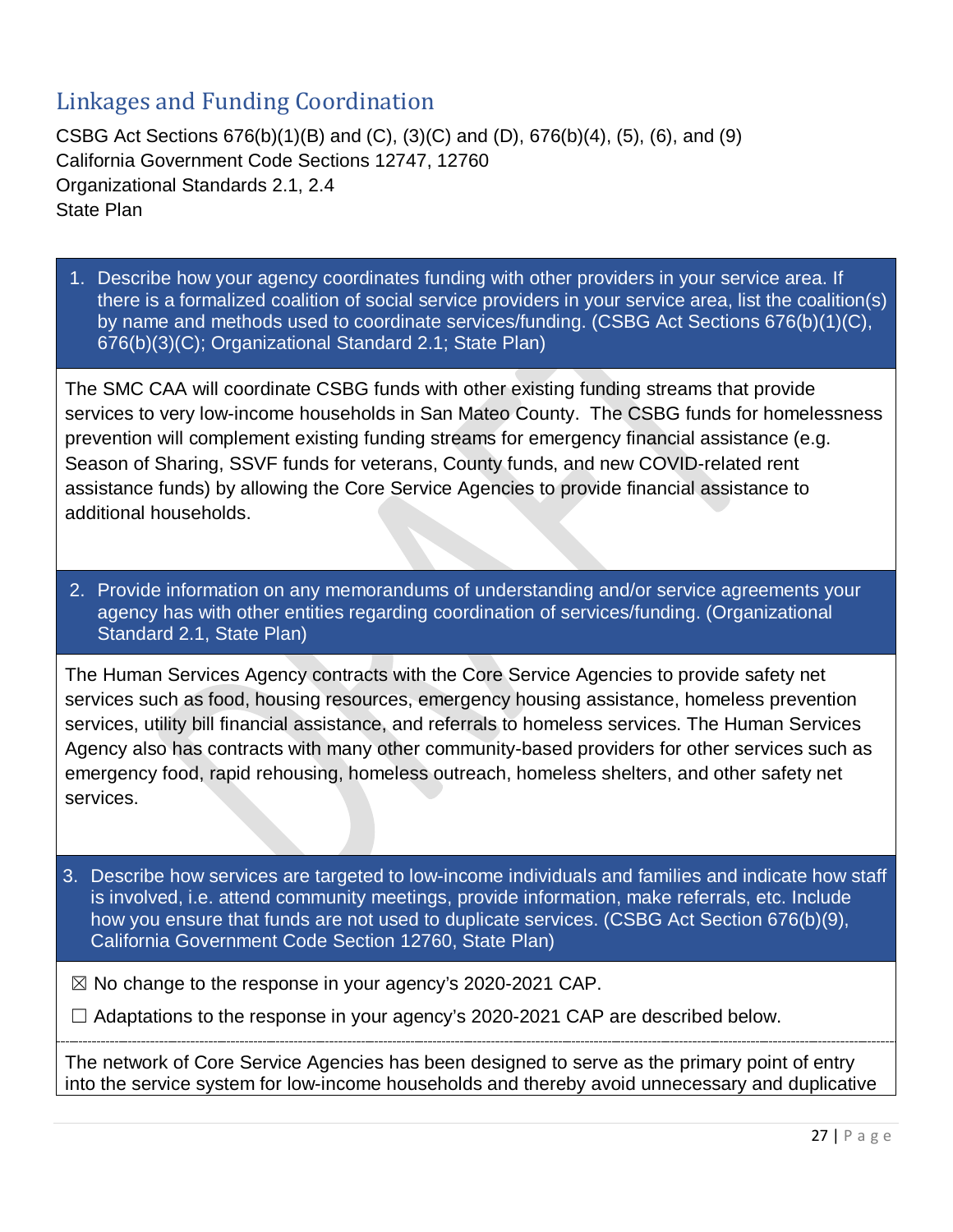intake and assessment processes. Households seeking emergency housing assistance and homelessness prevention assistance, as well as other safety net services, are already directed to their local Core Service Agency.

The CAA Board includes representatives who are familiar with the programs and services provided throughout the community. In addition, the Human Services Agency also collaborates with a range of collaborative committees (e.g. the Continuum of Care Steering Committee, Homeless Service Providers), and providers to ensure the coordination of services and prevent duplication.

4. Describe how your agency will leverage other funding sources and increase programmatic and/or organizational capacity. (California Government Code Section 12747, State Plan)

HSA leverages funding by utilizing an array of funding sources to support safety net services and by requiring providers to identify and obtain additional funding, including from philanthropic sources.

5. Describe your agency's contingency plan for potential funding reductions. (California Government Code Section 12747, State Plan)

 $\boxtimes$  No change to the response in your agency's 2020-2021 CAP.

 $\Box$  Adaptations to the response in your agency's 2020-2021 CAP are described below.

In the event of reduced federal funding, the Human Services Agency would continue to offer services like those currently funded using CSBG dollars, but on a smaller scale. Samaritan House and the other Core Service Agencies would continue to provide housing assistance and homelessness prevention services using other funding sources (e.g. Season of Sharing, local funding if available) as well as any CSBG funds that are allocated.

6. Describe how your agency documents the number of volunteers and hours mobilized to support your activities. (Organizational Standard 2.4)

 $\Box$  No change to the response in your agency's 2020-2021 CAP.

 $\boxtimes$  Adaptations to the response in your agency's 2020-2021 CAP are described below.

While the voluntary hours of the CAA Board members and attendance is recorded by the minutes from each meeting, our service provider utilized a specific data base called LiveImpact to capture their data. LiveImpact is a database for Nonprofits agencies that provides organized recordkeeping for volunteer management.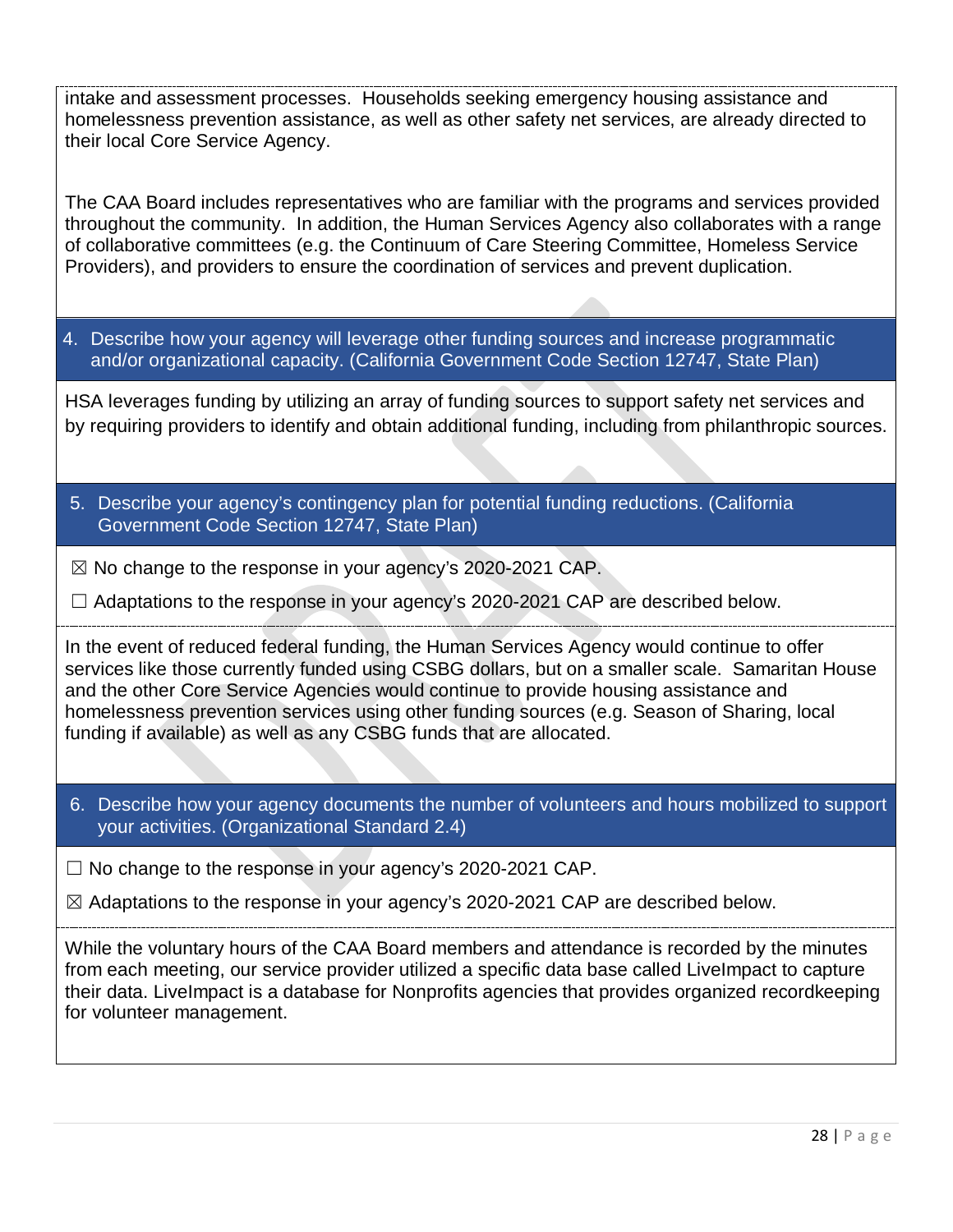- 7. Describe how your agency will address the needs of youth in low-income communities through youth development programs and promote increased community coordination and collaboration in meeting the needs of youth. (CSBG Act Section 676(b)(1)(B), State Plan)
- $\boxtimes$  No change to the response in your agency's 2020-2021 CAP.

 $\Box$  Adaptations to the response in your agency's 2020-2021 CAP are described below.

The community has many services that focus on the development and support of children and youth. The Core Service Agencies have relationships with a number of programs and projects serving youth, child care programs, and other resources for no- or low-cost after-school activities and have the ability to refer clients to these services as needed. One key provider of youth services in the community is StarVista, which provides mental health, housing and other services tailored for children and youth, which has a strong partnership with Samaritan House and all of the Core Service Agencies.

- 8. Describe how your agency will promote increased community coordination and collaboration in meeting the needs of youth, and support development and expansion of innovative communitybased youth development programs such as the establishment of violence‐free zones, youth mediation, youth mentoring, life skills training, job creation, entrepreneurship programs, after after-school childcare. (CSBG Act Section 676(b)(1)(B), State Plan)
- $\Box$  No change to the response in your agency's 2020-2021 CAP.

☒ Adaptations to the response in your agency's 2020-2021 CAP are described below.

The Human Services Agency maintains collaborative relationships with organizations providing youth development support. For example, First Five collaborates with the Core Service Agencies to promote high quality early care and education, preventive health care, early intervention, and intensive support for families with multiple risk factors.

9. If your agency uses CSBG funding to provide employment and training services, describe the coordination of employment and training activities as defined in Section 3 of the Workforce and Innovation and Opportunity Act [29 U.S.C. 3102]. (CSBG Act Section 676(b)(5), State Plan)

The Core Service Agencies refer clients to a range of workforce development opportunities, including those offered by the NOVA job center (NOVA is the WIB for San Mateo and Northern Santa Clara Counties). The Human Services Agency also operates an employment program for families enrolled in CalWORKs and Vocational Rehabilitation Services for individuals with disabilities and other employment barriers.

The CAA ensures effective use of resources by coordinating with other programs and systems. Since the CAA's program activities are operated by Samaritan House and the Core Service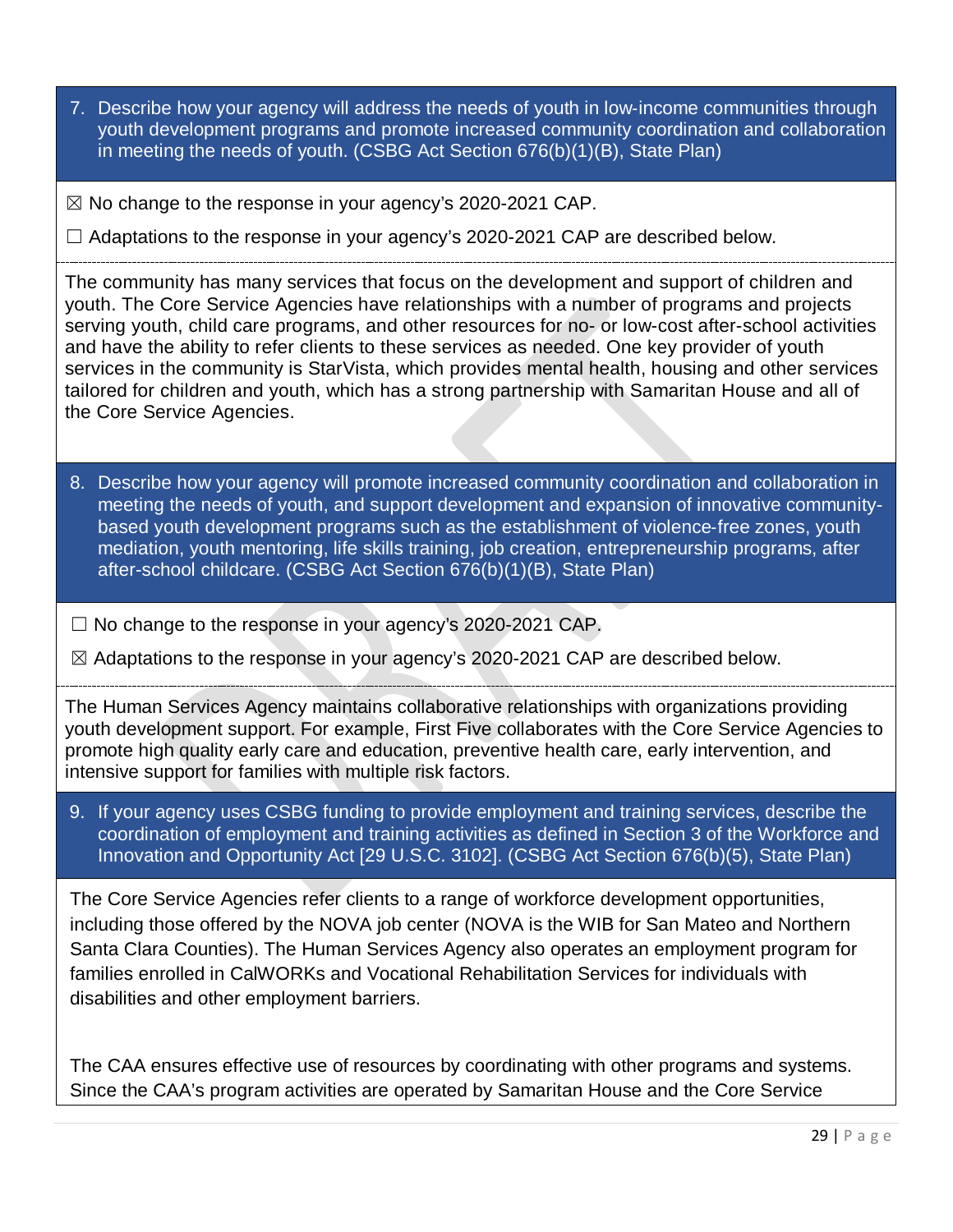| Agency network that serves as the point of entry into social services throughout the County, clients |
|------------------------------------------------------------------------------------------------------|
| can receive direct assistance or referrals to all needed services provided by other community        |
| programs.                                                                                            |

10. Describe how your agency will provide emergency supplies and services, nutritious foods, and related services, as may be necessary, to counteract conditions of starvation and malnutrition among low-income individuals. (CSBG Act Section 676(b)(4), State Plan)

 $\boxtimes$  No change to the response in your agency's 2020-2021 CAP.

 $\Box$  Adaptations to the response in your agency's 2020-2021 CAP are described below.

The Core Service Agencies have their own food pantries and also collaborate closely with the Second Harvest Food Bank programs that provide ongoing food supports via grocery programs and hot meal programs. The Core Service Agencies also assist clients in applying for CalFresh (also known as SNAP).

11. Describe how your agency coordinates with other antipoverty programs in your area, including the emergency energy crisis intervention programs under title XVI (relating to low-income home energy assistance) that are conducted in the community. (CSBG Act Section 676(b)(6), State Plan)

 $\boxtimes$  No change to the response in your agency's 2020-2021 CAP.

 $\Box$  Adaptations to the response in your agency's 2020-2021 CAP are described below.

The Core Service Agencies will connect clients to LIHEAP and can also provide emergency financial assistance for utility payments when applicable, including utilizing CSBG emergency financial assistance toward utility payments.

12. Describe how your agency will use funds to support innovative community and neighborhood-based initiatives, which may include fatherhood and other initiatives, with the goal of strengthening families and encouraging effective parenting. (CSBG Act Section 676(b)(3)(D), State Plan)

 $\boxtimes$  No change to the response in your agency's 2020-2021 CAP.

 $\Box$  Adaptations to the response in your agency's 2020-2021 CAP are described below.

The Core Service Agency network refers clients to a range of organizations whose mission is to strengthen families and encourage effective parenting, including First Five San Mateo County, StarVista's Healthy Homes program, Edgewood Center for Children and Families, and Peninsula Family Services. The County of San Mateo also coordinates a Dad's Workgroup that includes representatives from HSA, the Health System, Probation, and Child Support to develop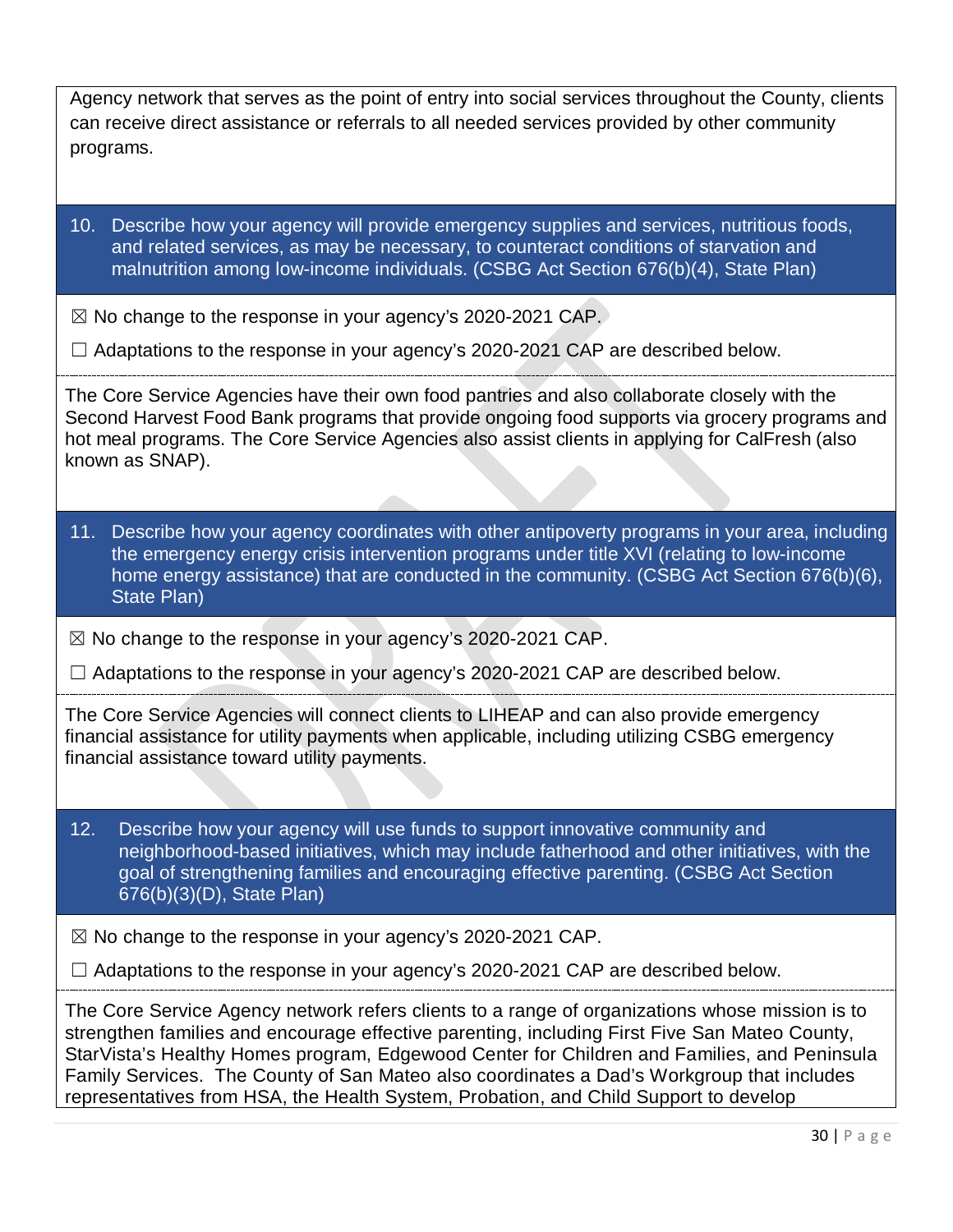fatherhood engagement strategies.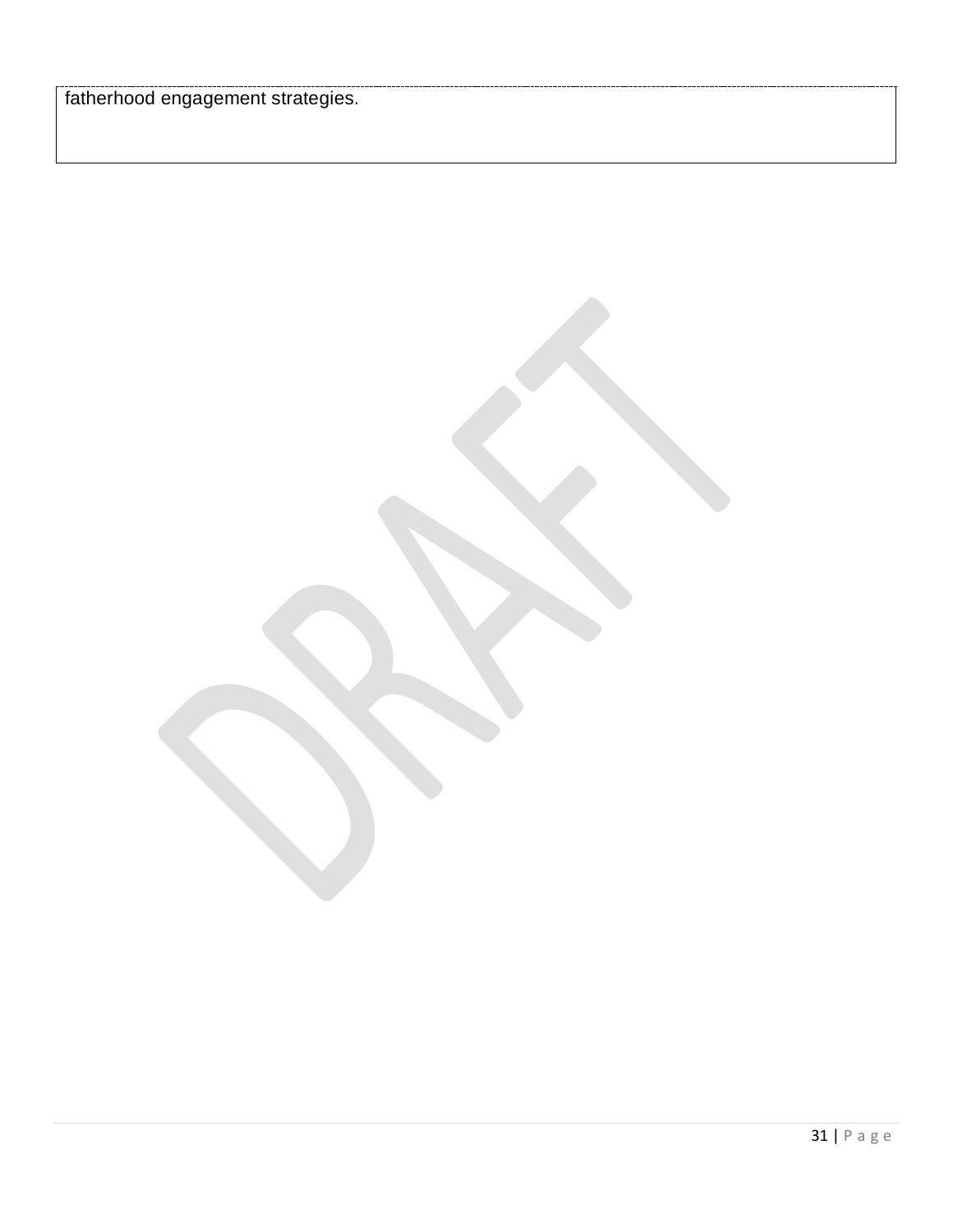# <span id="page-31-0"></span>**Monitoring**

# CSBG Act Section 678D(a)(1)(A) and (B)

1. Describe how your agency's monitoring activities are related to establishing and maintaining the integrity of the CSBG program. Include your process for maintaining high standards of program and fiscal performance.

The Human Services Agency is responsible for ensuring that the agency contracted to provide the CSBG-funded services, Samaritan House, is meeting all contract objectives and maintaining the integrity of the CSBG program. Samaritan House trains all Core Service Agency staff on CSBG regulations and eligibility criteria, and Samaritan House has a detailed process to review each client's case file prior to approving CSBG-funded services in order to ensure compliance with all CSGB requirements. Samaritan House produces quarterly reports to the CAA on progress in meeting program goals and the Human Services Agency also conducts monitoring site visits to review program implementation.

2. If your agency utilizes subcontractors, please describe your process for monitoring the subcontractors. Include the frequency, type of monitoring, i.e., onsite, desk review, or both, follow-up on corrective action, and issuance of formal monitoring reports.

The Human Services Agency has one subcontractor for CSBG-funded services, Samaritan House. Monitoring of Samaritan House's progress includes quarterly reports generated by the subcontractor to CAA as well as consistent communications via phone and email to address project progression. The Human Services Agency also conducts monitoring site visits to review program implementation. The Human Services Agency and Samaritan House work collaboratively together to complete extensive data analysis and reporting of all CSBG-funded services.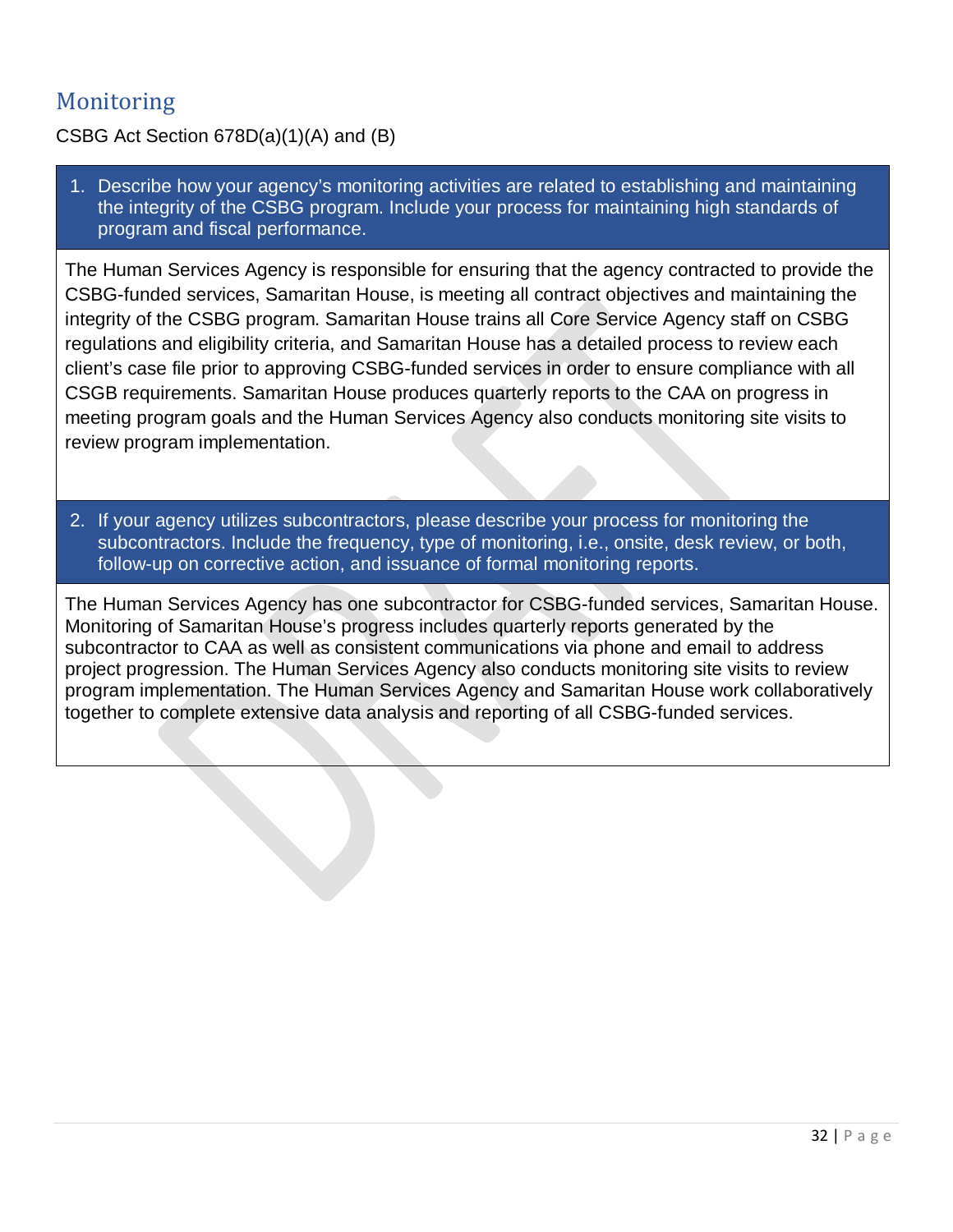# <span id="page-32-0"></span>Data Analysis and Evaluation

CSBG Act Section 676(b)(12) Organizational Standards 4.2, 4.3

1. Describe your agency's method for evaluating the effectiveness of programs and services. Include information about the types of measurement tools, the data sources and collection procedures, and the frequency of data collection and reporting. (Organizational Standard 4.3)

As the provider of CSBG-funded services, Samaritan House maintains extensive and high-quality information about clients, their needs, the services provided, and outcomes.

Samaritan House completes two major assessments on an ongoing basis.

The Samaritan House Matrix Assessment is a comprehensive tool used to evaluate all the major aspects of a client's living situation and the related needs that can be addressed through Samaritan House programs. These aspects include access to food, transportation, overall health, financial stability, housing situation, and other critical factors. Case Managers conduct these evaluations when a client first requests services and periodically thereafter as services are provided. These periodic Matrix Assessments enable Case Managers to track and evaluate individual client progress and allow Program Managers to continuously assess overall program effectiveness and re-align program delivery accordingly. As an example, the evaluation of overall client financial stability led Samaritan House to develop a Fiscal Empowerment Program to assist clients with savings, budgeting, debt management and other related skills.

The second assessment is the Follow-up Interview Assessment. This 3-page questionnaire is administered through phone calls to clients 6 months after the client received services. These interviews are used to evaluate how well program outcomes are sustained on a long-term basis. Questions asked include satisfaction with services received; timeliness of services; and effectiveness of services received. Another question asked is whether anything else could have been done to better serve the client. This longer-term perspective is critical in enabling Samaritan House to adjust services to provide the maximum impact on clients. Furthermore, data collected from this tool is shared with staff in order to solicit their input for improving service delivery.

Taken together, these two outcomes and evaluation assessments provide Samaritan House with the ability to continuously adjust both its assistance to individual clients as well as its overall program and service delivery to effectively address community needs.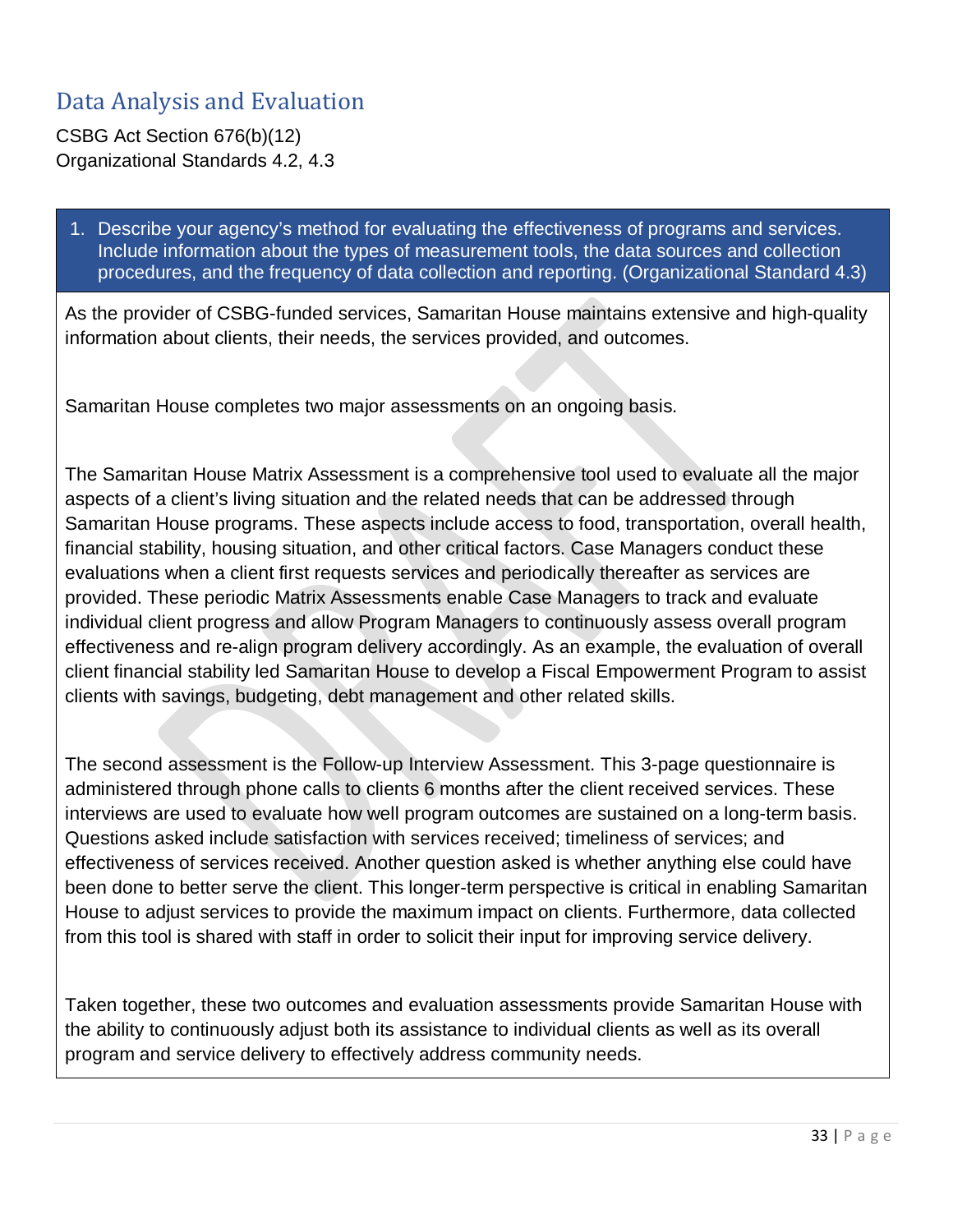2. Applying the Results Oriented Management and Accountability (ROMA) cycle of assessment, planning, implementation, achievement of results, and evaluation, describe one change your agency made to improve low-income individuals' and families' capacity for self-sufficiency. (CSBG Act Section 676(b)(12), Organizational Standard 4.2)

 $\Box$  No change to the response in your agency's 2020-2021 CAP.

☒ Adaptations to the response in your agency's 2020-2021 CAP are described below.

During the COVID-19 pandemic, a new process has been established for how families access emergency financial assistance. All the Core Service Agencies have implemented an online application for emergency financial assistance which allows families to access essential support without having to come in person to an office. In addition to COVID-19 safety protocols, this has created a new way for community members to access services.

3. Applying the full ROMA cycle, describe one change your agency facilitated to help revitalize the low-income communities in your agency's service area(s). (CSBG Act Section 676(b)(12), Organizational Standard 4.2) (Optional)

During the COVID-19 pandemic, the Human Services Agency has created new temporary noncongregate shelter programs to provide a safe shelter for people who are experiencing homelessness and who would be at risk for severe complications if they were to contract COVID-19. Additionally, HSA and other County Departments coordinated an application to the State of California to secure funding through Project Homekey which was utilized, along with other funding sources, to acquire hotels that will be used for homeless shelter programs and permanent supportive housing for very low-income seniors.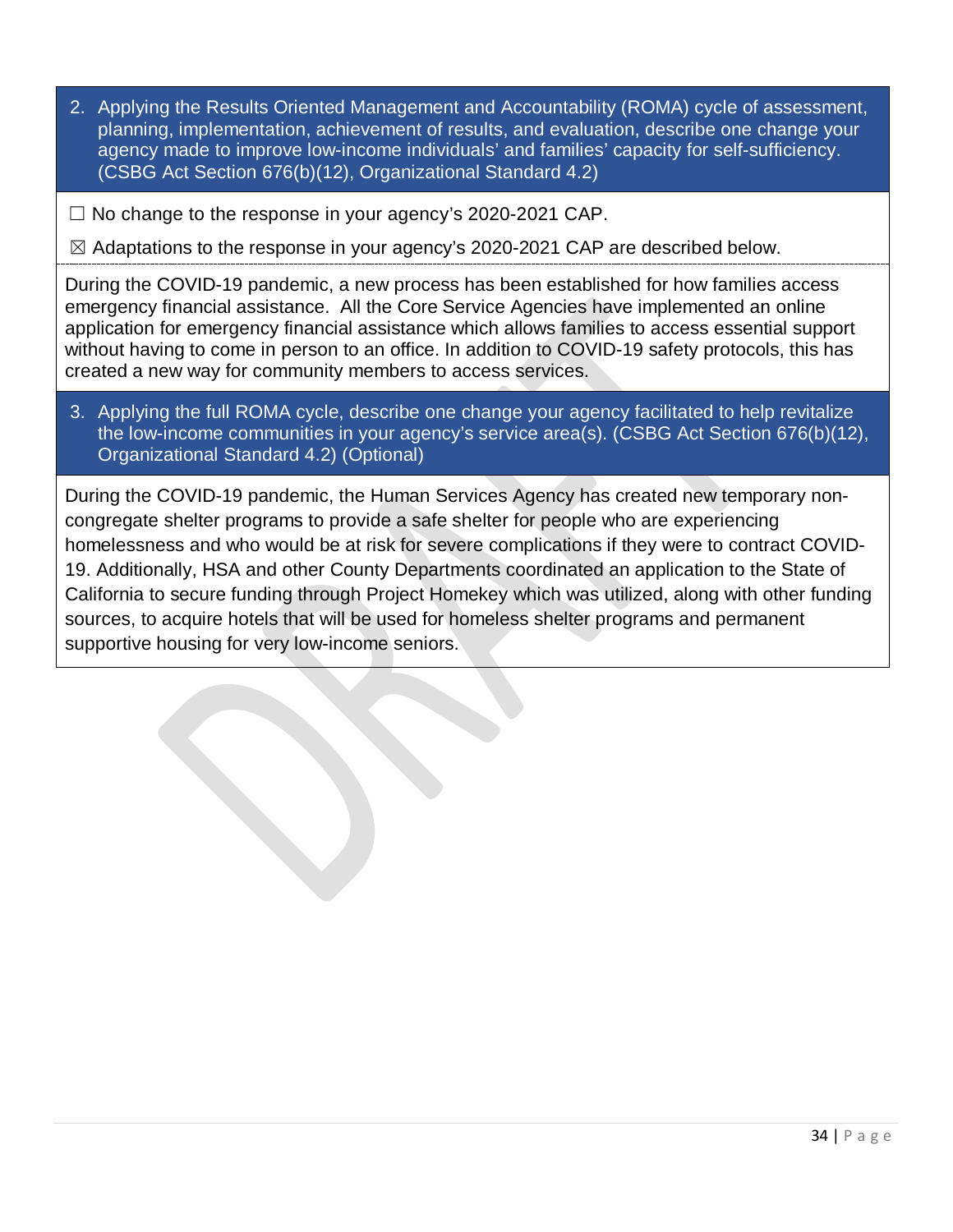# <span id="page-34-0"></span>Additional Information (Optional)

#### Disaster Preparedness

1. Does your agency have a disaster plan in place that includes strategies on how to remain operational and continue providing services to low-income individuals and families during and following a disaster?

☒ Yes

 $\Box$  No

#### 2. If so, when was the disaster plan last updated?

In 2019, HSA updated the Continuity of Operations Plan which sets out the agency's procedures for disaster response.

3. Briefly describe your agency's main strategies to remain operational during and after a disaster.

Under the Continuity of Operations Plan, each branch of the Human Services Agency develops its own plan to maintain essential functions during an emergency, including information technology, building access, client services and other essential functions. The County also provides disaster response preparedness training for all staff.

### Agency Capacity Building

1. Although the CNA focused on Community and Family Level needs, if your agency identified Agency Level need(s) during the CNA process, list them here.

The Human Services agency has identified that many of the service provider agencies in our community could benefit from capacity building on how to meaningfully involve their clients or consumers in organizational decision-making and evaluation of programs. While most organizations conduct client satisfaction surveys and some have a client on their board of directors, not all have formalized structures such as a lived experience board or a regular process for clients to provide input on the development of policies and procedures or to evaluate the effectiveness of programs.

2. Describe the steps your agency is planning to take to address the Agency Level need(s).

The Human Services Agency made a presentation on this subject to the Continuum of Care Steering Committee and provided an overview of best practices in involving people with lived experience in agency decision making and evaluation. A survey and a series of focus groups is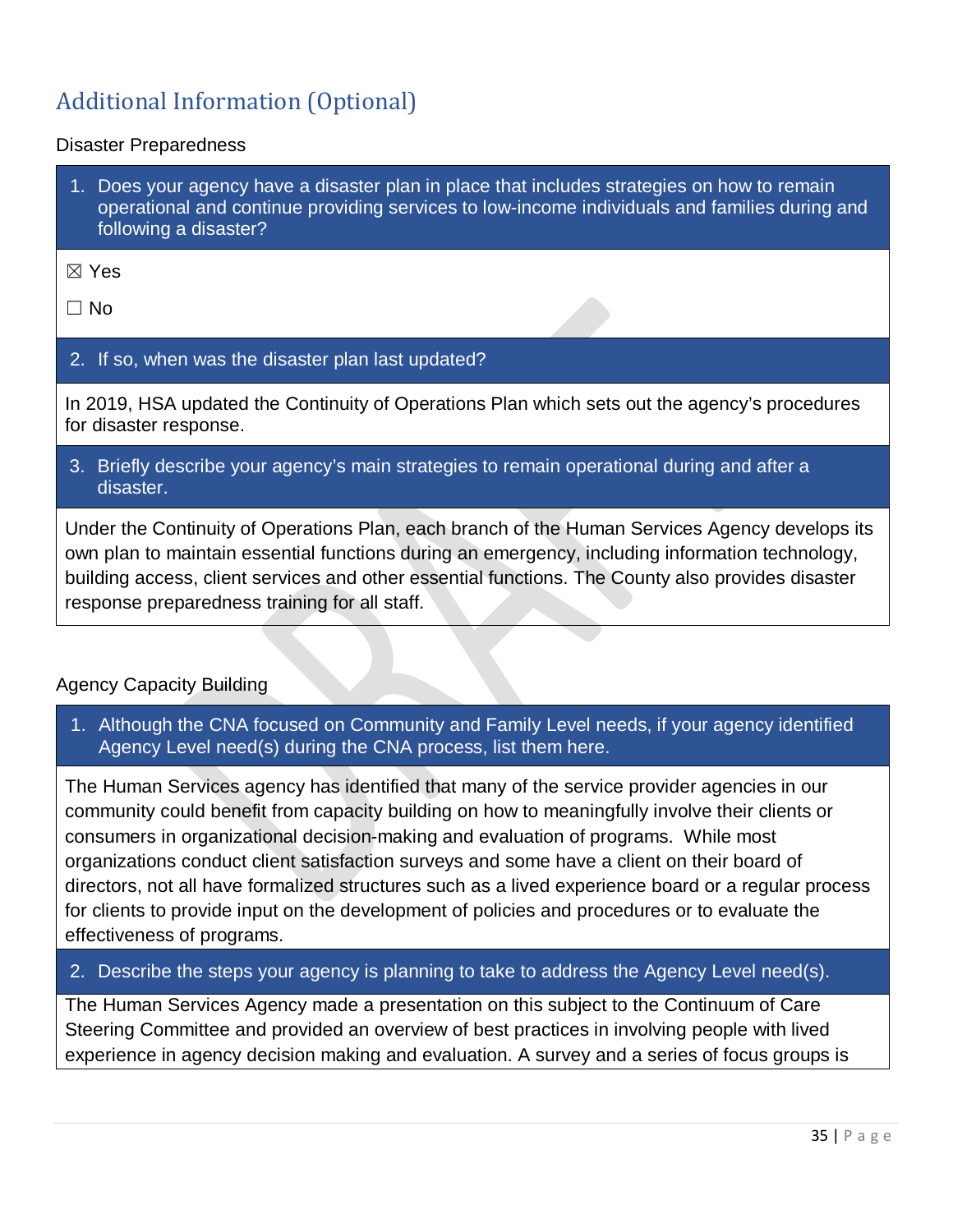being planned with people living in emergency shelters to gather input on the design of new shelter and the operations of existing shelters.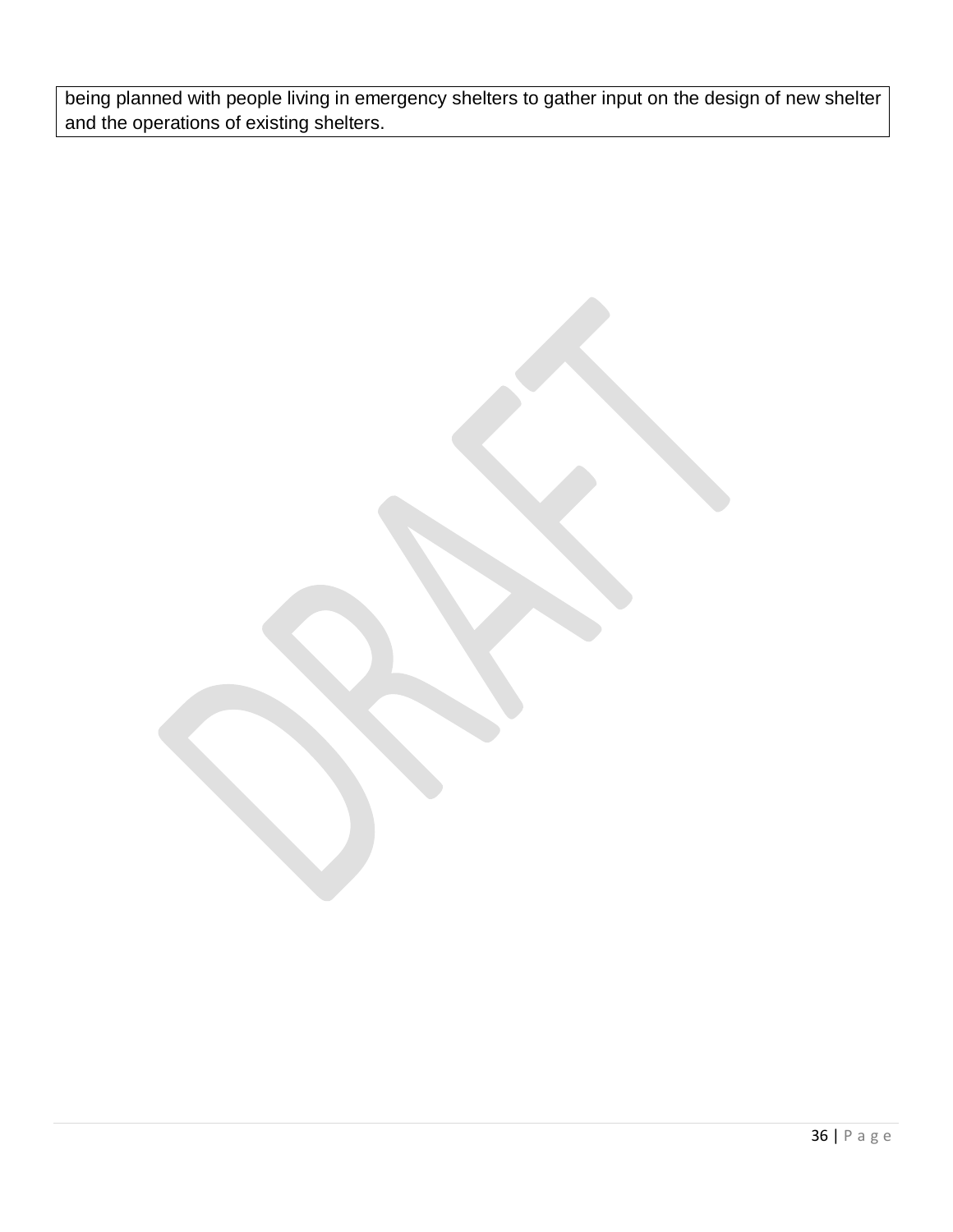# Federal CSBG Programmatic Assurances and Certification

CSBG Act 676(b)

# **Use of CSBG Funds Supporting Local Activities**

**676(b)(1)(A):** The state will assure "that funds made available through grant or allotment will be used – (A) to support activities that are designed to assist low-income families and individuals, including families and individuals receiving assistance under title IV of the Social Security Act, homeless families and individuals, migrant or seasonal farmworkers, and elderly low-income individuals and families, and a description of how such activities will enable the families and individuals--

- i. to remove obstacles and solve problems that block the achievement of selfsufficiency (particularly for families and individuals who are attempting to transition off a State program carried out underpart A of title IV of the Social SecurityAct);
- ii. to secure and retain meaningfulemployment;
- iii. to attain an adequate education with particular attention toward improving literacy skills of the low-income families in the community, which may include family literacy initiatives;
- iv. to make better use of available income;
- v. to obtain and maintain adequate housing and a suitable living environment;
- vi. to obtain emergency assistance through loans, grants, or other means to meet immediate and urgent individual and family needs;
- vii. to achieve greater participation in the affairs of the communities involved, including the development of public and private grassroots
- viii. partnerships with local law enforcement agencies, local housing authorities, private foundations, and other public and private partners to
	- I. document best practices based on successful grassroots intervention in urban areas, to develop methodologies for wide-spread replication; and
	- $II.$  strengthen and improve relationships with local law enforcement agencies, which may include participation in activities such as neighborhood or community policing efforts;

### **Needs of Youth**

**676(b)(1)(B)** The state will assure "that funds made available through grant or allotment will be used – (B) to address the needs of youth in low-income communities through youth development programs that support the primary role of the family, give priority to the prevention of youth problems and crime, and promote increased community coordination and collaboration in meeting the needs of youth, and support development and expansion of innovative community-based youth development programs that have demonstrated success in preventing or reducing youth crime, suchas--

- I. programs for the establishment of violence-free zones that would involve youth development and intervention models (such as models involving youth mediation, youth mentoring, life skills training, job creation, and entrepreneurshipprograms); and
- II. after-school childcare programs.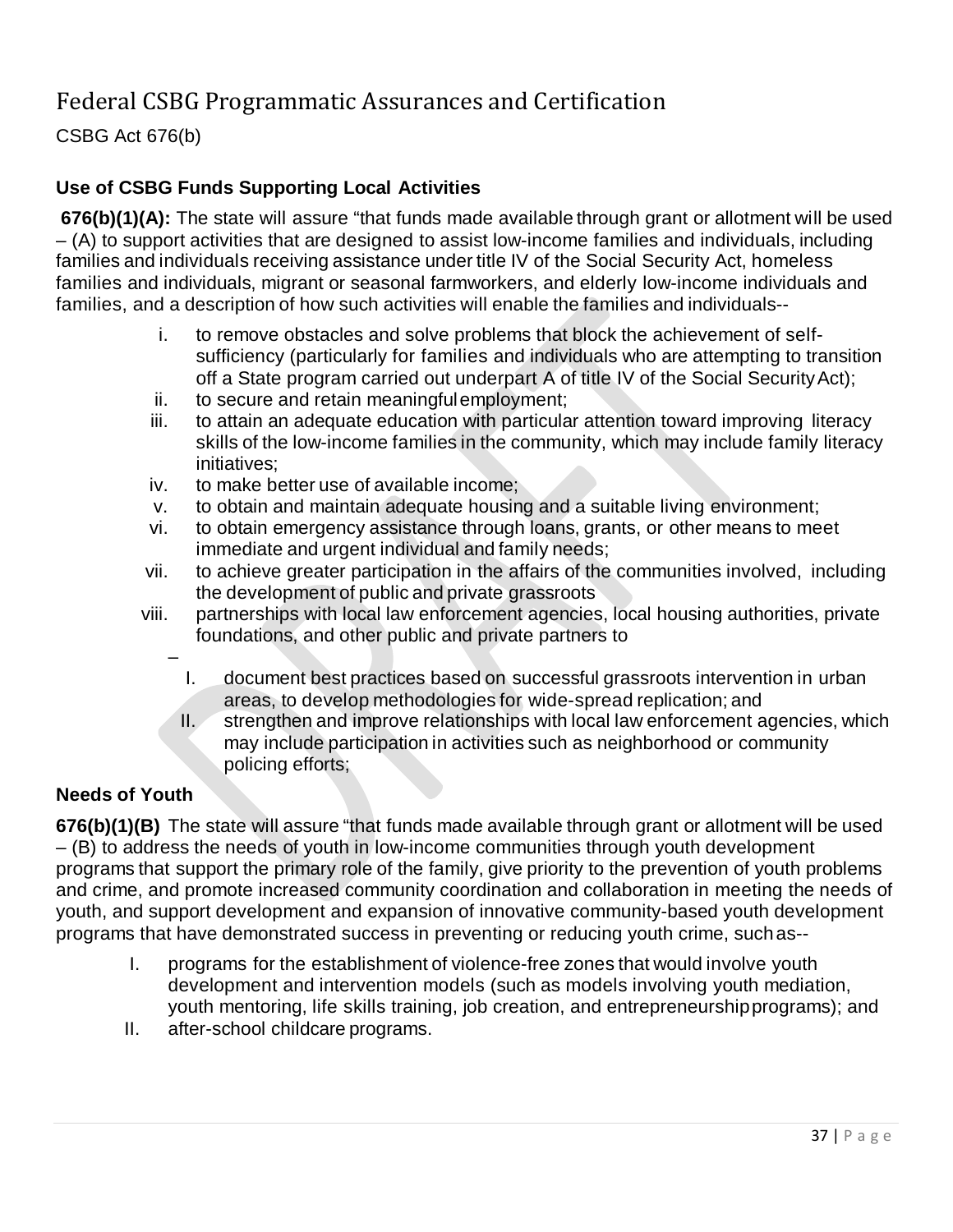# **Coordination of Other Programs**

**676(b)(1)(C)** The state will assure "that funds made available through grant or allotment will be used – (C) to make more effective use of, and to coordinate with, other programs related to the purposes of this subtitle (including state welfare reform efforts)

### **Eligible Entity Service Delivery System**

**676(b)(3)(A)** Eligible entities will describe "the service delivery system, for services provided or coordinated with funds made available through grants made under 675C(a), targeted to low-income individuals and families in communities within the state;

## **Eligible Entity Linkages – Approach to Filling Service Gaps**

**676(b)(3)(B)** Eligible entities will describe "how linkages will be developed to fill identified gaps in the services, through the provision of information, referrals, case management, and follow-up consultations."

### **Coordination of Eligible Entity Allocation 90 Percent Funds with Public/Private Resources**

**676(b)(3)(C)** Eligible entities will describe how funds made available throughgrants made under 675C(a) will be coordinated with other public and private resources."

#### **Eligible Entity Innovative Community and Neighborhood Initiatives, Including Fatherhood/Parental Responsibility**

**676(b)(3)(D)** Eligible entities will describe "how the local entity will use the funds [made available under 675C(a)] to support innovative community and neighborhood-based initiatives related to the purposes of this subtitle, which may include fatherhood initiatives and other initiatives with the goal of strengthening families and encouraging parenting."

### **Eligible Entity Emergency Food and Nutrition Services**

**676(b)(4)** An assurance "that eligible entities in the state will provide, on an emergency basis, for the provision of such supplies and services, nutritious foods, and related services, as may be necessary to counteract conditions of starvation and malnutrition among low-income individuals."

#### **State and Eligible Entity Coordination/linkages and Workforce Innovation and Opportunity Act Employment and Training Activities**

**676(b)(5)** An assurance "that the State and eligible entities in the State will coordinate, and establish linkages between, governmental and other social services programs to assure the effective delivery of such services, and [describe] how the State and the eligible entities will coordinate the provision of employment and training activities, as defined in section 3 of the Workforce Innovation and Opportunity Act, in the State and in communities with entities providing activities through statewide and local workforce development systems under such Act."

# **State Coordination/Linkages and Low-income Home Energy Assistance**

**676(b)(6)** "[A]n assurance that the State will ensure coordination between antipoverty programs in each community in the State, and ensure, where appropriate, that emergency energy crisis intervention programs under title XXVI (relating to low-income home energy assistance) are conducted in such community."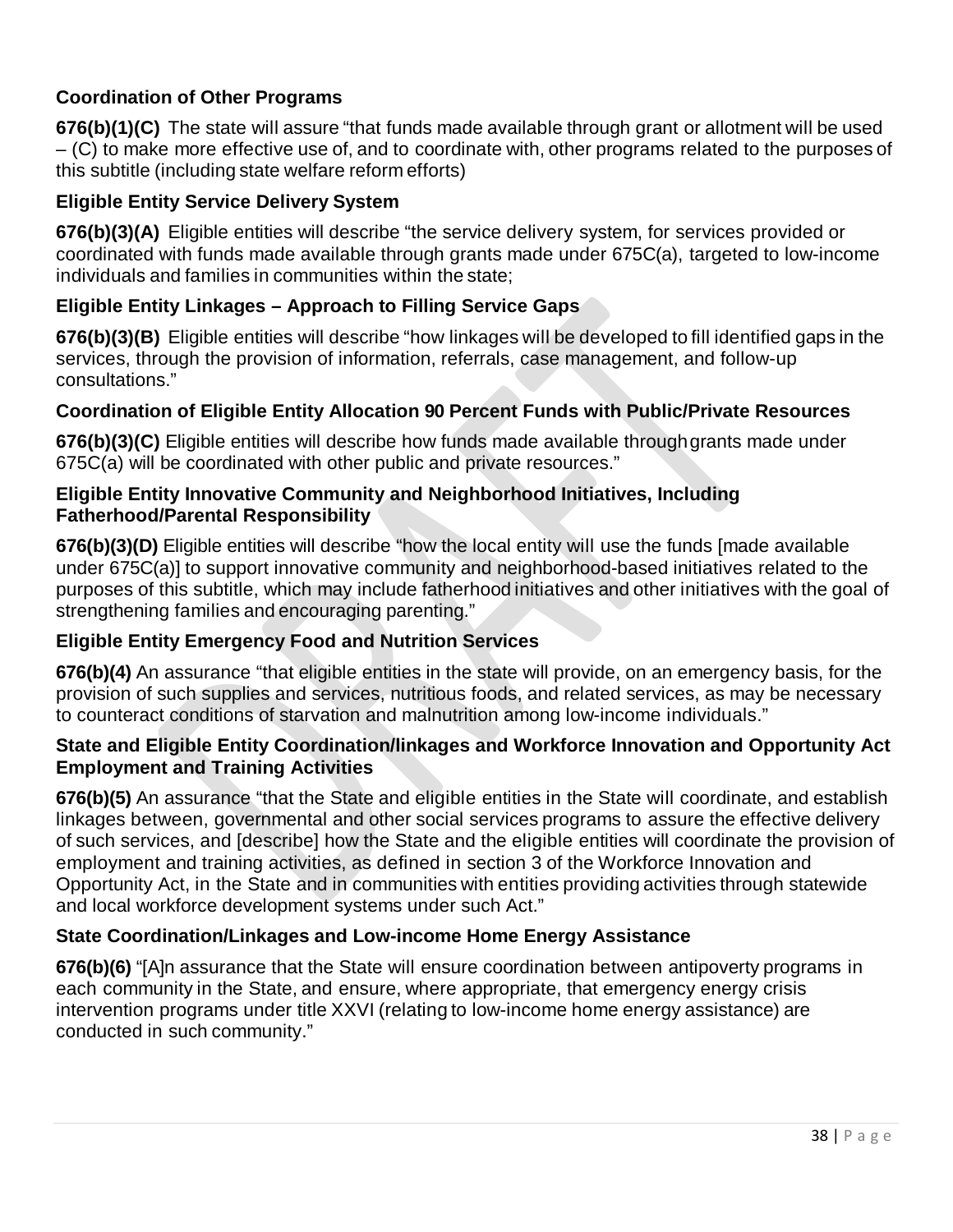## **Community Organizations**

**676(b)(9)** An assurance "that the State and eligible entities in the state will, to the maximum extent possible, coordinate programs with and form partnerships with other organizations serving lowincome residents of the communities and members of the groups served by the State, including religious organizations, charitable groups, and community organizations."

#### **Eligible Entity Tripartite Board Representation**

**676(b)(10)** "[T]he State will require each eligible entity in the State to establish procedures under which a low-income individual, community organization, or religious organization, or representative of low-income individuals that considers its organization, or low-income individuals, to be inadequately represented on the board (or other mechanism) of the eligible entity to petition for adequate representation."

#### **Eligible Entity Community Action Plans and Community Needs Assessments**

**676(b)(11)** "[A]n assurance that the State will secure from each eligible entity in the State, as a condition to receipt of funding by the entity through a community service block grant made under this subtitle for a program, a community action plan (which shall be submitted to the Secretary, at the request of the Secretary, with the State Plan) that includes a community needs assessment for the community serviced, which may be coordinated with the community needs assessment conducted for other programs."

#### **State and Eligible Entity Performance Measurement: ROMA or Alternate System**

**676(b)(12)** "[A]n assurance that the State and all eligible entities in the State will, not later than fiscal year 2001, participate in the Results Oriented Management and Accountability System, another performance measure system for which the Secretary facilitated development pursuant to section 678E(b), or an alternative system for measuring performance and results that meets the requirements of that section, and [describe] outcome measures to be used to measure eligible entity performance in promoting self-sufficiency, family stability, and community revitalization."

### **Fiscal Controls, Audits, and Withholding**

**678D(a)(1)(B)** An assurance that cost and accounting standards of the Office of Management and Budget (OMB) are maintained.

☒ **By checking this box and signing the Cover Page and Certification, the agency's Executive Director and Board Chair are certifying that the agency meets the assurances set outabove.**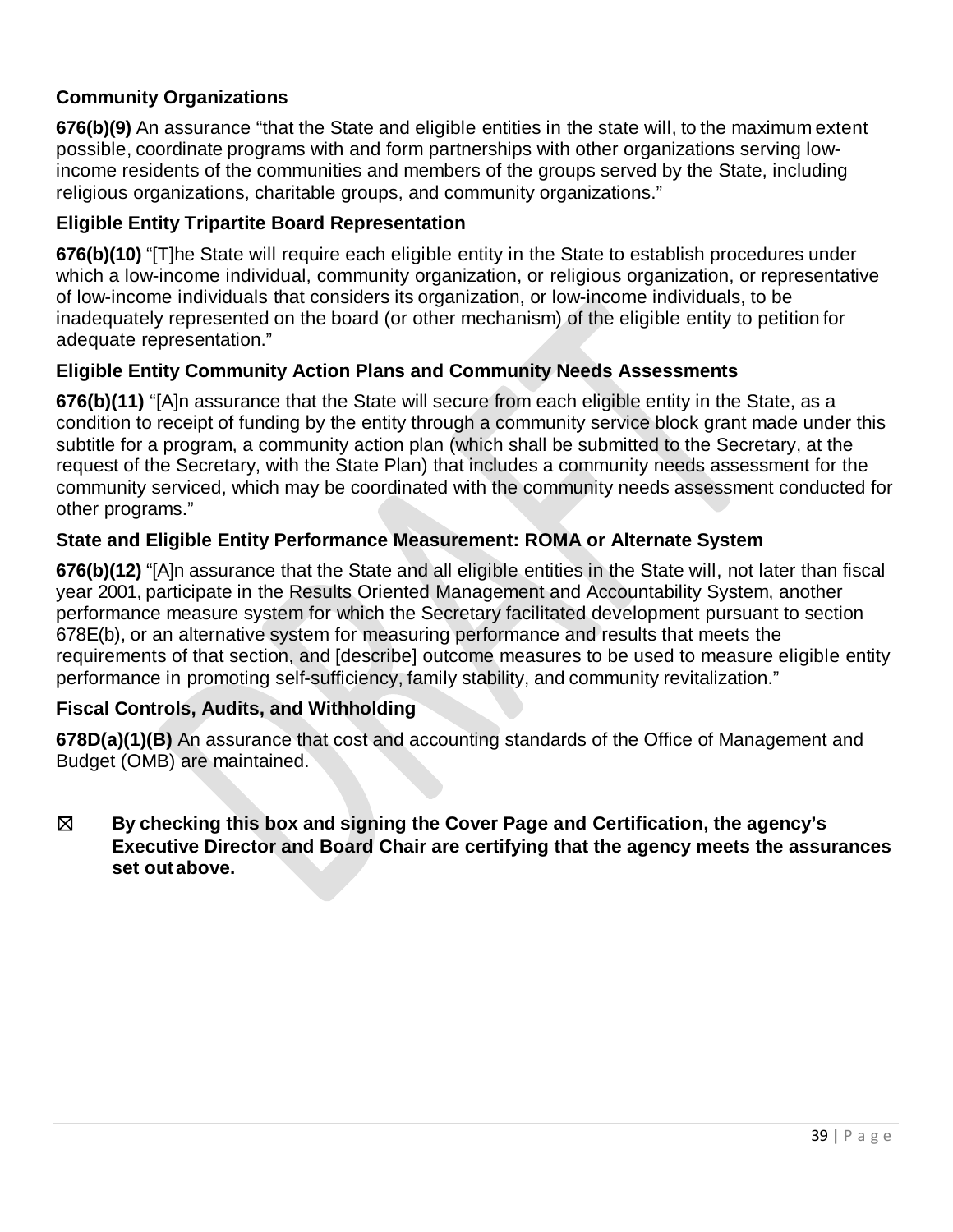# <span id="page-39-0"></span>State Assurances and Certification

California Government Code Sections 12747(a), 12760, 12768

[California Government Code § 12747\(](https://leginfo.legislature.ca.gov/faces/codes_displayText.xhtml?lawCode=GOV&division=3.&title=2.&part=2.&chapter=9.&article=5.)a): Community action plans shall provide for the contingency of reduced federal funding.

[California Government Code § 12760:](https://leginfo.legislature.ca.gov/faces/codes_displaySection.xhtml?sectionNum=12760.&lawCode=GOV) CSBG agencies funded under this article shall coordinate their plans and activities with other agencies funded under Articles 7 (commencing with Section 12765) and 8 (commencing with Section 12770) that serve any part of their communities, so that funds are not used to duplicate particular services to the same beneficiaries and plans and policies affecting all grantees under this chapter are shaped, to the extent possible, so as to be equitable and beneficial to all community agencies and the populations they serve.

# **For MSFW Agencies Only**

[California Government Code § 12768:](https://leginfo.legislature.ca.gov/faces/codes_displaySection.xhtml?sectionNum=12768.&lawCode=GOV) Migrant and Seasonal Farmworker (MSFW) entities funded by the department shall coordinate their plans and activities with other agencies funded by the department to avoid duplication of services and to maximize services for all eligible beneficiaries.

☒ **By checking this box and signing the Cover Page and Certification, the agency's Executive Director and Board Chair are certifying the agency meets assurances set out above.**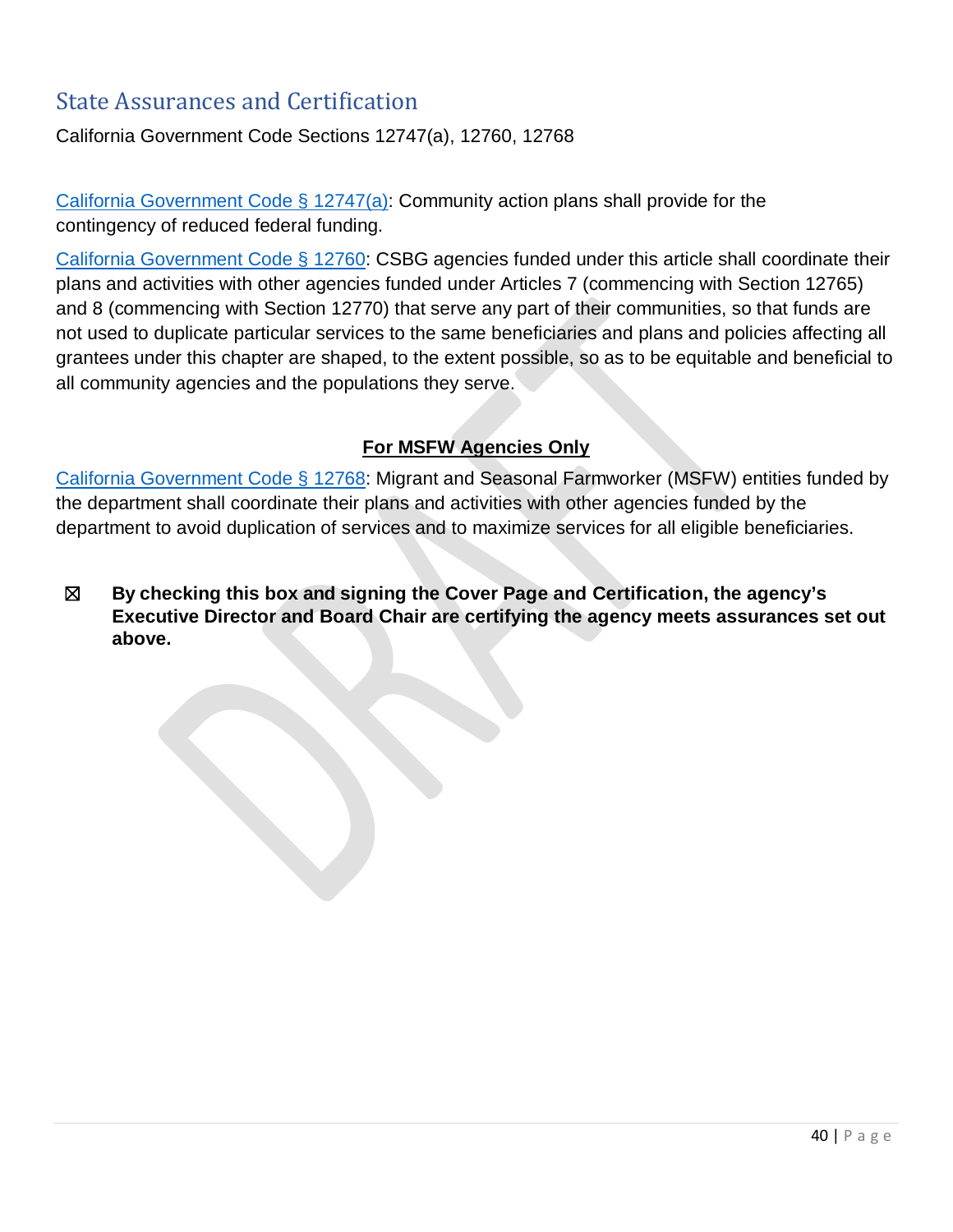### **MAXIMUM FEASIBLE PARTICIPATION**

#### **Category One: Consumer Input and Involvement**

<span id="page-40-0"></span>**Standard 1.1** The organization/department demonstrates low-income individuals' participation in its activities.

**Standard 1.2** The organization/department analyzes information collected directly from low-income individuals as part of the community assessment.

### **Category Two: Community Engagement**

**Standard 2.1** The organization/department has documented or demonstrated partnerships across the community, for specifically identified purposes; partnerships include other anti-poverty organizations in the area.

**Standard 2.2** The organization/department utilizes information gathered from key sectors of the community in assessing needs and resources, during the community assessment process or other times. These sectors would include at minimum: community-based organizations, faith-based organizations, private sector, public sector, and educational institutions.

**Standard 2.4** The organization/department documents the number of volunteers and hours mobilized in support of its activities.

# **Category Three: Community Assessment**

**Private Agency - Standard 3.1** Organization conducted a community assessment and issued a report within the past 3 years.

**Public Agency - Standard 3.1** The department conducted or was engaged in a community assessment and issued a report within the past 3-year period, if no other report exists.

**Standard 3.2** As part of the community assessment, the organization/department collects and includes current data specific to poverty and its prevalence related to gender, age, and race/ethnicity for their service area(s).

**Standard 3.3** The organization/department collects and analyzes both qualitative and quantitative data on its geographic service area(s) in the community assessment.

**Standard 3.4** The community assessment includes key findings on the causes and conditions of poverty and the needs of the communities assessed.

**Standard 3.5** The governing board or tripartite board/advisory body formally accepts the completed community assessment.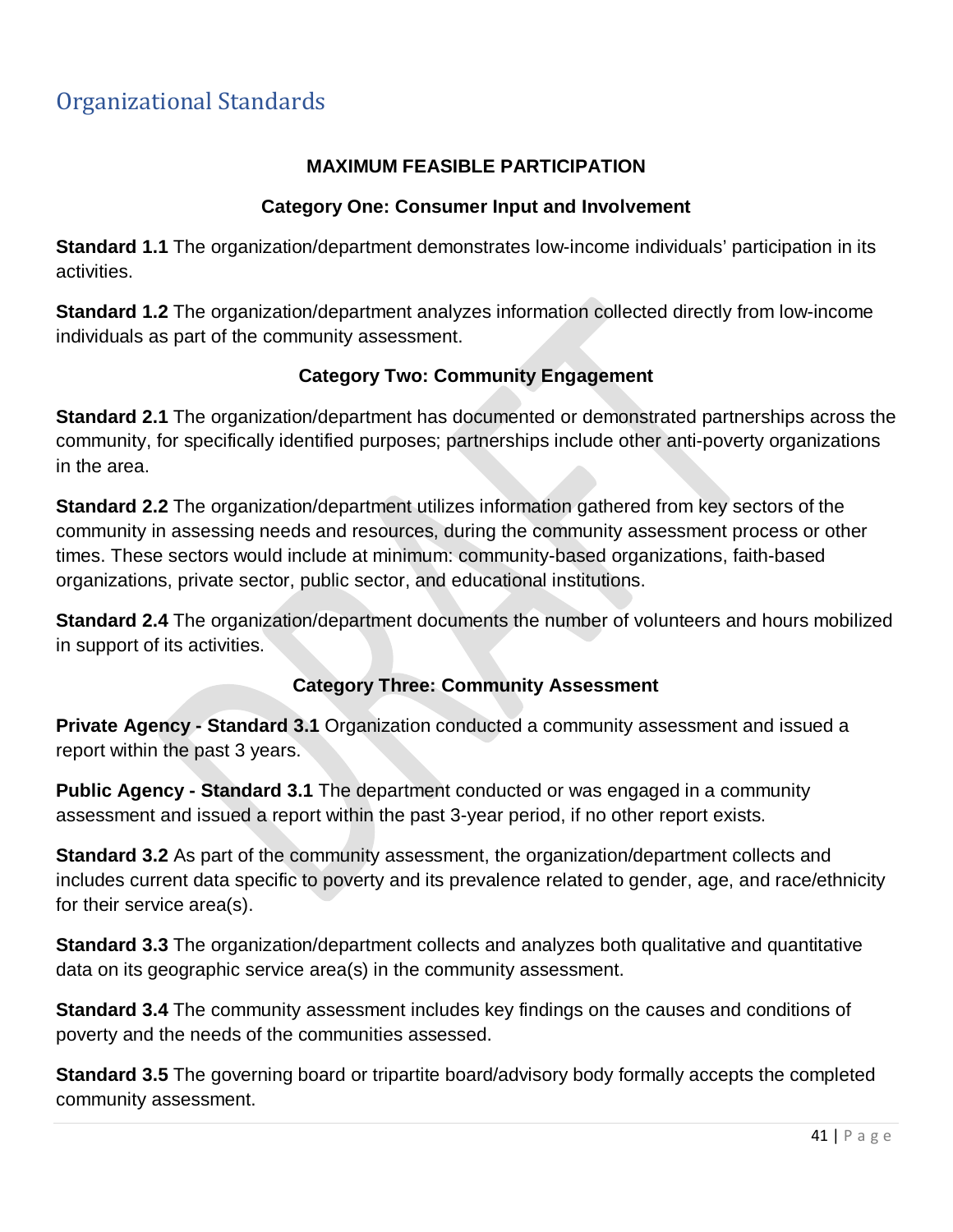### **VISION AND DIRECTION**

### **Category Four: Organizational Leadership**

**Private Agency - Standard 4.1** The governing board has reviewed the organization's mission statement within the past 5 years and assured that:

- 1.The mission addresses poverty; and
- 2.The organization's programs and services are in alignment with the mission.

**Public Agency - Standard 4.1** The tripartite board/advisory body has reviewed the department's mission statement within the past 5 years and assured that:

- 1.The mission addresses poverty; and
- 2.The CSBG programs and services are in alignment with the mission.

**Standard 4.2** The organization's/department's Community Action Plan is outcome-based, antipoverty focused, and ties directly to the community assessment.

**Standard 4.3** The organization's/department's Community Action Plan and strategic plan document the continuous use of the full Results Oriented Management and Accountability (ROMA) cycle or comparable system (assessment, planning, implementation, achievement of results, and evaluation). In addition, the organization documents having used the services of a ROMA-certified trainer (or equivalent) to assist in implementation.

### **Category Six: Strategic Planning**

**Standard 6.4** Customer satisfaction data and customer input, collected as part of the community assessment, is included in the strategic planning process, or comparable planning process.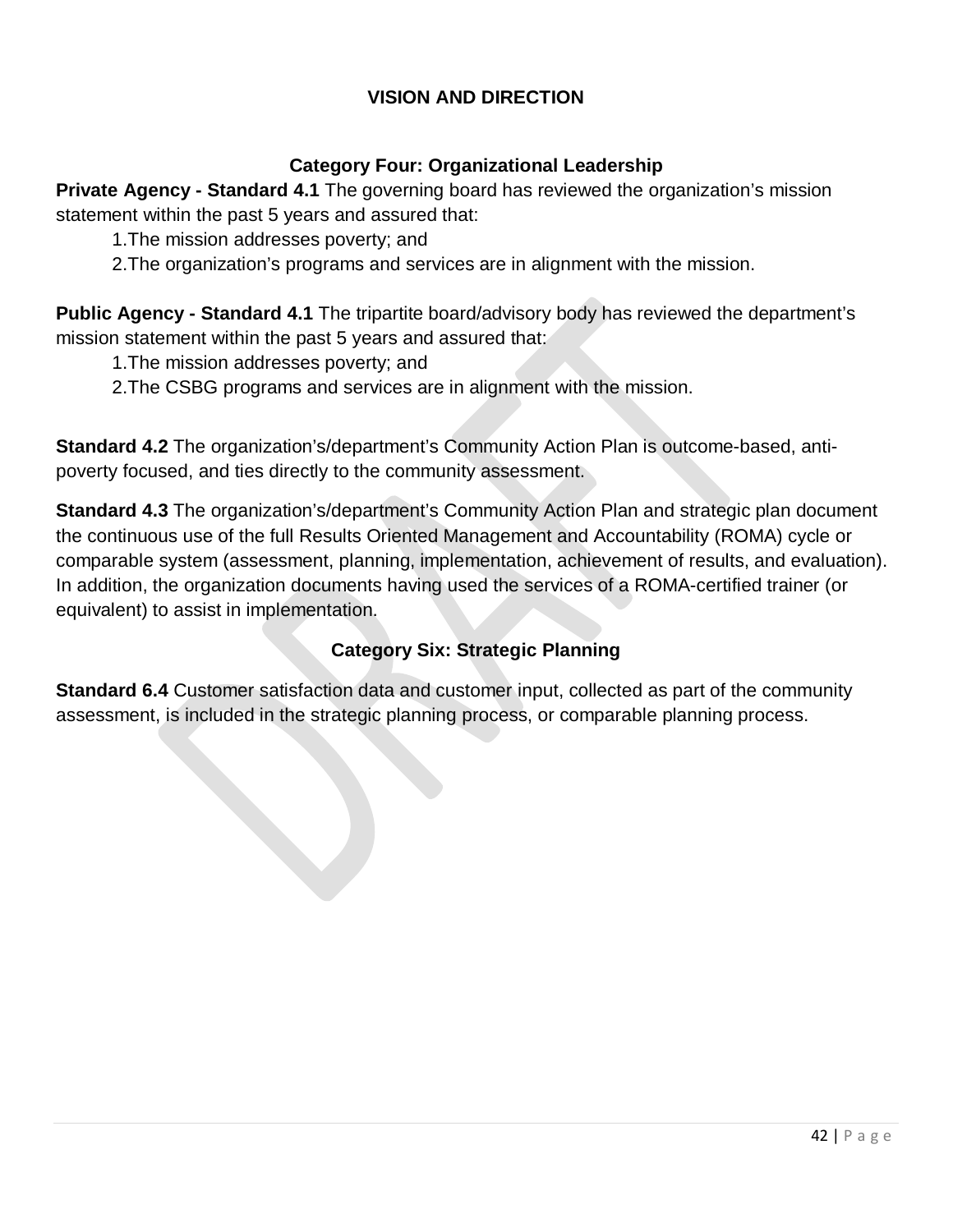# <span id="page-42-0"></span>**Appendices**

Please complete the table below by entering the title of the document and its assigned appendix letter. Agencies must provide a copy of the Notice(s) of Public Hearing and the Low-Income Testimony and the Agency's Response document as appendices A and B, respectively. Other appendices such as need assessment surveys, maps, graphs, executive summaries, analytical summaries are encouraged. All appendices should be labeled as an appendix (e.g., Appendix A: Copy of the Notice of Public Hearing) and submitted with the CAP.

| <b>Document Title</b>                      | <b>Appendix</b><br><b>Location</b> |
|--------------------------------------------|------------------------------------|
| Copy of the Notice(s) of Public Hearing    | A                                  |
| Low-Income Testimony and Agency's Response | B                                  |
| <b>Community Needs Assessment</b>          | C                                  |
| <b>Summary of Community Survey Data</b>    | D                                  |
|                                            |                                    |
|                                            |                                    |
|                                            |                                    |
|                                            |                                    |
|                                            |                                    |
|                                            |                                    |
|                                            |                                    |
|                                            |                                    |
|                                            |                                    |
|                                            |                                    |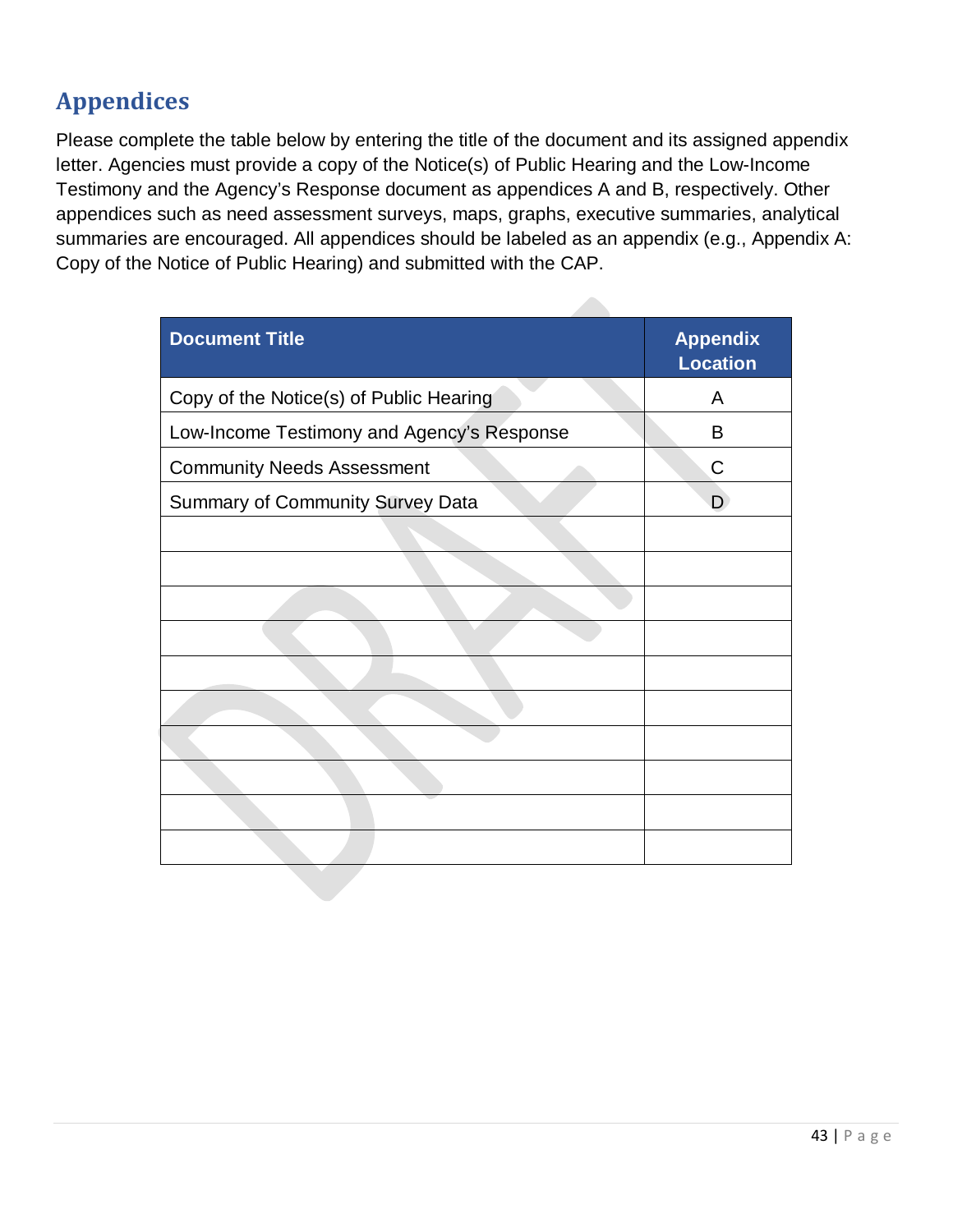#### 2022-2023 San Mateo County CAP APPENDIX B: SUMMARY OF PUBLIC INPUT

#### Public Input Via the Public Hearing

A public hearing held on May 11, 2021 to gather input on the draft Community Action Plan. The following table summarizes the public comments, as well as additional needs identified by survey participants.

[This table will be completed after the Public Hearing is held.]

| Comment/Concern | Was concern<br>addressed in<br>the CAP? | If so, indicate the<br>page # | If not,<br>indicate the<br>reason |
|-----------------|-----------------------------------------|-------------------------------|-----------------------------------|
|                 |                                         |                               |                                   |
|                 |                                         |                               |                                   |
|                 |                                         |                               |                                   |
|                 |                                         |                               |                                   |
|                 |                                         |                               |                                   |
|                 |                                         |                               |                                   |
|                 |                                         |                               |                                   |
|                 |                                         |                               |                                   |
|                 |                                         |                               |                                   |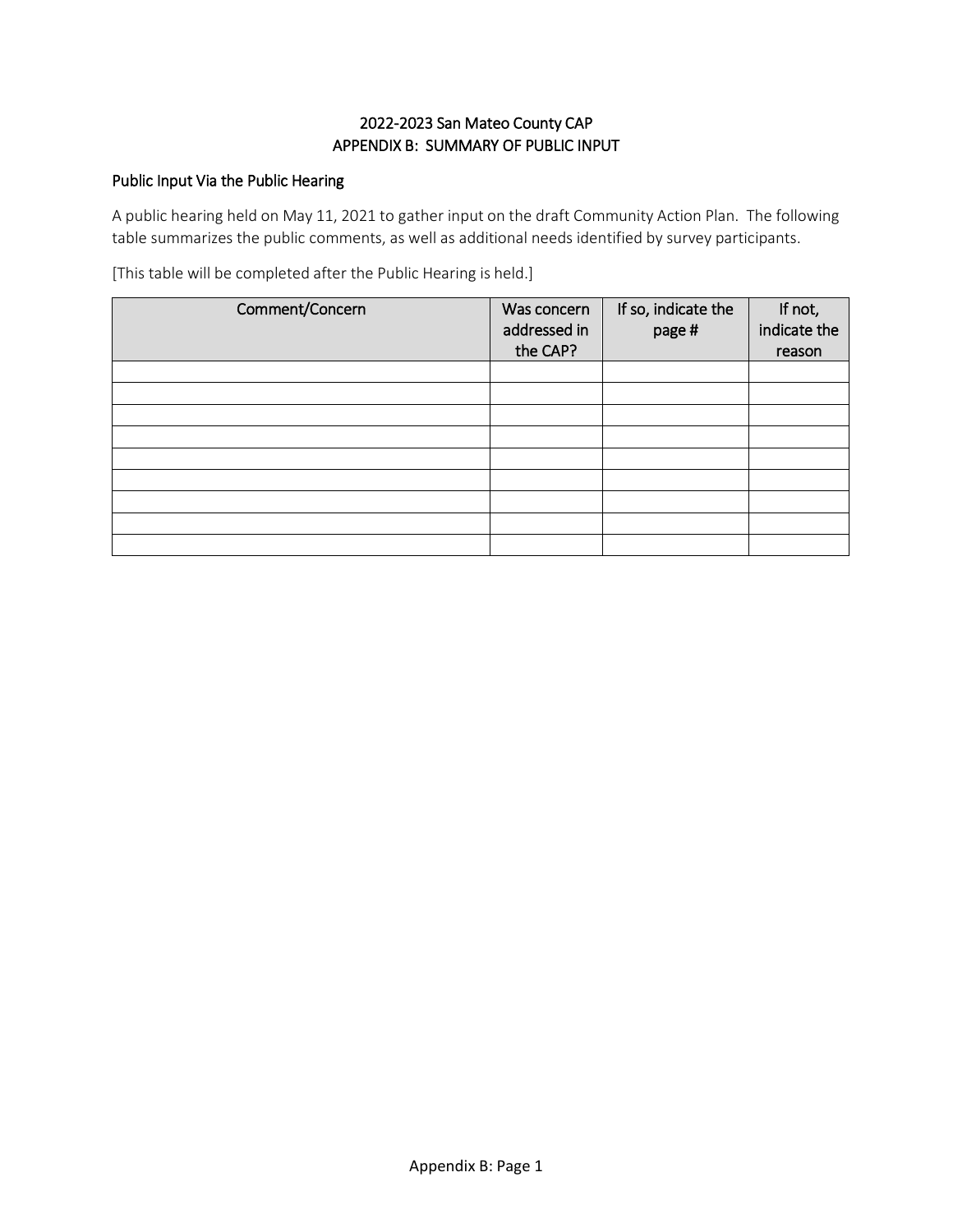#### **2022-2023 San Mateo County CAP APPENDIX C: COMMUNITY NEEDS ASSESSMENT**

#### 1. San Mateo County Description

San Mateo County is located on the San Francisco Peninsula, just south of the City of San Francisco and northwest of Santa Clara County. The majority of residents live in a highly urbanized corridor that stretches along Highway 101, which includes the cities of Daly City, Redwood City, San Mateo, and South San Francisco. Smaller communities, including some rural communities, such as Pescadero and Half Moon Bay, line the county's 40 miles of coastline west of Highway 280.



### 2. General Demographic Information

According to the 2019 Census estimates, the County has a total population of 766,573 people living in 280,500 households. Basic demographic data from the U.S. Census Bureau 2019 Community Survey comparing San Mateo County to California overall is provided below.

|                | <b>San Mateo County</b> | <b>California</b> |
|----------------|-------------------------|-------------------|
|                |                         |                   |
| Age            |                         |                   |
| 19 and under   | 22.1%                   | 25.1%             |
| 20 to 64       | 61.4%                   | 60.1%             |
| 65 or older    | 16.5%                   | 14.8%             |
|                |                         |                   |
| Race/Ethnicity |                         |                   |
| White          | 38.4%                   | 36.3%             |
| Asian          | 29.7%                   | 14.6%             |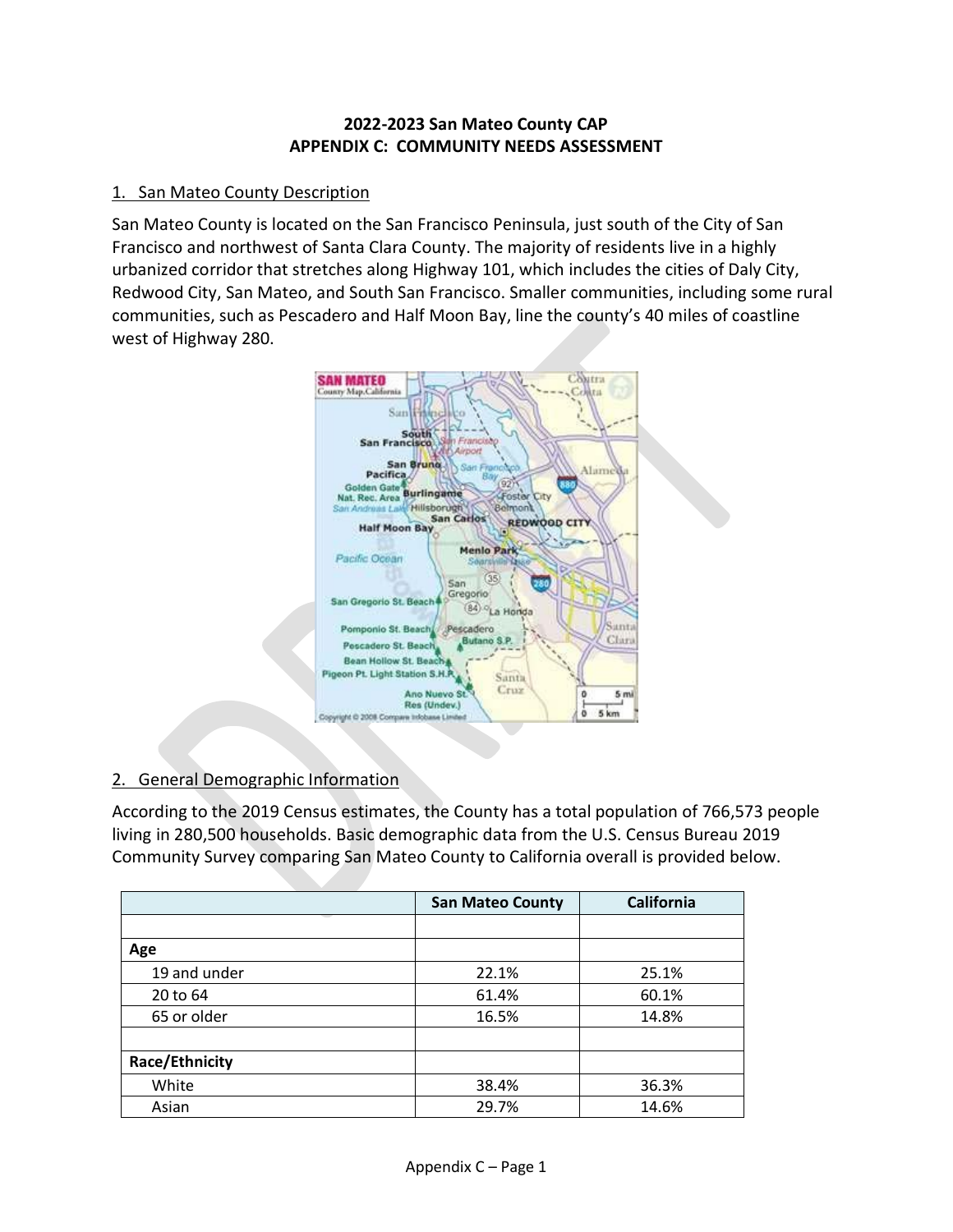|                           | <b>San Mateo County</b> | <b>California</b> |
|---------------------------|-------------------------|-------------------|
| Hispanic (of any race)    | 24.0%                   | 39.4%             |
| Two or More Races         | 3.8%                    | 3.1%              |
| African American          | 2.1%                    | 5.5%              |
| Pacific Islander          | 1.2%                    | 0.4%              |
| Other Race                | 0.6%                    | 0.3%              |
| American Indian           | 0.2%                    | 0.4%              |
|                           |                         |                   |
| People with Disabilities* | 7.6%                    | 10.6%             |
|                           |                         |                   |
| Veterans                  | 3.8%                    | 4.8%              |

\*Represents people with disabilities under the age of 65, per U.S. Census data

The county's population overall is slightly older than the State of California average, with 16.5% of the population 65 or older (compared to 14.8% statewide) and 22.1% are under age 20 (compared to 25.1% statewide).

While San Mateo County is racially and ethnically diverse, some groups are under-represented compared to the State population. For example, only 2.1% of the San Mateo County population is African American (compared to 5.5% statewide) and only 24.0% is Hispanic (compared to 39.4% statewide). The Asian population is proportionally much larger in San Mateo County (29.7%) than in the state overall (14.6%).

#### 3. Income and Poverty

According to the 2019 American Community Survey (ACS) Estimates, median household income in San Mateo County is \$138,500, significantly higher than the state-wide median of \$80,440. However, while overall county income averages are relatively high, many people fall below the poverty level:

- 21, 995 (8.3%) of San Mateo County households earn less than \$25,000 per year. Of these, 7,054 are families with children.
- 6.0% of all San Mateo County residents are living below the federal poverty line (\$25,100 for a family of four).

While the overall poverty rate in the county is 6.0%, poverty is much higher among particular groups:

- 9.7% for people of Hispanic or Latino origin
- 7.5% for African Americans
- 15.1% for people with less than a high school degree

Other groups with higher poverty rates include undocumented immigrants, formerly incarcerated people, and seniors living on fixed incomes. Given the high cost of housing throughout San Mateo County, many people with low and moderate incomes struggle to meet basic needs. There are areas throughout the county that have neighborhoods with high levels of poverty.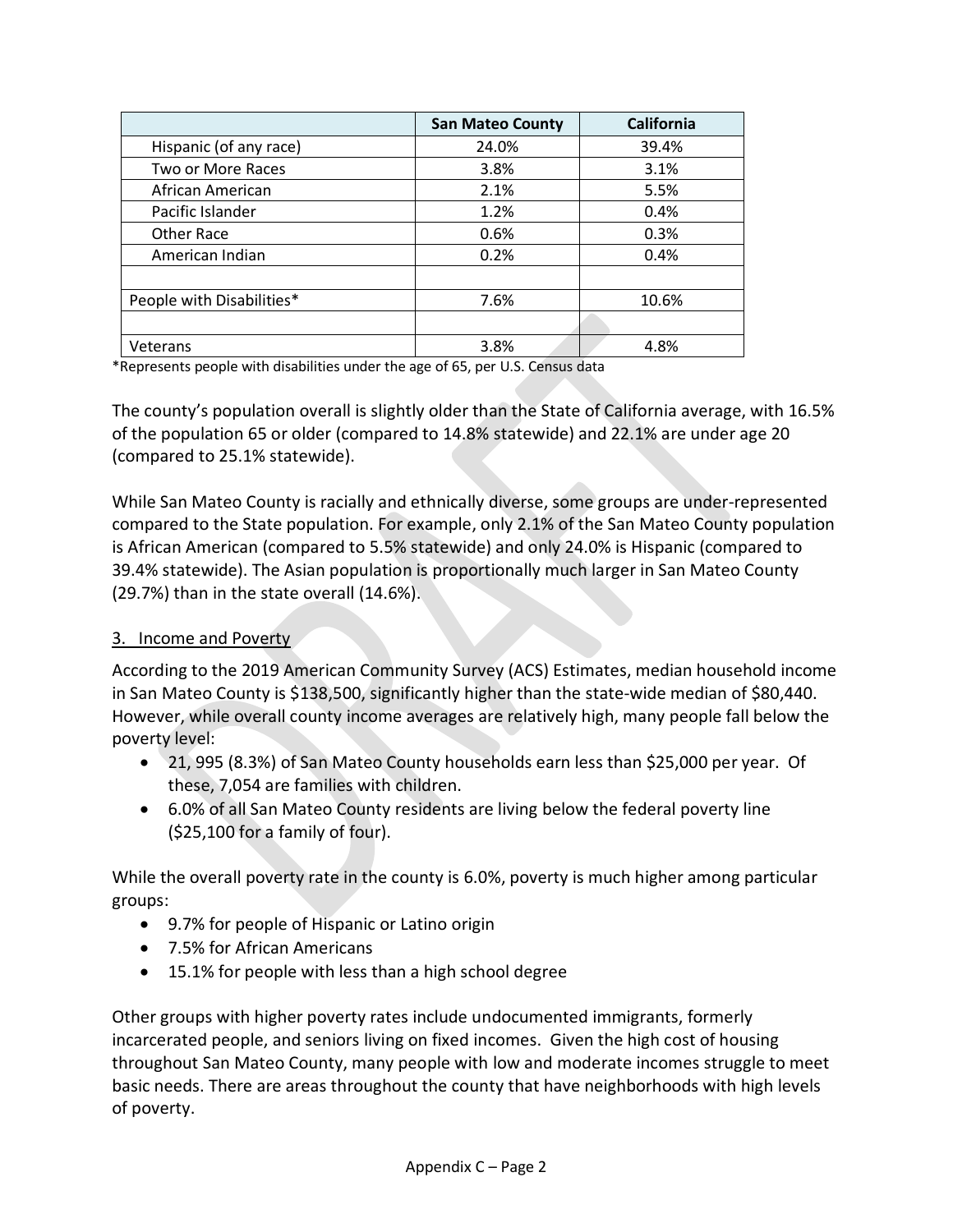The COVID-19 pandemic is a significant new cause of poverty in San Mateo County. The shelter in place orders that have closed significant sectors of the economy (retail, restaurants, etc.) have led to widespread unemployment and hardship, including food insecurity, rental arrears, delays in seeking medical care, and other traumas. The advent of vaccinations and projected reopening later in 2021 is expected to improve economic conditions, but recovery is likely to be slow, particularly for the most vulnerable people in the community.

#### 4. Housing and Homelessness

#### a. Rental Market Conditions

The greatest challenge facing low income people in the community is the cost of housing. According to the California Housing Partnership's recent report, *San Mateo County's Affordable Housing Needs Report* (May 2020), renters in San Mateo County need to earn \$62.17 per hour to afford the average asking rent of \$3,233 in the County. Eighty percent of extremely low income renters are paying more than 50% of their income on rent, leaving little for other expenses, including food and clothing.

According to research, by 2040 the City of San Mateo alone will add 19,400 new jobs to the local economy and an additional 13,900 housing units will be needed to accommodate this job growth. Countywide, a total of 25,300 housing units will be needed by 2040 to address housing concerns throughout the region. (Housing Leadership Council, *San Mateo Needs Housing*, August 2019).

#### b. Homelessness

The very high cost of living creates additional challenges for people experiencing homelessness to return to housing. The 2019 San Mateo County One Day Homeless Count and Survey found a total of [1](#page-46-0),512 homeless people in San Mateo County on the night of the count.<sup>1</sup> This included:

- 901 unsheltered homeless people (living on streets, in vehicles and RVs, in homeless encampments) and,
- 611 sheltered homeless people (in emergency shelters and transitional housing).

When broken down by jurisdiction, the data on homelessness shows that certain communities have a disproportional percentage of the unsheltered population: Pacifica, East Palo Alto, Redwood City, and Half Moon Bay.

It is important to note that the One Day Homeless Count only counts individuals and families who meet the federal definition of homelessness- either unsheltered (living in a place not meant for human habitation such as a vehicle, tent, or other outdoor location) or residing in a homeless shelter on the night of the count. The One Day Homeless Count does not include the

<span id="page-46-0"></span><sup>&</sup>lt;sup>1</sup> The 2019 is the most recent count of unsheltered people. The 2021 count was postponed due to the COVID-19 pandemic, in accordance with regulatory flexibility offered by HUD.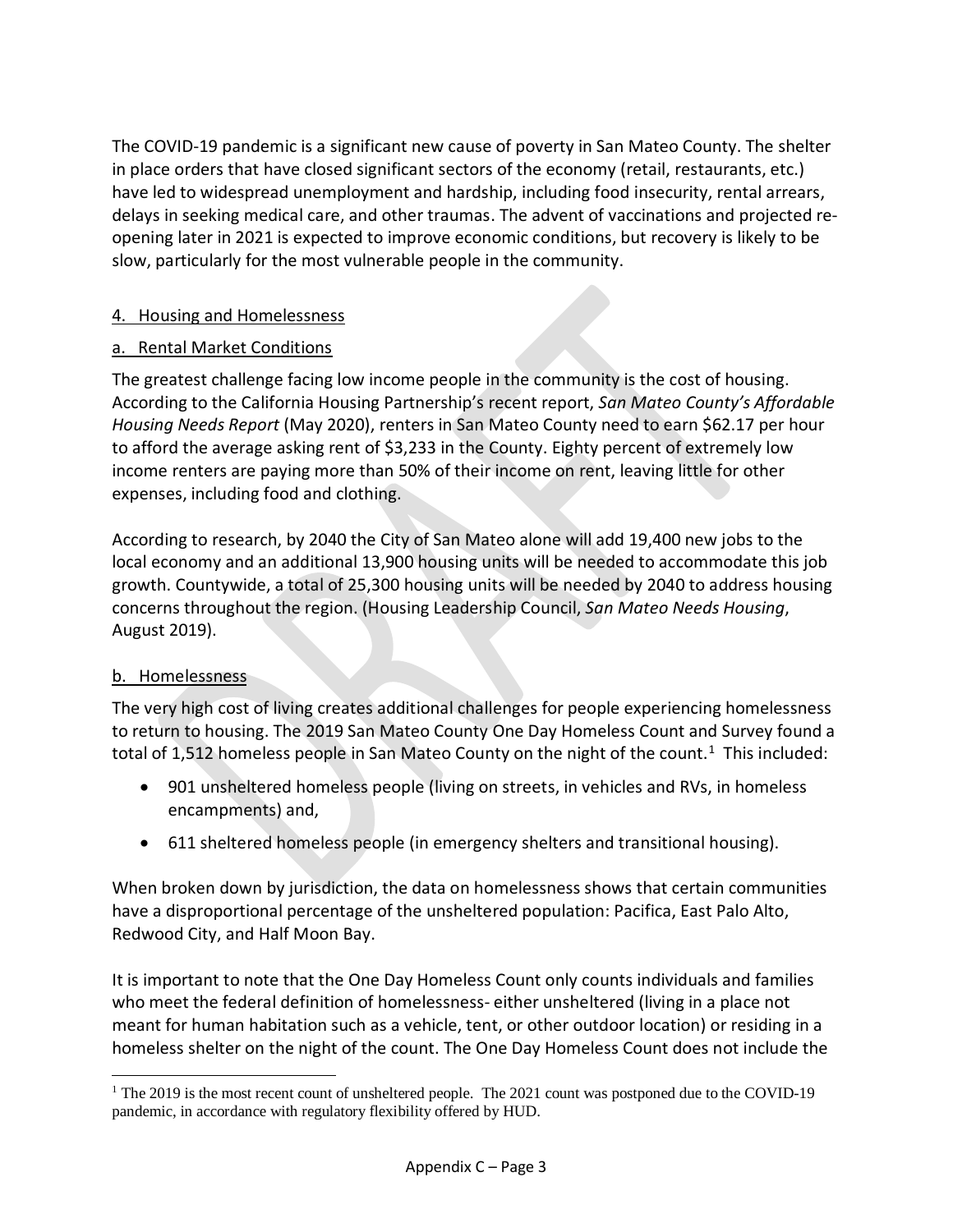many community members who are housed, but are struggling to maintain their housing in the very challenging housing market.

### 5. Food

Get Healthy San Mateo County estimated that there are 74,910 adults and 25,960 children that were food insecure in 2014. 9,125 households (4% of the total population) in the County receive CalFresh benefits between 2013-2017. There were 28,829 children in the County eligible for free or reduced price school lunch in 2014-2015. Get Healthy San Mateo County estimates that the food insecurity will likely increase in the County, rather than decrease as low income households continue to spend more of their income on housing and transportation costs, leaving less of their household budget for necessities such as food.

In a community survey of Redwood City and North Fair Oaks neighborhoods, 40% of households report they "sometimes or often worry that food will run out," this is an increase from before COVID where 25% of households reported the same worry. (Redwood City and North Fair Oaks Community Needs Assessment – Preliminary Findings, December 2020).

#### 6. Transportation

Many of San Mateo County's low income households rely on public transit to travel from home to school, work, shopping and community amenities. The urbanized areas of San Mateo County are reasonably well-served by public transit through the San Mateo County Transit District (SMCTD), which includes both SamTrans bus service and Caltrain rail service. Bay Area Rapid Transit (BART) also serves the northern portion of the county. However, accessibility of transit is much more limited on the Coast and other areas of the county that are farther from the central 101 corridor.

The 2020 Census reveals that 7.4% of the working population relies on public transportation as their main means of transport. The SMCTD is in the process of gathering survey data on the impacts of COVID-19 on use of transit in the community.

#### 7. Community Health

The 2019 *San Mateo County Community Health Needs Assessment* found that overall, San Mateo County is doing well on a broad range of community health measures. However, a number of areas of concern were identified, including:

- Mental or emotional problems worsening
	- o The percentage of people with a mental or emotional problem has doubled in the last twenty years and is highest amongst adults under 40 years old
- Adults and youth report stress and depression
	- o Well-being is compromised by stress, anxiety, and depression. Residents both young and old report being impacted by stress and depression at high rates (39%).
- Depression has increased amongst select groups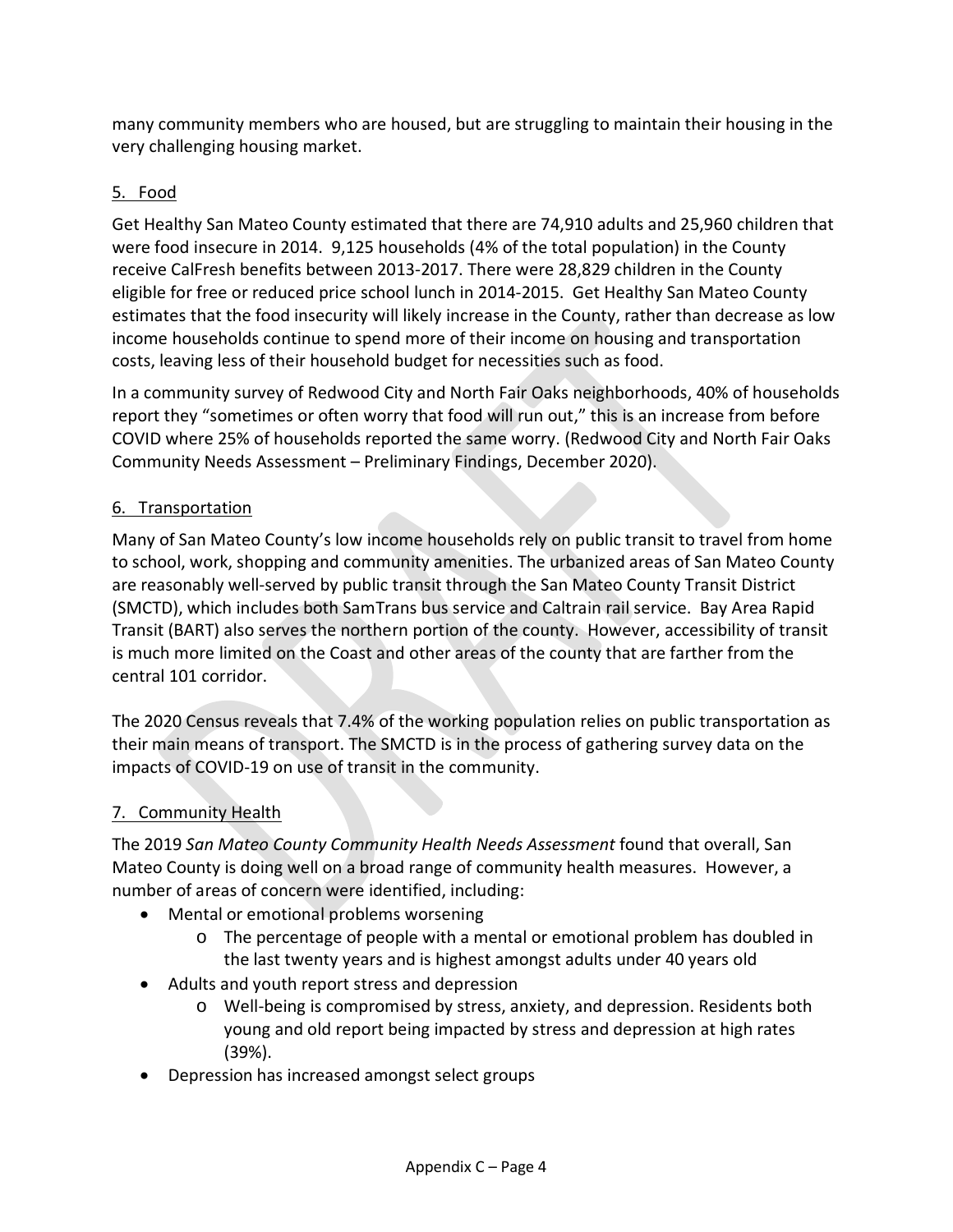- o Community members living on the coastline, people who are black, and people who are Hispanic all report increases in cases of depression
- Drug-related problems have been increasing
	- o Four in ten adults in the County report they do not know where to access treatment for a drug-related problem, which has been increasing in the community
- Adult asthma on the rise
	- o Among surveyed adults in San Mateo County, 19% reported having an asthma diagnosis in 2019, double of that in 1998 and higher than state levels (13%)
- Arthritis and rheumatism have been on the rise
	- o 22% of all San Mateo residents report having arthritis or rheumatism
- Diabetes has been steadily increasing
	- o 12% of adults in the county report having diabetes, which is higher than the state level (10%)
- The number of overweight adults has been increasing
	- o A quarter of all adults in the county report being obese
- Cases of tuberculosis in the community has been on the rise
	- o Cases of tuberculosis has been on the rise between 2017 and 2019, with increases cases reported in older adults
- The number of cases of sexually transmitted diseases has gone up
	- o Cases of gonorrhea, chlamydia, and syphilis have all increased between 2017 and 2019
- More people lack dental insurance than before
	- o The amount of people reporting they are dental uninsured has increased, with one-third of adults lacking insurance to pay for routine dental care
- Cases of unresolved dental issues
	- o 29% of respondents without dental insurance report they are unable to address their dental issues
- More households are utilizing community food resources
	- o The number of households that have utilized a food bank, church, or other organization to receive food in a given year has increased
- Lack of access to health insurance
	- o 9% of all adults do not have any type of health insurance and more than a quarter (26%) report that their employers do not offer health benefits
- Housing is a chief concern in the community
	- o 80% of respondent report the available of affordable housing is "fair" or "poor" and two in five report having seriously considered leaving the county due to high cost of living
- More older adults are unable to afford living alone
	- o There is an increase in the number of older adults dependents living with a younger family member
- Issues with transportation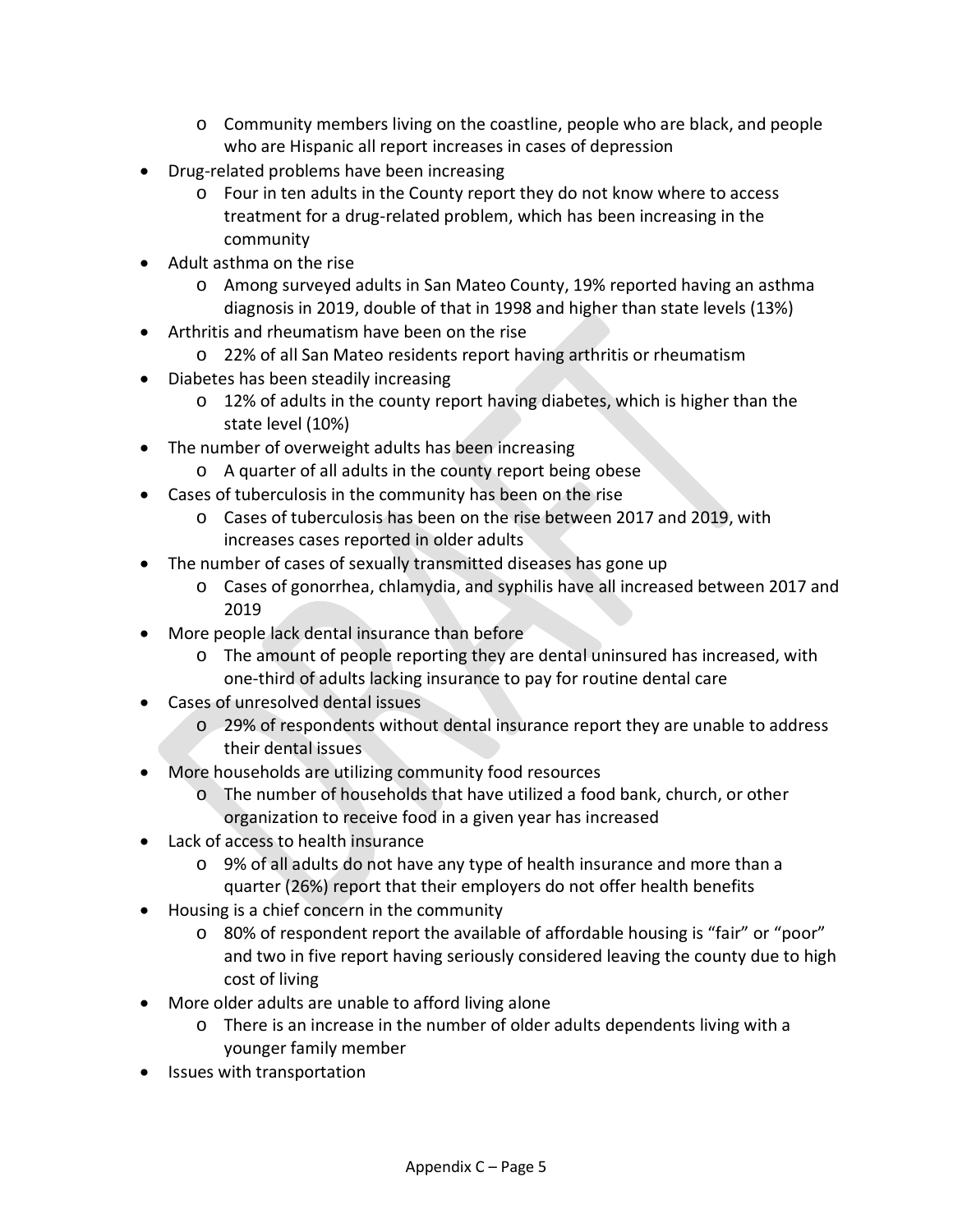- $\circ$  Two in five people feel they cannot rely on public transportation to get them where they need while 7% of adults report a lack of transportation which inhibits their ability to get needed medical care
- Wage disparities continue to grow
	- o One in five adults report being 200% below the federal poverty line while half of the community's households earn more than \$100,000 a year

#### 8. Families and Children

A recent survey conducted Redwood City and North Fair Oaks neighborhoods note that households are spending more time caring for children due to the COVID-19 pandemic. Forty percent of households report they are providing twelve or more hours of childcare on a workday, with a majority of the care being provided by full time employees who are most likely to be women. While spending for childcare has decreased for a majority of households, spending is likely to revert back to pre-COVID amounts over time.

Appendix C – Page 6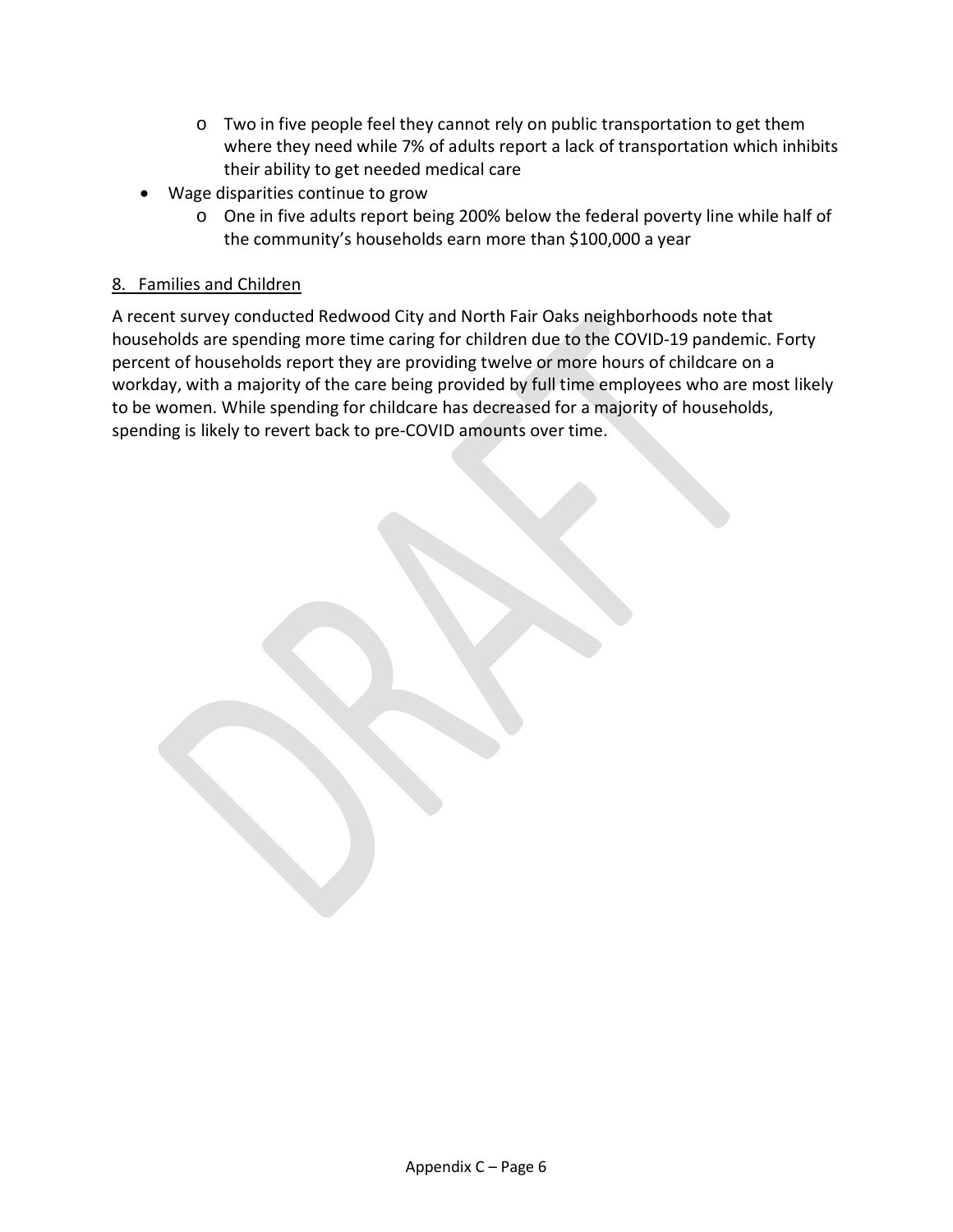#### 2022-2023 San Mateo County CAP APPENDIX D: SUMMARY OF COMMUNITY SURVEY DATA

#### I. Community Survey Data

In March 2021, San Mateo County residents completed 144 needs surveys. Of these, 94 were completed in English and 50 in Spanish. Results of the survey are summarized below. (Note: Some respondents skipped some questions and some questions allowed more than one response, so the responses below do not always add up to 144.)

|                  | Number of People in Household           |                                         |                |      |  |
|------------------|-----------------------------------------|-----------------------------------------|----------------|------|--|
| Number of People | Responses<br>from Surveys<br>in English | Responses<br>from Surveys<br>in Spanish | Total          | %    |  |
| $\Omega$         | $\overline{0}$                          | 1                                       | 1              | 1%   |  |
| 1                | 13                                      | 4                                       | 17             | 12%  |  |
| $\overline{2}$   | 24                                      | 8                                       | 32             | 24%  |  |
| 3                | 19                                      | 10                                      | 29             | 21%  |  |
| 4                | 11                                      | 13                                      | 24             | 18%  |  |
| 5                | 12                                      | 10                                      | 22             | 16%  |  |
| 6                | 6                                       | 0                                       | 6              | 4%   |  |
| $\overline{7}$   | $\overline{2}$                          | $\Omega$                                | $\overline{2}$ | 1%   |  |
| 8                | 1                                       | $\overline{2}$                          | 3              | 2%   |  |
| 13               | 1                                       | $\Omega$                                | $\mathbf{1}$   | 1%   |  |
| Total            | 89                                      | 48                                      | 137            | 100% |  |
|                  |                                         |                                         |                |      |  |

| Income Level of Respondents |                                                                                    |    |       |      |  |  |
|-----------------------------|------------------------------------------------------------------------------------|----|-------|------|--|--|
| Income Range                | Responses<br>Responses<br>from Surveys<br>from Surveys<br>in English<br>in Spanish |    | Total | %    |  |  |
| $$0 - $20,000$              | 35                                                                                 | 16 | 51    | 36%  |  |  |
| \$20,000 - \$40,000         | 31                                                                                 | 21 | 52    | 37%  |  |  |
| \$40,000 - \$60,000         | 16                                                                                 | 9  | 25    | 17%  |  |  |
| \$60,000 and above          | 11                                                                                 | 3  | 14    | 10%  |  |  |
| Total                       | 93                                                                                 | 49 | 142   | 100% |  |  |

| Greatest Concerns* |                                            |                                            |       |     |  |
|--------------------|--------------------------------------------|--------------------------------------------|-------|-----|--|
| Concerns           | Responses<br>from<br>Surveys in<br>English | Responses<br>from<br>Surveys in<br>Spanish | Total | %   |  |
| Transportation     | 14                                         | 10                                         | 24    | 7%  |  |
| Healthy Food       | 58                                         | 19                                         | 77    | 22% |  |
| Affordable Housing | 50                                         | 37                                         | 87    | 25% |  |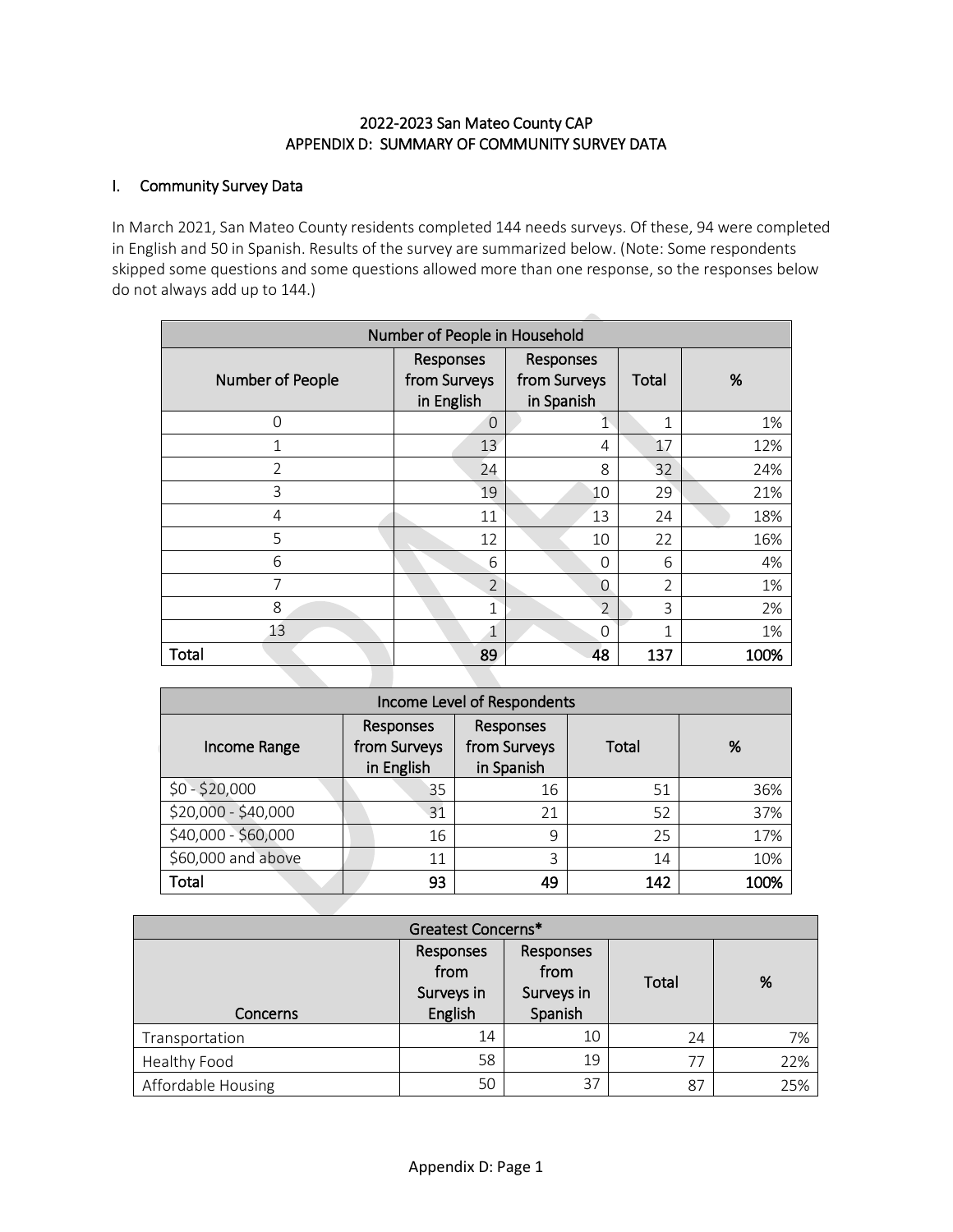| Greatest Concerns*              |                                            |                                            |       |      |
|---------------------------------|--------------------------------------------|--------------------------------------------|-------|------|
| Concerns                        | Responses<br>from<br>Surveys in<br>English | Responses<br>from<br>Surveys in<br>Spanish | Total | %    |
| Foreclosure Prevention          | 1                                          | 0                                          | 1     | 0%   |
| Homelessness                    | 12                                         | 8                                          | 20    | 6%   |
| <b>Financial Education</b>      | 9                                          | 3                                          | 12    | 3%   |
| Immigration and Citizenship     | 8                                          | 8                                          | 16    | 5%   |
| Energy and Other Utility Cost   | 22                                         | 9                                          | 31    | 9%   |
| Services for Seniors            | 24                                         | $\mathbf{1}$                               | 25    | 7%   |
| Jobs/Employment Services        | 21                                         | 13                                         | 34    | 10%  |
| Childcare                       | 6                                          | $\overline{4}$                             | 10    | 3%   |
| <b>Disability Services</b>      | 7                                          | $\mathbf{1}$                               | 8     | 2%   |
| Other Services (Please Specify) | 3                                          | 1                                          | 4     | 1%   |
| Total                           | 235                                        | 114                                        | 349   | 100% |
| Iultiple responses permitted    |                                            |                                            |       |      |

\*Multiple responses permitted

| <b>Areas of Need</b>            |                                        |                                             |                                         |            |       |  |
|---------------------------------|----------------------------------------|---------------------------------------------|-----------------------------------------|------------|-------|--|
|                                 | Generally<br>adequate to<br>meet needs | Somewhat<br>adequate/varies<br>by situation | <b>Not</b><br>adequate to<br>meet needs | Don't Know | Total |  |
| <b>Healthy Food</b>             | 62                                     | 37                                          | 10                                      | 5          | 114   |  |
|                                 | 54%                                    | 33%                                         | 9%                                      | 4%         |       |  |
| <b>Affordable Housing</b>       | 30                                     | 20                                          | 38                                      | 11         | 99    |  |
|                                 | 30%                                    | 20%                                         | 39%                                     | 11%        |       |  |
| <b>Foreclosure Prevention</b>   | 16                                     | 6                                           | 9                                       | 57         | 88    |  |
|                                 | 18%                                    | 7%                                          | 10%                                     | 65%        |       |  |
| Homelessness                    | 16                                     | 19                                          | 26                                      | 32         | 93    |  |
|                                 | 17%                                    | 20%                                         | 28%                                     | 35%        |       |  |
| Transportation                  | 34                                     | 22                                          | 23                                      | 15         | 94    |  |
|                                 | 36%                                    | 23%                                         | 25%                                     | 16%        |       |  |
| <b>Financial Education</b>      | 24                                     | 26                                          | 17                                      | 25         | 92    |  |
|                                 | 26%                                    | 28%                                         | 19%                                     | 27%        |       |  |
| Immigration and<br>Citizenship  | 20                                     | 24                                          | 17                                      | 29         | 90    |  |
|                                 | 22%                                    | 27%                                         | 19%                                     | 32%        |       |  |
| Energy & other utility<br>costs | 33                                     | 33                                          | 16                                      | 16         | 98    |  |
|                                 | 34%                                    | 34%                                         | 16%                                     | 16%        |       |  |
| <b>Services for Seniors</b>     | 34                                     | 20                                          | 13                                      | 32         | 99    |  |
|                                 | 35%                                    | 20%                                         | 13%                                     | 32%        |       |  |
| Jobs                            | 24                                     | 21                                          | 27                                      | 20         | 92    |  |
|                                 | 26%                                    | 23%                                         | 29%                                     | 22%        |       |  |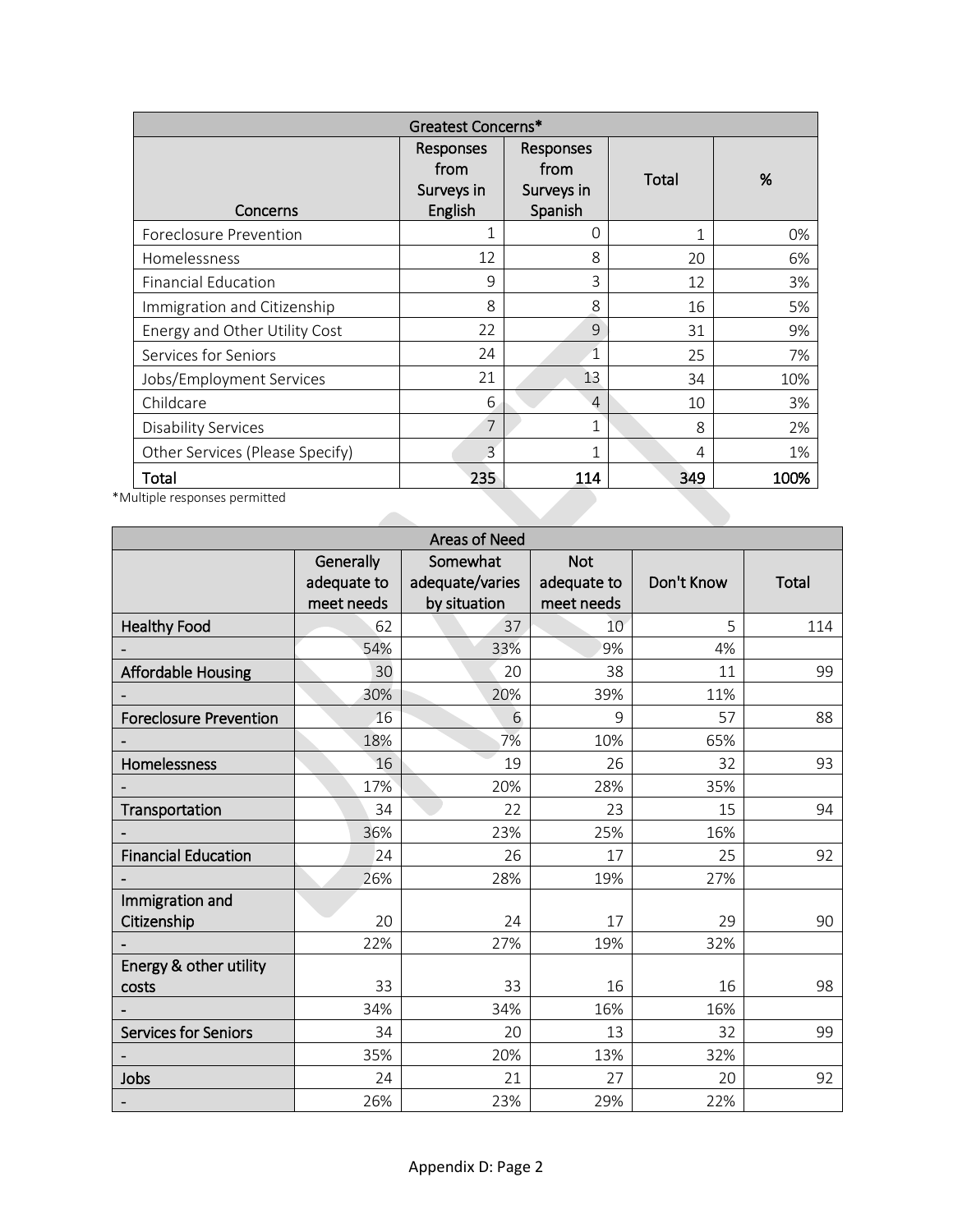| <b>Areas of Need</b>       |                                        |                                             |                                         |            |       |  |
|----------------------------|----------------------------------------|---------------------------------------------|-----------------------------------------|------------|-------|--|
|                            | Generally<br>adequate to<br>meet needs | Somewhat<br>adequate/varies<br>by situation | <b>Not</b><br>adequate to<br>meet needs | Don't Know | Total |  |
| Childcare                  | 19                                     | 10                                          | 15                                      | 47         | 91    |  |
|                            | 21%                                    | 11%                                         | 16%                                     | 52%        |       |  |
| <b>Disability Services</b> | 22                                     | 15                                          | 17                                      | 42         | 96    |  |
|                            | 23%                                    | 15%                                         | 18%                                     | 44%        |       |  |

The following areas were rated as areas where additional services are needed to address community need.

- 1. Affordable Housing 39% of respondents responded that the services available were not adequate to meet community needs
- 2. Homelessness Services 28% of respondents responded that the services available were not adequate to meet community needs
- 3. Transportation 25% of respondents responded that the services available were not adequate to meet community needs
- 4. Financial Education 19% of respondents responded that the services available were not adequate to meet community needs
- 5. Immigration and Citizenship 19% of respondents responded that the services available were not adequate to meet community needs
- 6. Jobs and Employment 29% of respondents responded that the services available were not adequate to meet community needs

Although food and housing were identified as the most common concerns, respondents generally felt that there were adequate services available to meet the needs related to food, but not affordable housing. About 87% of respondents felt that there were adequate or somewhat adequate services in the community for food, whereas only 50% of respondents felt that there were adequate or somewhat adequate services related to affordable housing.

#### II. Provider Survey Data

In March 2021, San Mateo County service providers completed 17 needs surveys. Results of the survey are summarized below. (Note: Some respondents skipped some questions and some questions allowed more than one response, so the responses below do not always add up to 17.)

| Service Provider Organization Types* |       |      |  |  |  |
|--------------------------------------|-------|------|--|--|--|
| Core Agency                          | Total | %    |  |  |  |
| Community-based organization         | 12    | 60%  |  |  |  |
| Faith-based organization             | Ω     | 0%   |  |  |  |
| Private sector                       | 3     | 15%  |  |  |  |
| Public sector                        | 5     | 25%  |  |  |  |
| Educational institutions             | ∩     | 0%   |  |  |  |
| `otal                                | 20    | 1በበ% |  |  |  |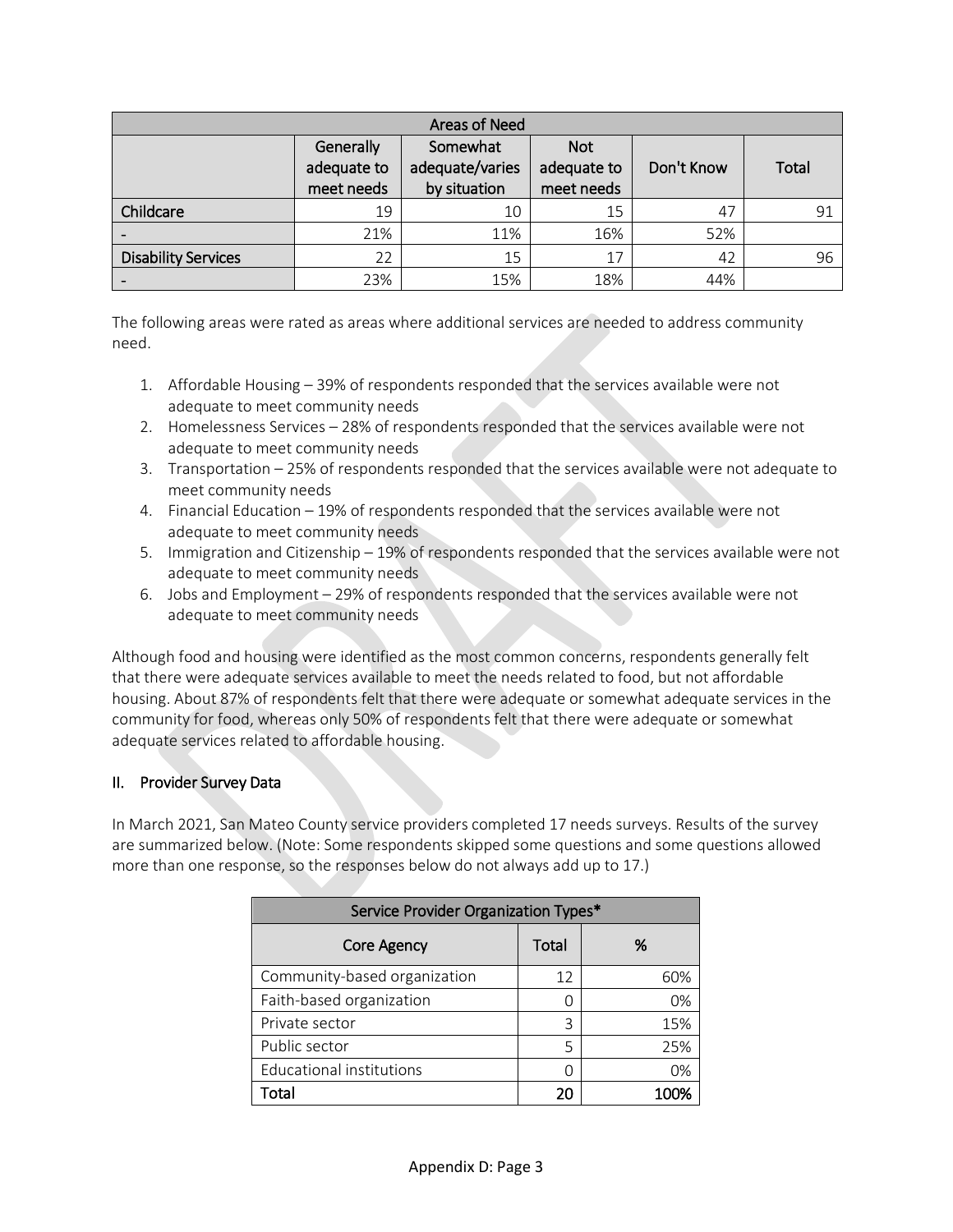\*Multiple responses permitted

| Greatest Concerns*              |       |      |  |  |
|---------------------------------|-------|------|--|--|
| Concerns                        | Total | %    |  |  |
| Transportation                  | 3     | 6%   |  |  |
| Healthy Food                    | C     | 4%   |  |  |
| Affordable Housing              | 16    | 31%  |  |  |
| Foreclosure Prevention          | Ω     | 0%   |  |  |
| Homelessness                    | 11    | 21%  |  |  |
| <b>Financial Education</b>      | 0     | 0%   |  |  |
| Immigration and Citizenship     | 3     | 6%   |  |  |
| Energy and Other Utility Cost   | O     | 0%   |  |  |
| Services for Seniors            | 3     | 6%   |  |  |
| Jobs/Employment Services        | 7     | 14%  |  |  |
| Childcare                       | 1     | 2%   |  |  |
| <b>Disability Services</b>      | O     | 0%   |  |  |
| Other Services (Please Specify) | 5     | 10%  |  |  |
| Total                           | 51    | 100% |  |  |

\*Multiple responses permitted

| <b>Areas of Need</b>          |                  |                 |                |            |       |  |  |  |
|-------------------------------|------------------|-----------------|----------------|------------|-------|--|--|--|
|                               | <b>Generally</b> | Somewhat        | <b>Not</b>     |            |       |  |  |  |
|                               | adequate to      | adequate/varies | adequate to    | Don't Know | Total |  |  |  |
|                               | meet needs       | by situation    | meet needs     |            |       |  |  |  |
| <b>Healthy Food</b>           | 8                | 8               | 1              | $\Omega$   | 17    |  |  |  |
|                               | 47%              | 47%             | 6%             | 0%         |       |  |  |  |
| Affordable Housing            | 1                | $\Omega$        | 15             | 1          | 17    |  |  |  |
|                               | 6%               | 0%              | 88%            | 6%         |       |  |  |  |
| <b>Foreclosure Prevention</b> | $\overline{0}$   | 5               | 4              | 8          | 17    |  |  |  |
|                               | 0%               | 29%             | 24%            | 47%        |       |  |  |  |
| Homelessness                  | $\overline{2}$   | 5               | 10             | 0          | 17    |  |  |  |
|                               | 12%              | 29%             | 59%            | 0%         |       |  |  |  |
| Transportation                | 3                | 7               | 5              | 2          | 17    |  |  |  |
|                               | 18%              | 41%             | 29%            | 12%        |       |  |  |  |
| <b>Financial Education</b>    | 3                | 6               | 3              | 5          | 17    |  |  |  |
|                               | 18%              | 35%             | 18%            | 29%        |       |  |  |  |
| Immigration and               |                  |                 |                |            |       |  |  |  |
| Citizenship                   | 3                | 5               | 5              | 4          | 17    |  |  |  |
|                               | 18%              | 29%             | 29%            | 24%        |       |  |  |  |
| Energy & other utility        |                  |                 |                |            |       |  |  |  |
| costs                         | 4                | 6               | $\overline{2}$ | 5          | 17    |  |  |  |
|                               | 24%              | 35%             | 12%            | 29%        |       |  |  |  |
| <b>Services for Seniors</b>   | 3                | 8               | $\mathfrak{D}$ | 4          | 17    |  |  |  |
|                               | 18%              | 47%             | 12%            | 23%        |       |  |  |  |